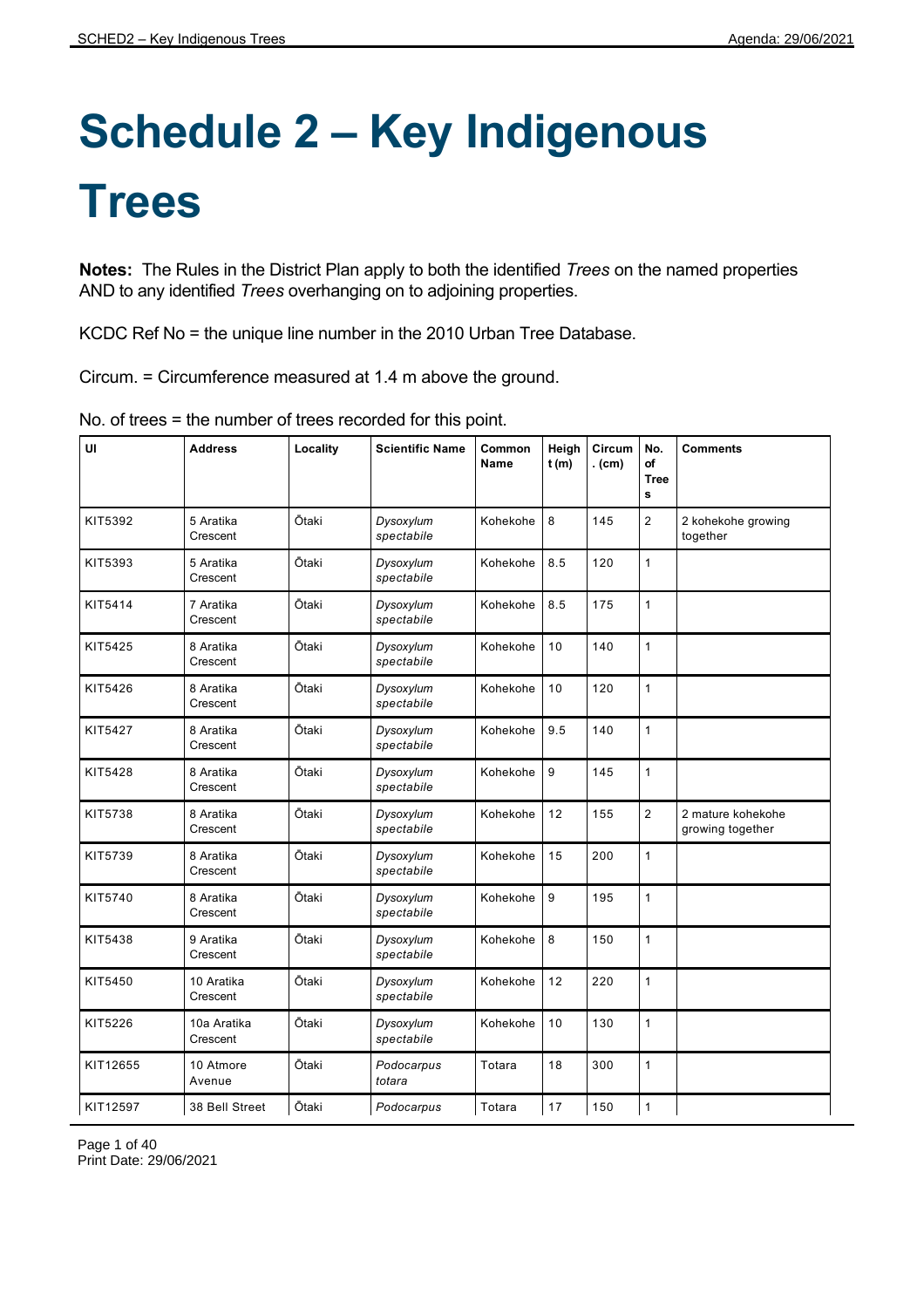|               |                               |       | totara                  |          |    |     |                |                   |
|---------------|-------------------------------|-------|-------------------------|----------|----|-----|----------------|-------------------|
| <b>KIT579</b> | 3/115 Carkeek<br><b>Drive</b> | Ōtaki | Alectryon<br>excelsus   | Titoki   | 12 | 125 | $\mathbf{1}$   |                   |
| <b>KIT508</b> | 16 Domain Road                | Ōtaki | Alectryon<br>excelsus   | Titoki   | 10 | 150 | 1              |                   |
| KIT5348       | 34 Domain Road                | Ōtaki | Dysoxylum<br>spectabile | Kohekohe | 12 | 95  | 1              |                   |
| KIT5613       | 34 Domain Road                | Ōtaki | Dysoxylum<br>spectabile | Kohekohe | 16 | 195 | 3              | 3 mature kohekohe |
| KIT5355       | 36a Domain<br>Road            | Ōtaki | Dysoxylum<br>spectabile | Kohekohe | 15 | 190 | 1              |                   |
| KIT5356       | 36a Domain<br>Road            | Ōtaki | Dysoxylum<br>spectabile | Kohekohe | 14 | 150 | 1              |                   |
| KIT5357       | 36a Domain<br>Road            | Ōtaki | Dysoxylum<br>spectabile | Kohekohe | 12 | 155 | 1              |                   |
| KIT5358       | 36a Domain<br>Road            | Ōtaki | Dysoxylum<br>spectabile | Kohekohe | 12 | 95  | $\mathbf{1}$   |                   |
| KIT5359       | 36a Domain<br>Road            | Ōtaki | Dysoxylum<br>spectabile | Kohekohe | 12 | 135 | 1              |                   |
| KIT5623       | 36a Domain<br>Road            | Ōtaki | Dysoxylum<br>spectabile | Kohekohe | 16 | 230 | $\overline{c}$ | 2 large kohekohe  |
| KIT5624       | 36a Domain<br>Road            | Ōtaki | Dysoxylum<br>spectabile | Kohekohe | 17 | 210 | 1              |                   |
| KIT5625       | 36a Domain<br>Road            | Ōtaki | Dysoxylum<br>spectabile | Kohekohe | 17 | 250 | $\mathbf{1}$   |                   |
| KIT5626       | 36a Domain<br>Road            | Ōtaki | Dysoxylum<br>spectabile | Kohekohe | 16 | 185 | 1              |                   |
| KIT5627       | 36a Domain<br>Road            | Ōtaki | Dysoxylum<br>spectabile | Kohekohe | 15 | 190 | $\mathbf{1}$   |                   |
| KIT5628       | 36a Domain<br>Road            | Ōtaki | Dysoxylum<br>spectabile | Kohekohe | 15 | 230 | 1              |                   |
| KIT5629       | 36a Domain<br>Road            | Ōtaki | Dysoxylum<br>spectabile | Kohekohe | 15 | 180 | 1              |                   |
| KIT5630       | 36a Domain<br>Road            | Ōtaki | Dysoxylum<br>spectabile | Kohekohe | 14 | 130 | 1              |                   |
| KIT5631       | 36a Domain<br>Road            | Ōtaki | Dysoxylum<br>spectabile | Kohekohe | 14 | 189 | $\mathbf{1}$   |                   |
| KIT5632       | 36a Domain<br>Road            | Ōtaki | Dysoxylum<br>spectabile | Kohekohe | 13 | 185 | $\mathbf{1}$   |                   |
| KIT5633       | 36a Domain<br>Road            | Ōtaki | Dysoxylum<br>spectabile | Kohekohe | 12 | 150 | $\mathbf{1}$   |                   |
| KIT5634       | 36a Domain<br>Road            | Ōtaki | Dysoxylum<br>spectabile | Kohekohe | 11 | 105 | $\mathbf{1}$   |                   |
| <b>KIT581</b> | 36b Domain<br>Road            | Ōtaki | Alectryon<br>excelsus   | Titoki   | 17 | 130 | $\mathbf{1}$   |                   |
| KIT5635       | 36b Domain<br>Road            | Ōtaki | Dysoxylum<br>spectabile | Kohekohe | 11 | 120 | $\mathbf 2$    | 2 kohekohe        |
| KIT5636       | 36b Domain<br>Road            | Ōtaki | Dysoxylum<br>spectabile | Kohekohe | 17 | 300 | $\mathbf{1}$   |                   |
| KIT5637       | 36b Domain                    | Ōtaki | Dysoxylum               | Kohekohe | 17 | 285 | $\overline{1}$ |                   |

Page 2 of 40 Print Date: 29/06/2021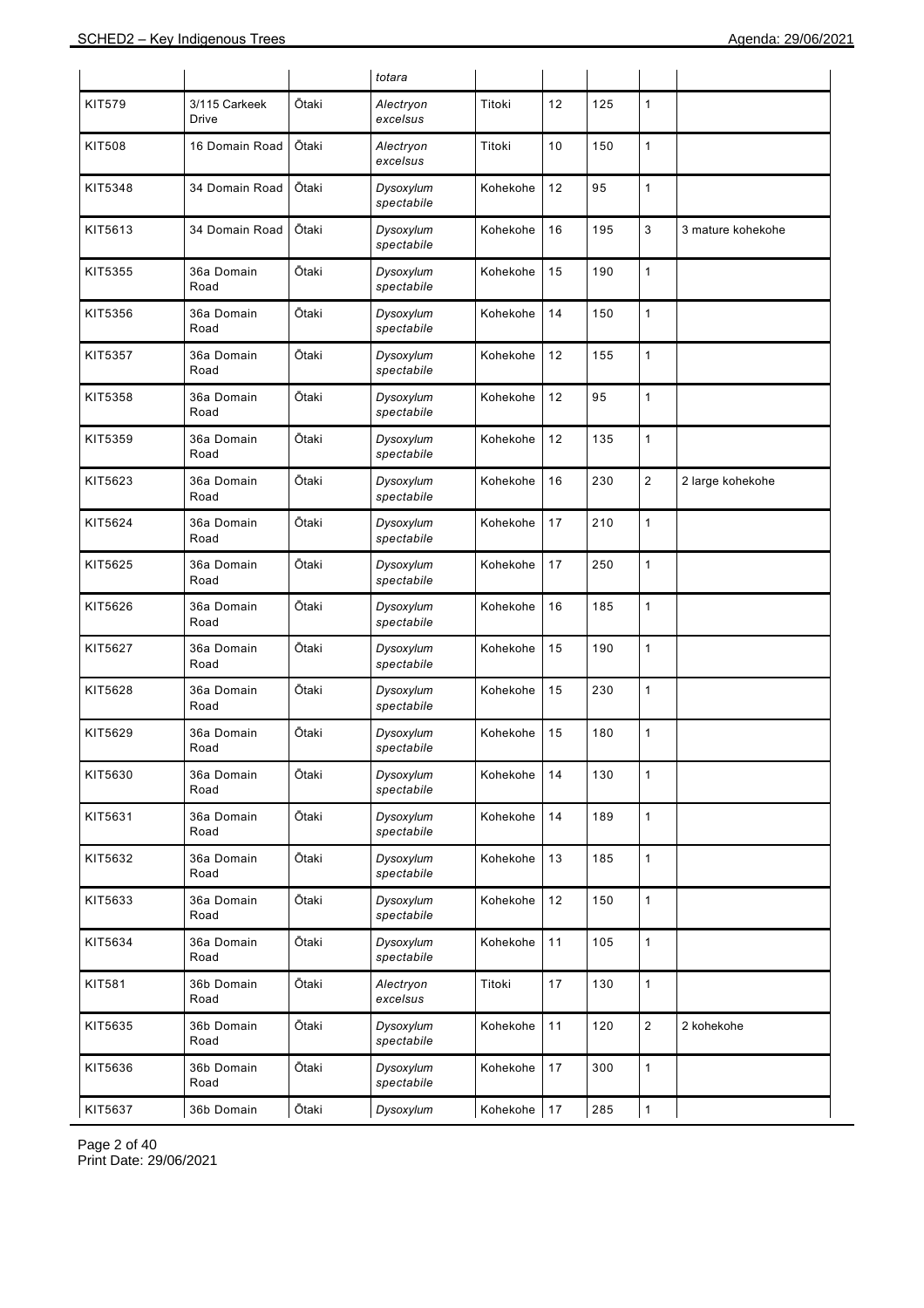|         | Road               |       | spectabile               |          |    |     |              |                    |
|---------|--------------------|-------|--------------------------|----------|----|-----|--------------|--------------------|
| KIT5638 | 36b Domain<br>Road | Ōtaki | Dysoxylum<br>spectabile  | Kohekohe | 16 | 150 | 1            |                    |
| KIT5639 | 36b Domain<br>Road | Ōtaki | Dysoxylum<br>spectabile  | Kohekohe | 16 | 125 | 1            |                    |
| KIT5640 | 36b Domain<br>Road | Ōtaki | Dysoxylum<br>spectabile  | Kohekohe | 12 | 150 | 1            |                    |
| KIT4746 | 38 Domain Road     | Ōtaki | Dacrydium<br>cupressinum | Rimu     | 16 | 140 | 4            | 4 kohekohe         |
| KIT5362 | 38 Domain Road     | Ōtaki | Dysoxylum<br>spectabile  | Kohekohe | 15 | 120 | 3            | 3 kohekohe         |
| KIT5363 | 38 Domain Road     | Ōtaki | Dysoxylum<br>spectabile  | Kohekohe | 15 | 45  | 4            | 4 kohekohe         |
| KIT5364 | 38 Domain Road     | Ōtaki | Dysoxylum<br>spectabile  | Kohekohe | 15 | 85  | 5            | 5 smaller kohekohe |
| KIT5365 | 38 Domain Road     | Ōtaki | Dysoxylum<br>spectabile  | Kohekohe | 16 | 150 | 1            |                    |
| KIT5366 | 38 Domain Road     | Ōtaki | Dysoxylum<br>spectabile  | Kohekohe | 15 | 120 | 1            |                    |
| KIT5367 | 38 Domain Road     | Ōtaki | Dysoxylum<br>spectabile  | Kohekohe | 13 | 55  | 1            |                    |
| KIT5368 | 38 Domain Road     | Ōtaki | Dysoxylum<br>spectabile  | Kohekohe | 13 | 45  | 1            |                    |
| KIT5645 | 38 Domain Road     | Ōtaki | Dysoxylum<br>spectabile  | Kohekohe | 18 | 145 | 1            |                    |
| KIT5646 | 38 Domain Road     | Ōtaki | Dysoxylum<br>spectabile  | Kohekohe | 18 | 135 | 1            |                    |
| KIT5647 | 38 Domain Road     | Ōtaki | Dysoxylum<br>spectabile  | Kohekohe | 18 | 220 | 1            |                    |
| KIT5648 | 38 Domain Road     | Ōtaki | Dysoxylum<br>spectabile  | Kohekohe | 17 | 140 | 1            |                    |
| KIT5649 | 38 Domain Road     | Ōtaki | Dysoxylum<br>spectabile  | Kohekohe | 16 | 300 | 1            |                    |
| KIT5650 | 38 Domain Road     | Ōtaki | Dysoxylum<br>spectabile  | Kohekohe | 16 | 185 | 1            |                    |
| KIT5651 | 38 Domain Road     | Ōtaki | Dysoxylum<br>spectabile  | Kohekohe | 16 | 160 | $\mathbf{1}$ |                    |
| KIT5652 | 38 Domain Road     | Ōtaki | Dysoxylum<br>spectabile  | Kohekohe | 16 | 165 | 1            |                    |
| KIT5653 | 38 Domain Road     | Ōtaki | Dysoxylum<br>spectabile  | Kohekohe | 15 | 200 | 1            |                    |
| KIT5654 | 38 Domain Road     | Ōtaki | Dysoxylum<br>spectabile  | Kohekohe | 15 | 230 | 1            |                    |
| KIT5655 | 38 Domain Road     | Ōtaki | Dysoxylum<br>spectabile  | Kohekohe | 15 | 170 | $\mathbf{1}$ |                    |
| KIT5656 | 38 Domain Road     | Ōtaki | Dysoxylum<br>spectabile  | Kohekohe | 15 | 150 | 1            |                    |
| KIT5657 | 38 Domain Road     | Ōtaki | Dysoxylum<br>spectabile  | Kohekohe | 15 | 120 | 1            |                    |
| KIT5658 | 38 Domain Road     | Ōtaki | Dysoxylum                | Kohekohe | 15 | 140 | 1            |                    |

Page 3 of 40 Print Date: 29/06/2021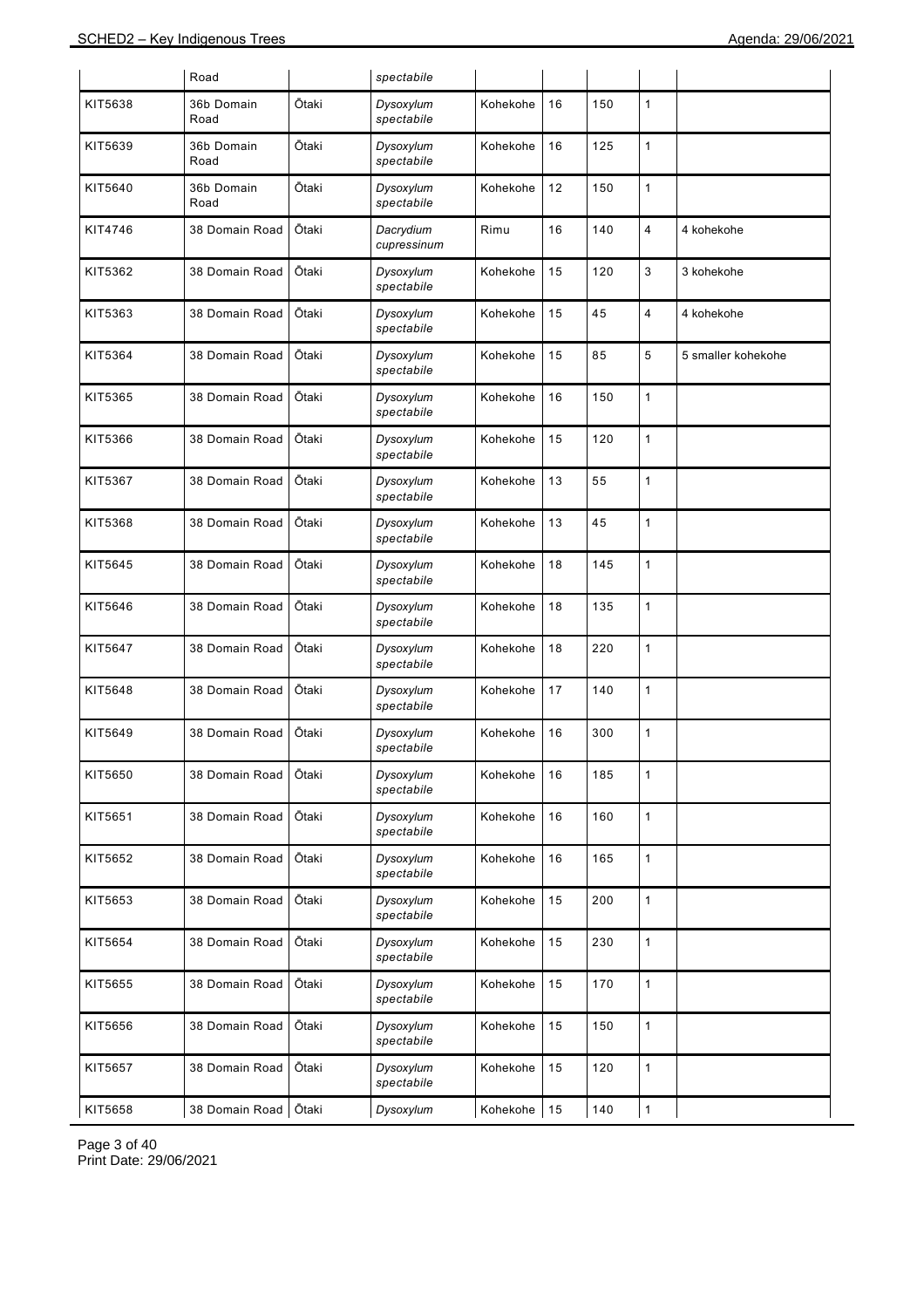|               |                             |       | spectabile               |          |      |     |                |                                                    |
|---------------|-----------------------------|-------|--------------------------|----------|------|-----|----------------|----------------------------------------------------|
| KIT5659       | 38 Domain Road              | Ōtaki | Dysoxylum<br>spectabile  | Kohekohe | 12   | 130 | $\mathbf{1}$   |                                                    |
| KIT5660       | 38 Domain Road              | Ōtaki | Dysoxylum<br>spectabile  | Kohekohe | 15   | 120 | $\mathbf{1}$   |                                                    |
| KIT4745       | 23 Dunstan<br><b>Street</b> | Ōtaki | Dacrydium<br>cupressinum | Rimu     | 15   | 185 | $\mathbf{1}$   |                                                    |
| KIT5322       | 23 Dunstan<br>Street        | Ōtaki | Dysoxylum<br>spectabile  | Kohekohe | 6.5  | 95  | $\mathbf{1}$   |                                                    |
| KIT5424       | <b>7a Freemans</b><br>Road  | Ōtaki | Dysoxylum<br>spectabile  | Kohekohe | 8.5  | 95  | $\mathbf{1}$   |                                                    |
| KIT5737       | <b>7a Freemans</b><br>Road  | Ōtaki | Dysoxylum<br>spectabile  | Kohekohe | 12   | 130 | 4              | Stand of 4 mature<br>kohekohe mixed with<br>karaka |
| KIT12609      | 54 Freemans<br>Road         | Ōtaki | Podocarpus<br>totara     | Totara   | 15   | 200 | $\mathbf{1}$   |                                                    |
| KIT4747       | 55 Freemans<br>Road         | Ōtaki | Dacrydium<br>cupressinum | Rimu     | 18   | 280 | $\mathbf{1}$   | Oldest rimu seen, huge                             |
| KIT5700       | 55 Freemans<br>Road         | Ōtaki | Dysoxylum<br>spectabile  | Kohekohe | 16   | 200 | $\mathbf{1}$   |                                                    |
| KIT13775      | 55 Freemans<br>Road         | Ōtaki | Rhopalostylis<br>sapida  | Nikau    | 10   | 160 | $\overline{7}$ | Stand of 7 mature nikau,<br>plus juveniles         |
| KIT13776      | 55 Freemans<br>Road         | Ōtaki | Rhopalostylis<br>sapida  | Nikau    | 15   | 150 | $\overline{7}$ | Stand of 7 very mature<br>nikau, along forest edge |
| KIT5408       | 58 Freemans<br>Road         | Ōtaki | Dysoxylum<br>spectabile  | Kohekohe | 10   | 95  | $\mathbf{1}$   |                                                    |
| KIT12599      | 42 Kirk Street              | Ōtaki | Podocarpus<br>totara     | Totara   | 15   | 200 | $\mathbf{1}$   |                                                    |
| KIT5283       | 15 Knights Grove            | Ōtaki | Dysoxylum<br>spectabile  | Kohekohe | 15   | 115 | $\overline{2}$ | 2 kohekohe                                         |
| KIT5284       | 15 Knights Grove            | Ōtaki | Dysoxylum<br>spectabile  | Kohekohe | 16   | 120 | $\mathbf{1}$   |                                                    |
| KIT5536       | 15 Knights Grove            | Ōtaki | Dysoxylum<br>spectabile  | Kohekohe | 15   | 160 | 1              |                                                    |
| KIT5537       | 15 Knights Grove            | Ōtaki | Dysoxylum<br>spectabile  | Kohekohe | 13   | 145 | $\mathbf{1}$   |                                                    |
| KIT5538       | 15 Knights Road             | Ōtaki | Dysoxylum<br>spectabile  | Kohekohe | 15   | 230 | $\mathbf{1}$   |                                                    |
| <b>KIT574</b> | 17 Knights Grove            | Ōtaki | Alectryon<br>excelsus    | Titoki   | 15   | 167 | $\mathbf{1}$   |                                                    |
| KIT7126       | 77 Lupin Road               | Ōtaki | Knightia excelsa         | Rewarewa | 15   | 90  | $\mathbf{1}$   |                                                    |
| KIT12564      | 14 Manuka<br>Street         | Ōtaki | Podocarpus<br>totara     | Totara   | 12   | 150 | $\mathbf{1}$   |                                                    |
| KIT12565      | 14 Manuka<br>Street         | Ōtaki | Podocarpus<br>totara     | Totara   | 10.5 | 150 | $\mathbf{1}$   |                                                    |
| KIT12568      | 17 Manuka<br>Street         | Ōtaki | Podocarpus<br>totara     | Totara   | 15   | 155 | $\mathbf{1}$   |                                                    |
| KIT4701       | 30 Manuka<br>Street         | Ōtaki | Dacrydium<br>cupressinum | Rimu     | $10$ | 95  | $\mathbf{1}$   |                                                    |
| KIT12574      | 2 Matai Street              | Ōtaki | Podocarpus               | Totara   | 14   | 150 | $\mathbf{1}$   |                                                    |

Page 4 of 40 Print Date: 29/06/2021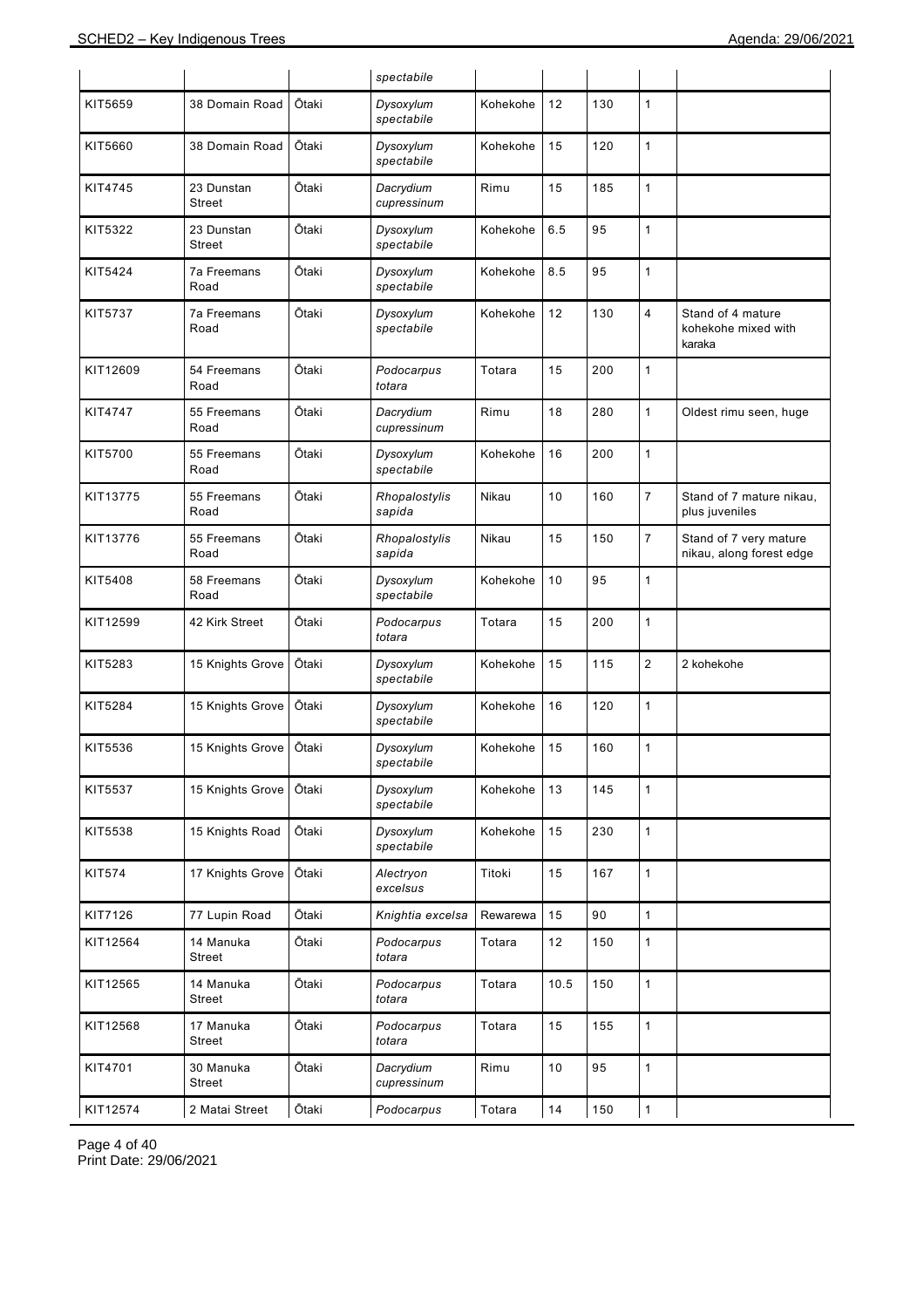|          |                      |       | totara                   |          |      |     |                |                                        |
|----------|----------------------|-------|--------------------------|----------|------|-----|----------------|----------------------------------------|
| KIT5306  | 195 Mill Road        | Ōtaki | Dysoxylum<br>spectabile  | Kohekohe | 8    | 130 | 1              |                                        |
| KIT12573 | 195 Mill Road        | Ōtaki | Podocarpus<br>totara     | Totara   | 15   | 200 | 1              |                                        |
| KIT642   | 257 Mill Road        | Ōtaki | Beilschmiedia<br>tawa    | Tawa     | 13   | 130 | 1              |                                        |
| KIT5326  | 257 Mill Road        | Ōtaki | Dysoxylum<br>spectabile  | Kohekohe | 6.5  | 120 | 1              |                                        |
| KIT5587  | 257 Mill Road        | Ōtaki | Dysoxylum<br>spectabile  | Kohekohe | 17   | 180 | 1              |                                        |
| KIT4699  | 262 Mill Road        | Ōtaki | Dacrydium<br>cupressinum | Rimu     | 16   | 190 | 1              |                                        |
| KIT4695  | 15 Oriwa<br>Crescent | Ōtaki | Dacrydium<br>cupressinum | Rimu     | 12   | 150 | 1              |                                        |
| KIT5285  | 15 Oriwa<br>Crescent | Ōtaki | Dysoxylum<br>spectabile  | Kohekohe | 12   | 110 | $\overline{2}$ | 2 mature kohekohe mixed<br>with mahoe  |
| KIT5286  | 15 Oriwa<br>Crescent | Ōtaki | Dysoxylum<br>spectabile  | Kohekohe | 10   | 110 | 1              |                                        |
| KIT5290  | 17 Oriwa<br>Crescent | Ōtaki | Dysoxylum<br>spectabile  | Kohekohe | 11   | 105 | 1              |                                        |
| KIT5291  | 17 Oriwa<br>Crescent | Ōtaki | Dysoxylum<br>spectabile  | Kohekohe | 10   | 130 | 1              |                                        |
| KIT5303  | 19 Oriwa<br>Crescent | Ōtaki | Dysoxylum<br>spectabile  | Kohekohe | 15   | 140 | 1              |                                        |
| KIT5304  | 19 Oriwa<br>Crescent | Ōtaki | Dysoxylum<br>spectabile  | Kohekohe | 14   | 100 | 1              |                                        |
| KIT5305  | 19 Oriwa<br>Crescent | Ōtaki | Dysoxylum<br>spectabile  | Kohekohe | 12   | 115 | 1              |                                        |
| KIT5309  | 20 Oriwa<br>Crescent | Ōtaki | Dysoxylum<br>spectabile  | Kohekohe | 12   | 180 | 1              |                                        |
| KIT5310  | 20 Oriwa<br>Crescent | Ōtaki | Dysoxylum<br>spectabile  | Kohekohe | 12   | 180 | 1              |                                        |
| KIT5311  | 20 Oriwa<br>Crescent | Ōtaki | Dysoxylum<br>spectabile  | Kohekohe | 10.5 | 135 | 1              |                                        |
| KIT5312  | 20 Oriwa<br>Crescent | Ōtaki | Dysoxylum<br>spectabile  | Kohekohe | 10   | 170 | $\mathbf{1}$   |                                        |
| KIT5313  | 20 Oriwa<br>Crescent | Ōtaki | Dysoxylum<br>spectabile  | Kohekohe | 6.5  | 120 | 1              |                                        |
| KIT5567  | 20 Oriwa<br>Crescent | Ōtaki | Dysoxylum<br>spectabile  | Kohekohe | 12   | 185 | $\sqrt{2}$     | 2 mature kohekohe mixed<br>with titoki |
| KIT5568  | 20 Oriwa<br>Crescent | Ōtaki | Dysoxylum<br>spectabile  | Kohekohe | 10   | 190 | 1              |                                        |
| KIT619   | 21 Oriwa<br>Crescent | Ōtaki | Beilschmiedia<br>tawa    | Tawa     | 17   | 140 | $\mathbf{1}$   |                                        |
| KIT5314  | 21 Oriwa<br>Crescent | Ōtaki | Dysoxylum<br>spectabile  | Kohekohe | 13   | 175 | 1              |                                        |
| KIT5315  | 21 Oriwa<br>Crescent | Ōtaki | Dysoxylum<br>spectabile  | Kohekohe | 12   | 150 | $\mathbf{1}$   |                                        |
| KIT5320  | 22 Oriwa             | Ōtaki | Dysoxylum                | Kohekohe | 13   | 195 | 1              |                                        |

Page 5 of 40 Print Date: 29/06/2021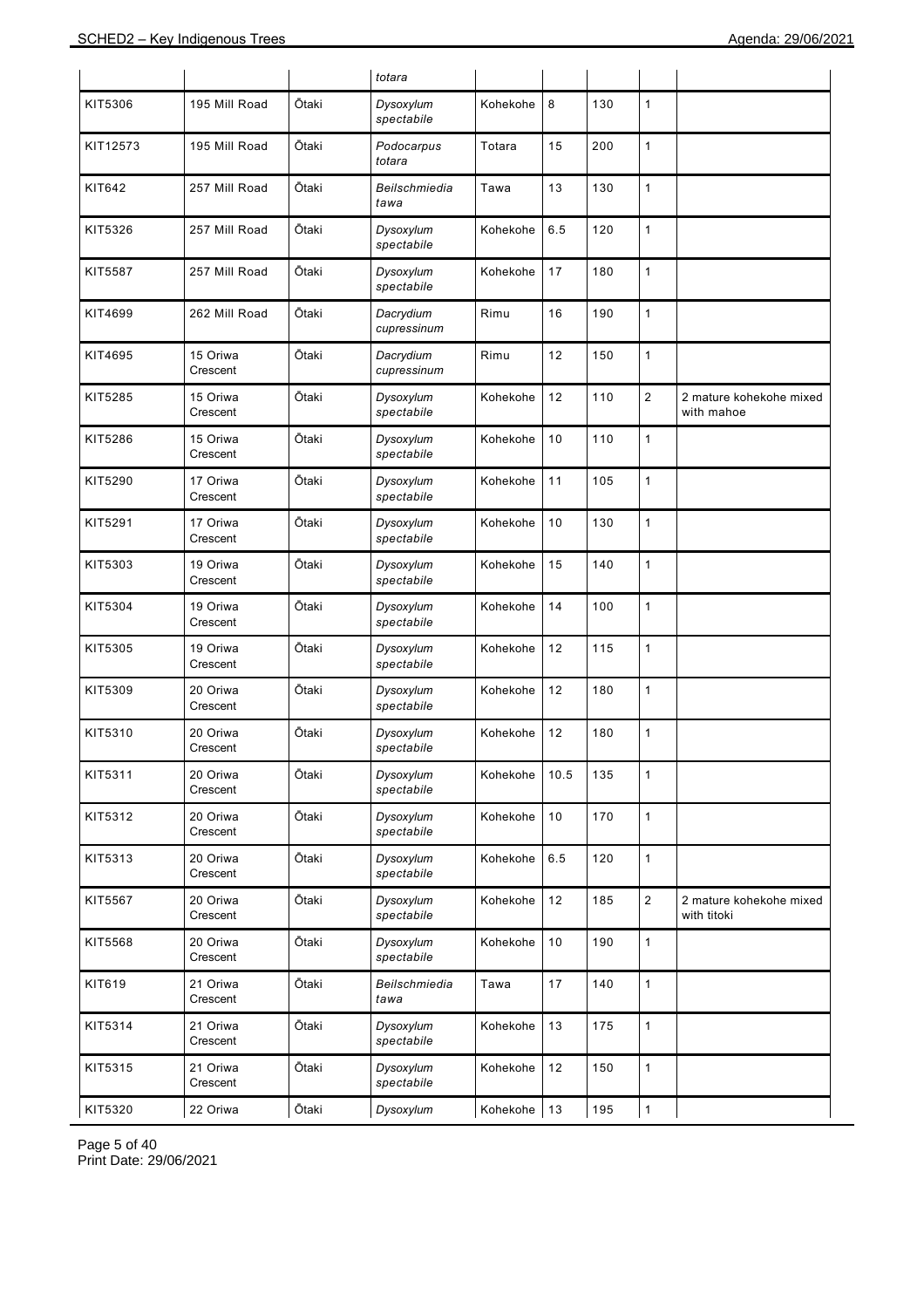|          | Crescent               |       | spectabile              |          |      |     |                  |                                                   |
|----------|------------------------|-------|-------------------------|----------|------|-----|------------------|---------------------------------------------------|
| KIT5573  | 22 Oriwa<br>Crescent   | Ōtaki | Dysoxylum<br>spectabile | Kohekohe | 16   | 200 | $\mathbf{1}$     |                                                   |
| KIT622   | 25 Oriwa<br>Crescent   | Ōtaki | Beilschmiedia<br>tawa   | Tawa     | 12   | 110 | $\mathbf{1}$     |                                                   |
| KIT5325  | 25 Oriwa<br>Crescent   | Ōtaki | Dysoxylum<br>spectabile | Kohekohe | 9    | 135 | $\overline{c}$   | 2 mature kohekohe                                 |
| KIT5586  | 25 Oriwa<br>Crescent   | Ōtaki | Dysoxylum<br>spectabile | Kohekohe | 15   | 200 | $\mathbf{1}$     |                                                   |
| KIT5340  | 31 Oriwa<br>Crescent   | Ōtaki | Dysoxylum<br>spectabile | Kohekohe | 8.5  | 110 | $\mathbf{1}$     |                                                   |
| KIT5343  | 33 Oriwa<br>Crescent   | Ōtaki | Dysoxylum<br>spectabile | Kohekohe | 15   | 110 | $\boldsymbol{2}$ | 2 large kohekohe, in<br>partially paved courtyard |
| KIT5610  | 33 Oriwa<br>Crescent   | Ōtaki | Dysoxylum<br>spectabile | Kohekohe | 17   | 200 | $\mathbf{1}$     |                                                   |
| KIT5611  | 33 Oriwa<br>Crescent   | Ōtaki | Dysoxylum<br>spectabile | Kohekohe | 16   | 190 | $\mathbf{1}$     |                                                   |
| KIT12584 | 278 Rangiuru<br>Road   | Ōtaki | Podocarpus<br>totara    | Totara   | 16   | 220 | $\mathbf{1}$     |                                                   |
| KIT12585 | 279 Rangiuru<br>Road   | Ōtaki | Podocarpus<br>totara    | Totara   | 12   | 220 | $\mathbf{1}$     |                                                   |
| KIT5797  | 129b Rangiuru<br>Road  | Ōtaki | Elaeocarpus<br>dentatus | Hinau    | 16   | 95  | $\mathbf{1}$     |                                                   |
| KIT553   | 9 Rata Street          | Ōtaki | Alectryon<br>excelsus   | Titoki   | 17   | 95  | $\mathbf{1}$     |                                                   |
| KIT5439  | 9 Renata Road          | Ōtaki | Dysoxylum<br>spectabile | Kohekohe | 10.5 | 185 | $\mathbf{1}$     |                                                   |
| KIT5233  | 11 Renata Road         | Ōtaki | Dysoxylum<br>spectabile | Kohekohe | 12   | 180 | $\mathbf{1}$     |                                                   |
| KIT5317  | 21 Sh1                 | Ōtaki | Dysoxylum<br>spectabile | Kohekohe | 13   | 205 | $\mathbf{1}$     |                                                   |
| KIT5318  | 21 Sh1                 | Ōtaki | Dysoxylum<br>spectabile | Kohekohe | 12   | 175 | $\mathbf{1}$     |                                                   |
| KIT5572  | 21 Sh1                 | Ōtaki | Dysoxylum<br>spectabile | Kohekohe | 16   | 190 | 1                |                                                   |
| KIT5327  | 266 Sh1                | Ōtaki | Dysoxylum<br>spectabile | Kohekohe | 11   | 120 | $\mathbf 2$      | 2 kohekohe                                        |
| KIT12583 | 266 Sh1                | Ōtaki | Podocarpus<br>totara    | Totara   | 16   | 200 | $\mathbf{1}$     |                                                   |
| KIT12665 | 272 Sh1                | Ōtaki | Podocarpus<br>totara    | Totara   | 17   | 320 | $\mathbf{1}$     |                                                   |
| KIT600   | 9 Tararua<br>Crescent  | Ōtaki | Alectryon<br>excelsus   | Titoki   | 12   | 250 | $\mathbf{1}$     |                                                   |
| KIT5241  | 11 Tararua<br>Crescent | Ōtaki | Dysoxylum<br>spectabile | Kohekohe | 13   | 135 | $\mathbf{1}$     |                                                   |
| KIT532   | 44c Tasman<br>Road     | Ōtaki | Alectryon<br>excelsus   | Titoki   | 12   | 80  | $\mathbf{1}$     |                                                   |
| KIT12616 | 64 Tasman Road         | Ōtaki | Podocarpus<br>totara    | Totara   | 12   | 300 | $\overline{c}$   | 2 large totara                                    |
| KIT12617 | 64 Tasman Road         | Ōtaki | Podocarpus              | Totara   | 15   | 155 | $\mathbf{1}$     |                                                   |

Page 6 of 40 Print Date: 29/06/2021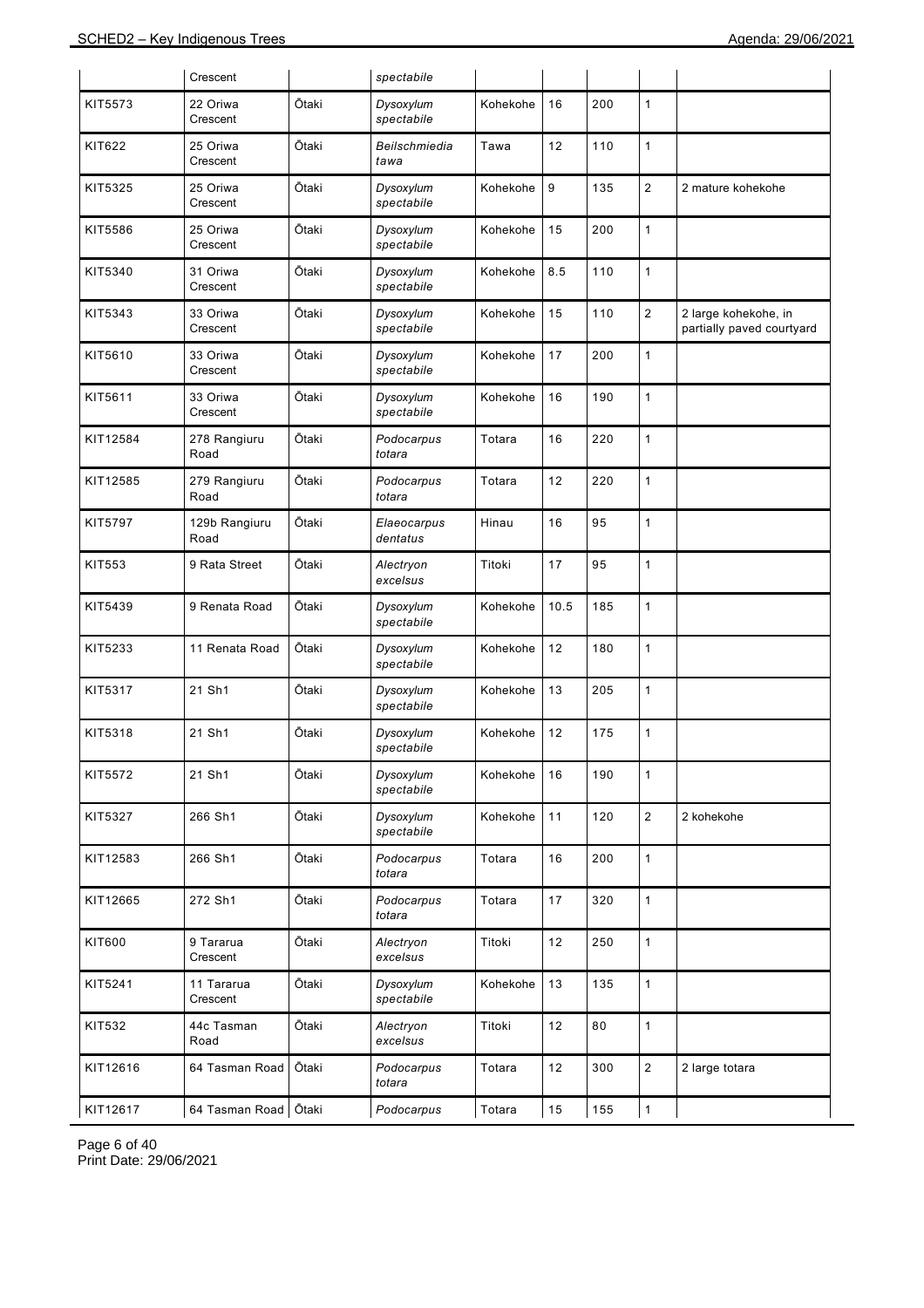|          |                                |       | totara                          |                  |     |     |                |                                                   |
|----------|--------------------------------|-------|---------------------------------|------------------|-----|-----|----------------|---------------------------------------------------|
| KIT544   | 70 Tasman Road                 | Ōtaki | Alectryon<br>excelsus           | Titoki           | 15  | 105 | $\mathbf{1}$   |                                                   |
| KIT593   | 70 Tasman Road                 | Ōtaki | Alectryon<br>excelsus           | Titoki           | 17  | 105 | $\overline{2}$ | 2 large titoki                                    |
| KIT594   | 70 Tasman Road                 | Ōtaki | Alectryon<br>excelsus           | Titoki           | 17  | 185 | $\overline{c}$ | 2 very large titoki growing<br>next to each other |
| KIT637   | 70 Tasman Road                 | Ōtaki | Beilschmiedia<br>tawa           | Tawa             | 16  | 95  | $\mathbf{1}$   |                                                   |
| KIT4748  | 70 Tasman Road                 | Ōtaki | Dacrydium<br>cupressinum        | Rimu             | 18  | 165 | $\mathbf{1}$   |                                                   |
| KIT12620 | 70 Tasman Road                 | Ōtaki | Podocarpus<br>totara            | Totara           | 14  | 165 | $\overline{2}$ | 2 totara                                          |
| KIT12621 | 70 Tasman Road                 | Ōtaki | Podocarpus<br>totara            | Totara           | 15  | 135 | $\mathbf{1}$   |                                                   |
| KIT12622 | 70 Tasman Road                 | Ōtaki | Podocarpus<br>totara            | Totara           | 12  | 100 | $\mathbf{1}$   |                                                   |
| KIT8815  | 9 Te Manuao<br>Road            | Ōtaki | <b>Metrosiderous</b><br>robusta | Northern<br>rata | 17  | 230 | $\mathbf{1}$   |                                                   |
| KIT12661 | 18 Te Manuao<br>Road           | Ōtaki | Podocarpus<br>totara            | Totara           | 17  | 450 | $\mathbf{1}$   |                                                   |
| KIT5328  | 27a Te Manuao<br>Road          | Ōtaki | Dysoxylum<br>spectabile         | Kohekohe         | 8   | 105 | $\mathbf{1}$   |                                                   |
| KIT7477  | 36/4 Te<br>Rauparaha<br>Street | Ōtaki | Laurelia novae-<br>zealandiae   | Pukatea          | 5.5 | 80  | $\mathbf{1}$   | Just on boundary next to<br>creek                 |
| KIT12587 | 3 The Avenue                   | Ōtaki | Podocarpus<br>totara            | Totara           | 11  | 135 | $\mathbf{1}$   |                                                   |
| KIT5247  | 112 Waerenga<br>Road           | Ōtaki | Dysoxylum<br>spectabile         | Kohekohe         | 14  | 150 | $\overline{2}$ | 2 kohekohe                                        |
| KIT567   | 116 Waerenga<br>Road           | Ōtaki | Alectryon<br>excelsus           | Titoki           | 18  | 230 | $\mathbf{1}$   |                                                   |
| KIT568   | 116 Waerenga<br>Road           | Ōtaki | Alectryon<br>excelsus           | Titoki           | 18  | 175 | $\mathbf{1}$   |                                                   |
| KIT5253  | 116 Waerenga<br>Road           | Ōtaki | Dysoxylum<br>spectabile         | Kohekohe         | 15  | 95  | $\sqrt{2}$     | 2 kohekohe                                        |
| KIT5254  | 116 Waerenga<br>Road           | Ōtaki | Dysoxylum<br>spectabile         | Kohekohe         | 15  | 165 | $\mathbf{1}$   |                                                   |
| KIT5506  | 116 Waerenga<br>Road           | Ōtaki | Dysoxylum<br>spectabile         | Kohekohe         | 18  | 200 | $\mathbf{1}$   |                                                   |
| KIT5507  | 116 Waerenga<br>Road           | Ōtaki | Dysoxylum<br>spectabile         | Kohekohe         | 17  | 175 | $\mathbf{1}$   |                                                   |
| KIT5508  | 116 Waerenga<br>Road           | Ōtaki | Dysoxylum<br>spectabile         | Kohekohe         | 17  | 265 | $\mathbf{1}$   |                                                   |
| KIT499   | 116a Waerenga<br>Road          | Ōtaki | Alectryon<br>excelsus           | Titoki           | 8   | 80  | $\mathbf{1}$   |                                                   |
| KIT4692  | 116a Waerenga<br>Road          | Ōtaki | Dacrydium<br>cupressinum        | Rimu             | 15  | 110 | $\mathbf{1}$   |                                                   |
| KIT5255  | 116a Waerenga<br>Road          | Ōtaki | Dysoxylum<br>spectabile         | Kohekohe         | 13  | 95  | $\overline{c}$ | 2 kohekohe                                        |
|          |                                |       |                                 |                  |     |     |                |                                                   |

Page 7 of 40 Print Date: 29/06/2021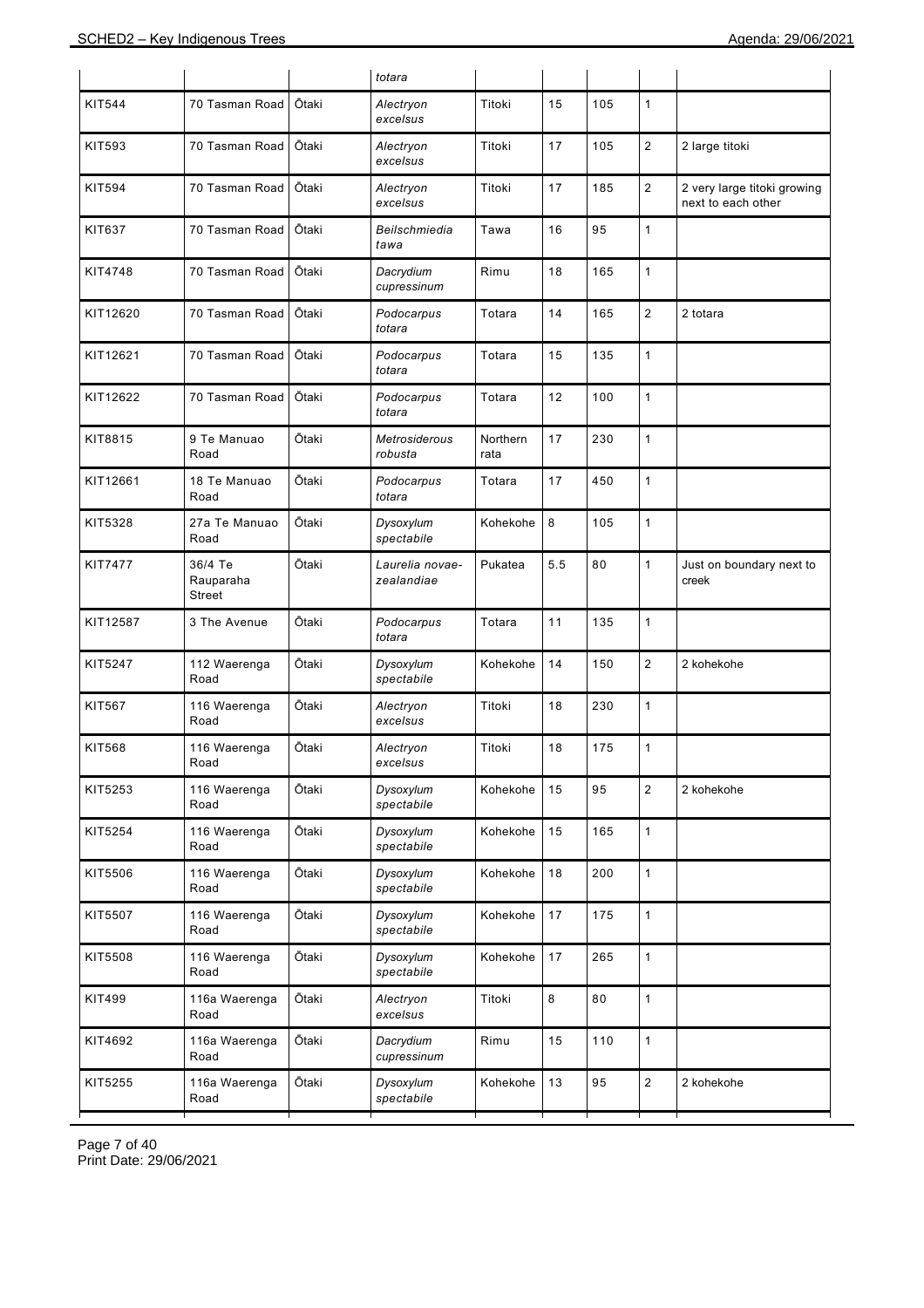| KIT5256       | 116a Waerenga<br>Road | Ōtaki | Dysoxylum<br>spectabile | Kohekohe | 15 | 100 | 1                       |                                             |
|---------------|-----------------------|-------|-------------------------|----------|----|-----|-------------------------|---------------------------------------------|
| KIT5509       | 116a Waerenga<br>Road | Ōtaki | Dysoxylum<br>spectabile | Kohekohe | 15 | 155 | $\mathbf{1}$            |                                             |
| KIT5510       | 116a Waerenga<br>Road | Ōtaki | Dysoxylum<br>spectabile | Kohekohe | 15 | 130 | $\mathbf{1}$            |                                             |
| KIT5257       | 118 Waerenga<br>Road  | Ōtaki | Dysoxylum<br>spectabile | Kohekohe | 15 | 150 | $\mathbf{1}$            |                                             |
| KIT572        | 122 Waerenga<br>Road  | Ōtaki | Alectryon<br>excelsus   | Titoki   | 16 | 165 | $\mathbf{1}$            |                                             |
| <b>KIT573</b> | 122 Waerenga<br>Road  | Ōtaki | Alectryon<br>excelsus   | Titoki   | 16 | 230 | $\mathbf{1}$            |                                             |
| KIT5262       | 122 Waerenga<br>Road  | Ōtaki | Dysoxylum<br>spectabile | Kohekohe | 15 | 100 | $\overline{4}$          | Stand of 4 kohekohe                         |
| KIT5263       | 122 Waerenga<br>Road  | Ōtaki | Dysoxylum<br>spectabile | Kohekohe | 14 | 95  | $\overline{4}$          | Stand of 4 kohekohe                         |
| KIT5264       | 122 Waerenga<br>Road  | Ōtaki | Dysoxylum<br>spectabile | Kohekohe | 12 | 65  | $\overline{\mathbf{4}}$ | Stand of 4 kohekohe                         |
| KIT5265       | 122 Waerenga<br>Road  | Ōtaki | Dysoxylum<br>spectabile | Kohekohe | 15 | 140 | $\mathbf{1}$            |                                             |
| KIT5266       | 122 Waerenga<br>Road  | Ōtaki | Dysoxylum<br>spectabile | Kohekohe | 15 | 120 | $\mathbf{1}$            |                                             |
| KIT5267       | 122 Waerenga<br>Road  | Ōtaki | Dysoxylum<br>spectabile | Kohekohe | 14 | 140 | $\mathbf{1}$            |                                             |
| KIT5268       | 122 Waerenga<br>Road  | Ōtaki | Dysoxylum<br>spectabile | Kohekohe | 13 | 120 | $\mathbf{1}$            |                                             |
| KIT5269       | 122 Waerenga<br>Road  | Ōtaki | Dysoxylum<br>spectabile | Kohekohe | 12 | 130 | $\mathbf{1}$            |                                             |
| KIT5526       | 122 Waerenga<br>Road  | Ōtaki | Dysoxylum<br>spectabile | Kohekohe | 15 | 185 | $\overline{2}$          | 2 large kohekohe                            |
| KIT5527       | 122 Waerenga<br>Road  | Ōtaki | Dysoxylum<br>spectabile | Kohekohe | 17 | 185 | $\mathbf{1}$            |                                             |
| KIT5273       | 136b Waerenga<br>Road | Ōtaki | Dysoxylum<br>spectabile | Kohekohe | 15 | 105 | 3                       | 3 kohekohe growing next<br>to large conifer |
| KIT12563      | 136b Waerenga<br>Road | Ōtaki | Podocarpus<br>totara    | Totara   | 16 | 300 | $\mathbf{1}$            |                                             |
| KIT12566      | 147 Waerenga<br>Road  | Ōtaki | Podocarpus<br>totara    | Totara   | 16 | 205 | $\mathbf{1}$            |                                             |
| KIT12569      | 175 Waerenga<br>Road  | Ōtaki | Podocarpus<br>totara    | Totara   | 20 | 250 | $\mathbf{1}$            |                                             |
| KIT12570      | 175 Waerenga<br>Road  | Ōtaki | Podocarpus<br>totara    | Totara   | 18 | 180 | $\mathbf{1}$            |                                             |
| KIT536        | 48 Waerenga<br>Road   | Ōtaki | Alectryon<br>excelsus   | Titoki   | 13 | 150 | $\mathbf{1}$            |                                             |
| KIT12607      | 48 Waerenga<br>Road   | Ōtaki | Podocarpus<br>totara    | Totara   | 14 | 190 | $\mathbf{1}$            |                                             |
| KIT548        | 81 Waerenga<br>Road   | Ōtaki | Alectryon<br>excelsus   | Titoki   | 15 | 150 | $\mathbf{1}$            |                                             |
| KIT549        | 86 Waerenga<br>Road   | Ōtaki | Alectryon<br>excelsus   | Titoki   | 17 | 165 | $\mathbf{1}$            |                                             |

Page 8 of 40 Print Date: 29/06/2021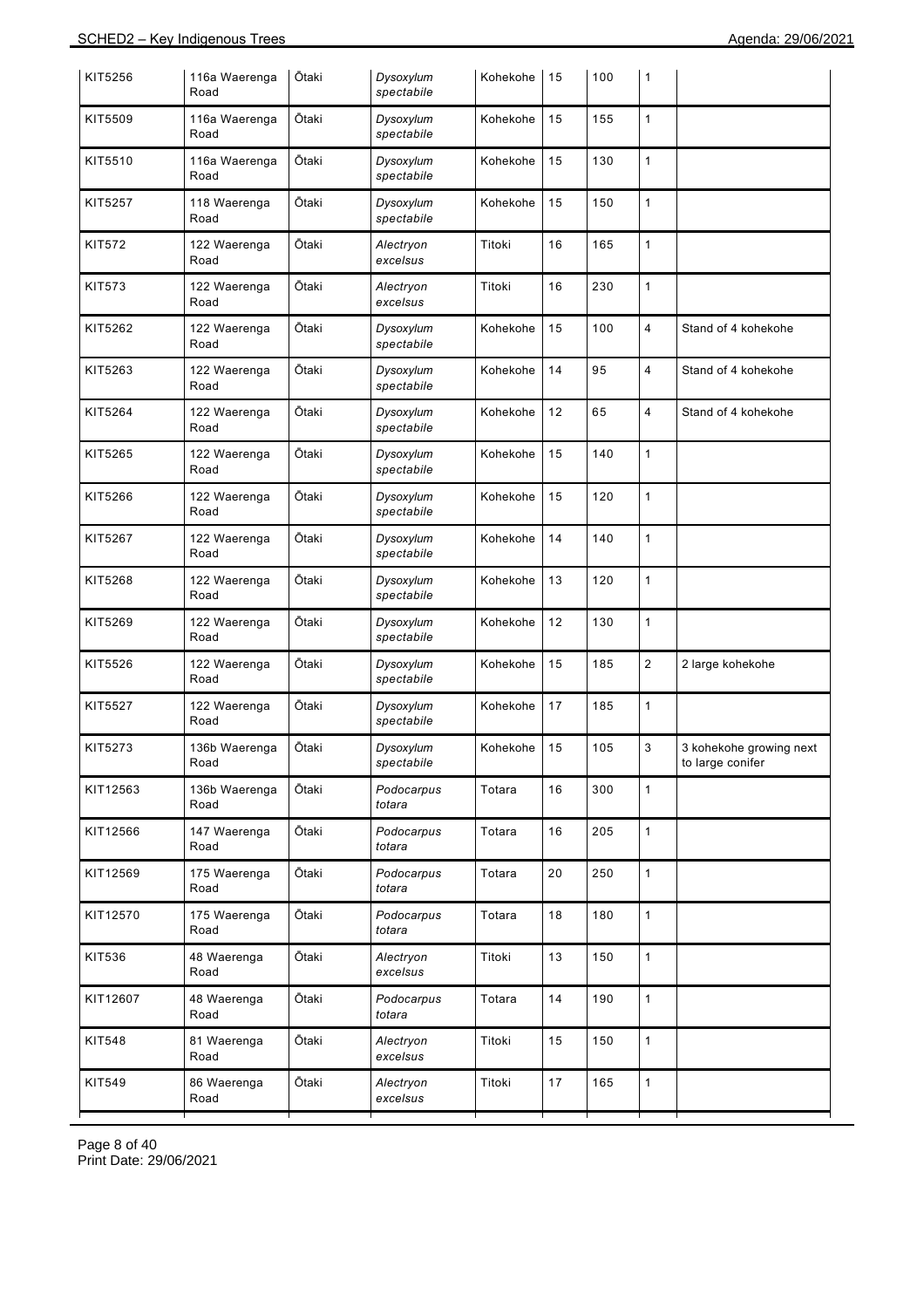| KIT5435       | 86 Waerenga<br>Road              | Ōtaki                          | Dysoxylum<br>spectabile  | Kohekohe         | 13   | 105 | $\overline{2}$ | 2 kohekohe, 1 large, 1<br>small                  |
|---------------|----------------------------------|--------------------------------|--------------------------|------------------|------|-----|----------------|--------------------------------------------------|
| KIT12628      | 86 Waerenga<br>Road              | Ōtaki                          | Podocarpus<br>totara     | Totara           | 17   | 285 | $\mathbf{1}$   |                                                  |
| <b>KIT551</b> | 88 Waerenga<br>Road              | Ōtaki                          | Alectryon<br>excelsus    | Titoki           | 15   | 110 | $\mathbf{1}$   |                                                  |
| <b>KIT552</b> | 88 Waerenga<br>Road              | Ōtaki                          | Alectryon<br>excelsus    | Titoki           | 14   | 170 | $\mathbf{1}$   |                                                  |
| KIT12629      | 88 Waerenga<br>Road              | Ōtaki                          | Podocarpus<br>totara     | Totara           | 15   | 150 | $\mathbf{1}$   |                                                  |
| KIT5436       | 89 Waerenga<br>Road              | Ōtaki                          | Dysoxylum<br>spectabile  | Kohekohe         | 14   | 185 | $\mathbf{1}$   |                                                  |
| KIT5437       | 89 Waerenga<br>Road              | Ōtaki                          | Dysoxylum<br>spectabile  | Kohekohe         | 12   | 100 | $\mathbf{1}$   |                                                  |
| KIT5758       | 89 Waerenga<br>Road              | Ōtaki                          | Dysoxylum<br>spectabile  | Kohekohe         | 12   | 195 | $\mathbf{1}$   |                                                  |
| KIT12630      | 90 Waerenga<br>Road              | Ōtaki                          | Podocarpus<br>totara     | Totara           | 16   | 200 | $\mathbf{1}$   |                                                  |
| KIT5441       | 91 Waerenga<br>Road              | Ōtaki                          | Dysoxylum<br>spectabile  | Kohekohe         | 12   | 185 | $\mathbf{1}$   |                                                  |
| KIT5443       | 93 Waerenga<br>Road              | Ōtaki                          | Dysoxylum<br>spectabile  | Kohekohe         | 10   | 125 | $\mathbf{1}$   |                                                  |
| KIT5444       | 93 Waerenga<br>Road              | Ōtaki                          | Dysoxylum<br>spectabile  | Kohekohe         | 8    | 150 | $\mathbf{1}$   |                                                  |
| KIT5762       | 98 Waerenga<br>Road              | Ōtaki                          | Dysoxylum<br>spectabile  | Kohekohe         | 12   | 180 | $\mathbf{1}$   |                                                  |
| KIT8808       | 31 Waitohu<br><b>Valley Road</b> | Ōtaki                          | Metrosiderous<br>robusta | Northern<br>rata | 15   | 120 | $\mathbf{1}$   |                                                  |
| KIT12589      | 31 Waitohu<br>Valley Road        | Ōtaki                          | Podocarpus<br>totara     | Totara           | 16   | 180 | $\mathbf{1}$   |                                                  |
| KIT12590      | 31 Waitohu<br><b>Valley Road</b> | Ōtaki                          | Podocarpus<br>totara     | Totara           | 15   | 165 | $\mathbf{1}$   |                                                  |
| KIT12591      | 31 Waitohu<br>Valley Road        | Ōtaki                          | Podocarpus<br>totara     | Totara           | 15   | 185 | 1              |                                                  |
| KIT12666      | 31 Waitohu<br>Valley Road        | Ōtaki                          | Podocarpus<br>totara     | Totara           | 18   | 200 | 6              | Row of 6 mature totara<br>growing along boundary |
| KIT5344       | 33 Waitohu<br><b>Valley Road</b> | Ōtaki                          | Dysoxylum<br>spectabile  | Kohekohe         | 13   | 155 | $\mathbf{1}$   |                                                  |
| KIT12593      | 33 Waitohu<br>Valley Road        | Ōtaki                          | Podocarpus<br>totara     | Totara           | 15   | 200 | $\overline{2}$ | 2 mature totara                                  |
| KIT12594      | 33 Waitohu<br><b>Valley Road</b> | Ōtaki                          | Podocarpus<br>totara     | Totara           | 15   | 190 | $\mathbf{1}$   |                                                  |
| KIT12667      | 33 Waitohu<br>Valley Road        | Ōtaki                          | Podocarpus<br>totara     | Totara           | 18   | 330 | $\mathbf{1}$   |                                                  |
| KIT12561      | 13 Allen Road                    | Paraparaum<br>u and<br>Raumati | Podocarpus<br>totara     | Totara           | 15   | 250 | $\mathbf{1}$   |                                                  |
| KIT4711       | 67 Amohia<br>Street              | Paraparaum<br>u and<br>Raumati | Dacrydium<br>cupressinum | Rimu             | 11   | 115 | $\mathbf{1}$   |                                                  |
| KIT4714       | 72 Amohia                        | Paraparaum                     | Dacrydium                | Rimu             | $10$ | 145 | $\mathbf{1}$   |                                                  |

Page 9 of 40 Print Date: 29/06/2021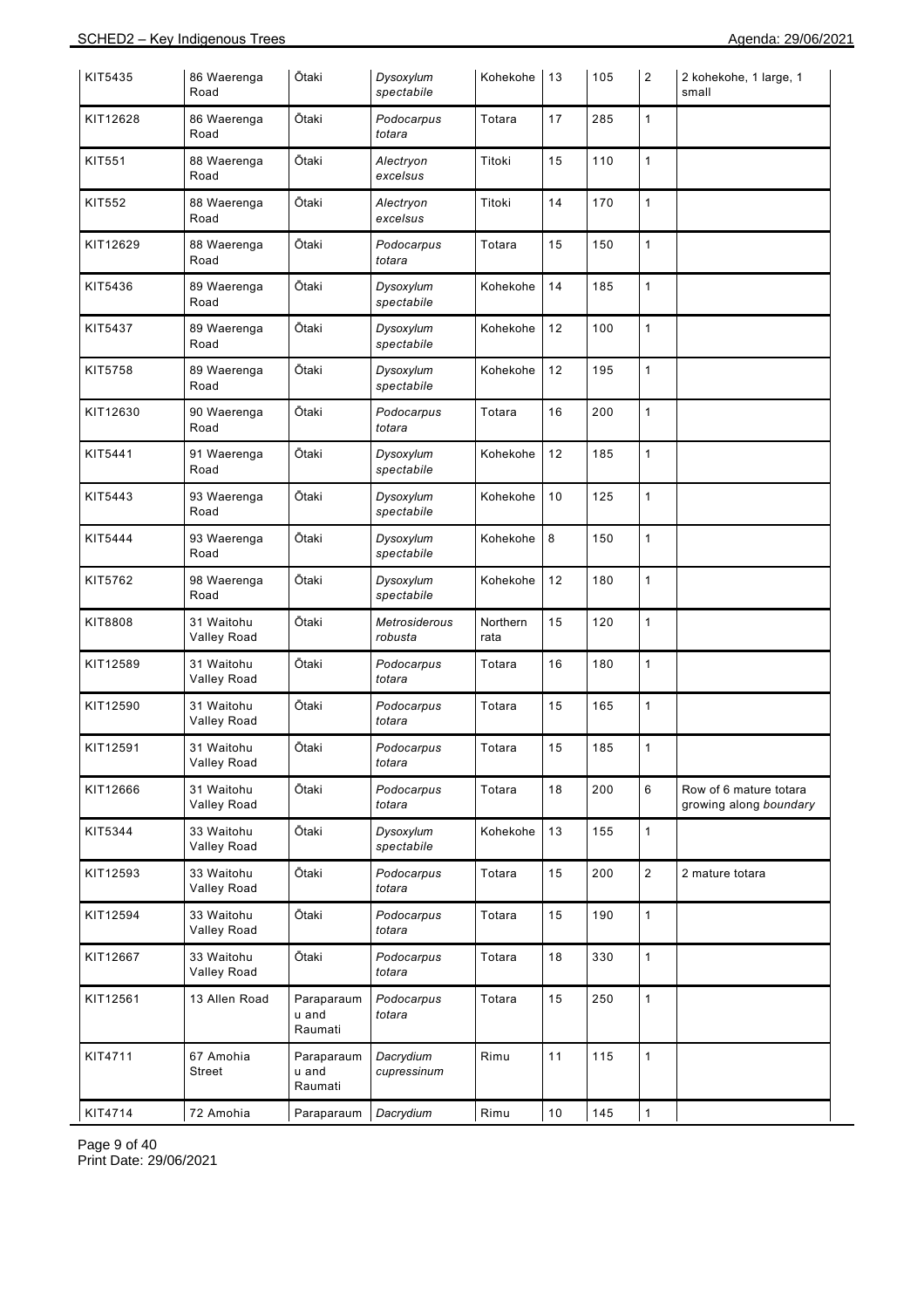|          | Street                  | u and<br>Raumati               | cupressinum                   |           |    |     |                |                                    |
|----------|-------------------------|--------------------------------|-------------------------------|-----------|----|-----|----------------|------------------------------------|
| KIT12631 | 96 Amohia<br>Street     | Paraparaum<br>u and<br>Raumati | Podocarpus<br>totara          | Totara    | 15 | 165 | $\overline{2}$ | 2 totara                           |
| KIT4743  | 121 Amohia<br>Street    | Paraparaum<br>u and<br>Raumati | Dacrydium<br>cupressinum      | Rimu      | 20 | 300 | $\mathbf{1}$   |                                    |
| KIT5410  | 62 Aorangi Road         | Paraparaum<br>u and<br>Raumati | Dysoxylum<br>spectabile       | Kohekohe  | 9  | 95  | $\mathbf{1}$   |                                    |
| KIT4716  | 90 Arawhata<br>Road     | Paraparaum<br>u and<br>Raumati | Dacrydium<br>cupressinum      | Rimu      | 12 | 175 | $\mathbf{1}$   |                                    |
| KIT5442  | 92 Arawhata<br>Road     | Paraparaum<br>u and<br>Raumati | Dysoxylum<br>spectabile       | Kohekohe  | 10 | 75  | $\mathbf{1}$   |                                    |
| KIT12557 | 115 Arawhata<br>Road    | Paraparaum<br>u and<br>Raumati | Podocarpus<br>totara          | Totara    | 18 | 265 | $\mathbf{1}$   |                                    |
| KIT4472  | 162 Arawhata<br>Road    | Paraparaum<br>u and<br>Raumati | Dacrycarpus<br>dacrydioides   | Kahikatea | 16 | 120 | $\mathbf{1}$   |                                    |
| KIT12559 | 119a Arawhata<br>Road   | Paraparaum<br>u and<br>Raumati | Podocarpus<br>totara          | Totara    | 12 | 265 | $\mathbf{1}$   |                                    |
| KIT7122  | 7 Awatea<br>Avenue      | Paraparaum<br>u and<br>Raumati | Knightia excelsa              | Rewarewa  | 12 | 150 | $\mathbf{1}$   |                                    |
| KIT5761  | 95 Belverdere<br>Avenue | Paraparaum<br>u and<br>Raumati | Dysoxylum<br>spectabile       | Kohekohe  | 20 | 170 | 3              | Stand of 3 large kohekohe          |
| KIT7479  | 95 Belverdere<br>Avenue | Paraparaum<br>u and<br>Raumati | Laurelia novae-<br>zealandiae | Pukatea   | 20 | 200 | $\mathbf{1}$   |                                    |
| KIT7480  | 95 Belverdere<br>Avenue | Paraparaum<br>u and<br>Raumati | Laurelia novae-<br>zealandiae | Pukatea   | 16 | 200 | $\mathbf{1}$   | Very large pukatea,<br>buttressing |
| KIT12615 | 64 Bluegum<br>Road      | Paraparaum<br>u and<br>Raumati | Podocarpus<br>totara          | Totara    | 10 | 165 | $\mathbf{1}$   |                                    |
| KIT7478  | 6 Clunie Avenue         | Paraparaum<br>u and<br>Raumati | Laurelia novae-<br>zealandiae | Pukatea   | 10 | 90  | $\mathbf{1}$   |                                    |
| KIT4698  | 21 Clunie<br>Avenue     | Paraparaum<br>u and<br>Raumati | Dacrydium<br>cupressinum      | Rimu      | 12 | 85  | $\mathbf{1}$   |                                    |
| KIT4708  | 6 Douglas Street        | Paraparaum<br>u and<br>Raumati | Dacrydium<br>cupressinum      | Rimu      | 12 | 155 | $\mathbf{1}$   |                                    |
| KIT512   | 19 Epiha Street         | Paraparaum<br>u and<br>Raumati | Alectryon<br>excelsus         | Titoki    | 15 | 120 | $\mathbf{1}$   |                                    |
| KIT5299  | 19 Epiha Street         | Paraparaum<br>u and            | Dysoxylum<br>spectabile       | Kohekohe  | 12 | 125 | $\mathbf{1}$   |                                    |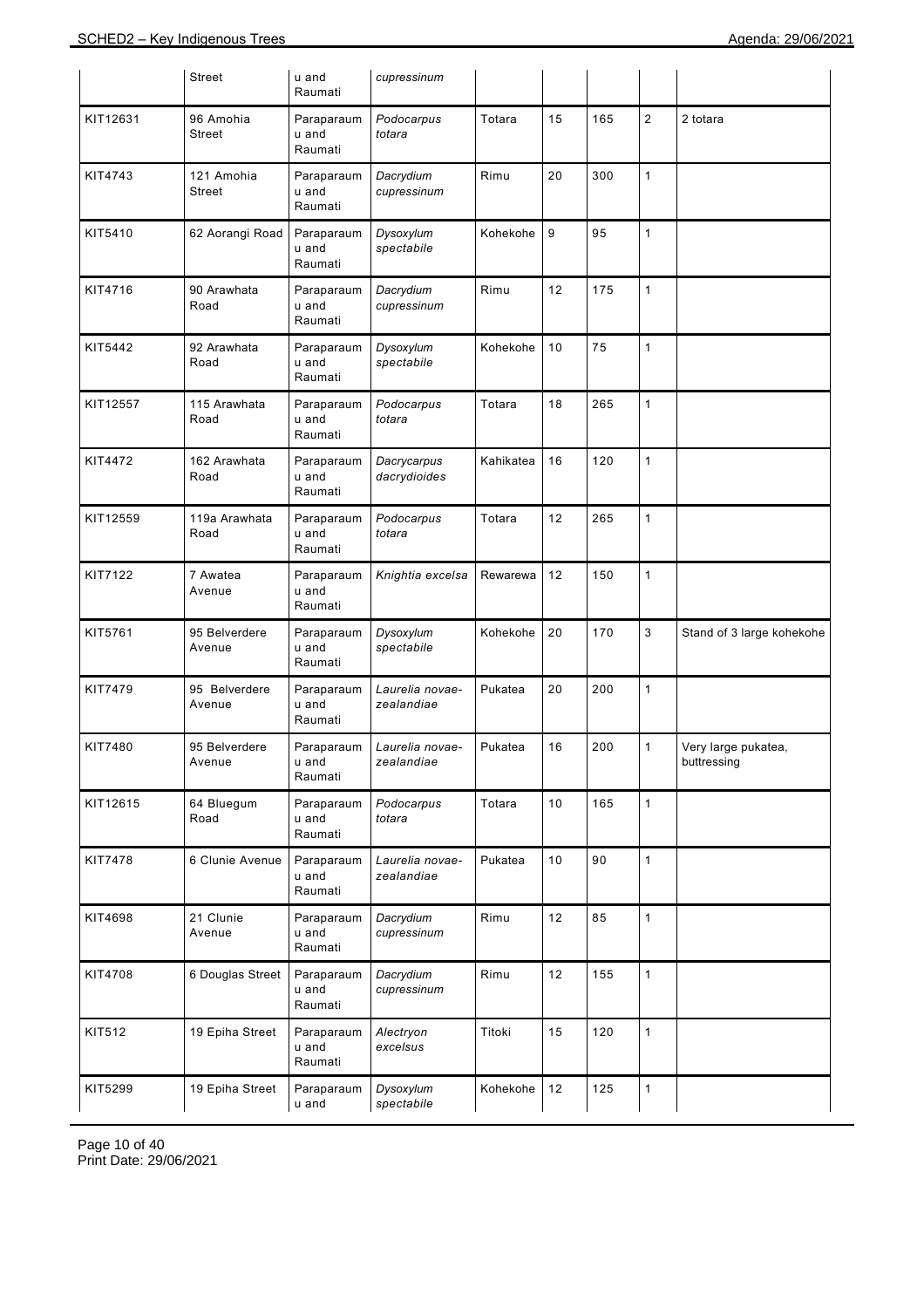|               |                       | Raumati                        |                             |               |    |     |                |                                                                               |
|---------------|-----------------------|--------------------------------|-----------------------------|---------------|----|-----|----------------|-------------------------------------------------------------------------------|
| KIT5300       | 19 Epiha Street       | Paraparaum<br>u and<br>Raumati | Dysoxylum<br>spectabile     | Kohekohe      | 12 | 125 | 1              |                                                                               |
| KIT10030      | 7 Fiesta Grove        | Paraparaum<br>u and<br>Raumati | Pennantia<br>corymbosa      | Kaikomak<br>o | 10 | 90  | $\mathbf{1}$   |                                                                               |
| KIT4473       | 25 Forest Road        | Paraparaum<br>u and<br>Raumati | Dacrycarpus<br>dacrydioides | Kahikatea     | 20 | 105 | 1              |                                                                               |
| KIT12582      | 25 Forest Road        | Paraparaum<br>u and<br>Raumati | Podocarpus<br>totara        | Totara        | 28 | 300 | $\mathbf{1}$   |                                                                               |
| KIT12592      | 32 Forest Road        | Paraparaum<br>u and<br>Raumati | Podocarpus<br>totara        | Totara        | 25 | 185 | $\mathbf{1}$   |                                                                               |
| KIT12611      | 6 Francis Road        | Paraparaum<br>u and<br>Raumati | Podocarpus<br>totara        | Totara        | 12 | 120 | $\mathbf{1}$   |                                                                               |
| KIT12612      | 6 Francis Road        | Paraparaum<br>u and<br>Raumati | Podocarpus<br>totara        | Totara        | 12 | 125 | 1              |                                                                               |
| KIT4477       | 4 Frederick<br>Street | Paraparaum<br>u and<br>Raumati | Dacrycarpus<br>dacrydioides | Kahikatea     | 12 | 90  | 1              |                                                                               |
| KIT12613      | 62 Glen Road          | Paraparaum<br>u and<br>Raumati | Podocarpus<br>totara        | Totara        | 30 | 170 | 1              |                                                                               |
| KIT12614      | 62 Glen Road          | Paraparaum<br>u and<br>Raumati | Podocarpus<br>totara        | Totara        | 32 | 180 | $\mathbf{1}$   |                                                                               |
| KIT12623      | 75 Glen Road          | Paraparaum<br>u and<br>Raumati | Podocarpus<br>totara        | Totara        | 22 | 300 | 1              |                                                                               |
| <b>KIT519</b> | 30 Hinemoa<br>Street  | Paraparaum<br>u and<br>Raumati | Alectryon<br>excelsus       | Titoki        | 9  | 105 | 1              |                                                                               |
| KIT5415       | 7 Horopito Road       | Paraparaum<br>u and<br>Raumati | Dysoxylum<br>spectabile     | Kohekohe      | 18 | 275 | $\overline{2}$ | 2 very large kohekohe                                                         |
| KIT5416       | 7 Horopito Road       | Paraparaum<br>u and<br>Raumati | Dysoxylum<br>spectabile     | Kohekohe      | 25 | 250 | 6              | Stand of 6 large kohekohe<br>mixed with karaka growing<br>on front of section |
| KIT5417       | 7 Horopito Road       | Paraparaum<br>u and<br>Raumati | Dysoxylum<br>spectabile     | Kohekohe      | 15 | 125 | 1              |                                                                               |
| KIT5279       | 15 Iti Grove          | Paraparaum<br>u and<br>Raumati | Dysoxylum<br>spectabile     | Kohekohe      | 15 | 175 | 1              | Large kohekohe growing<br>with mahoe                                          |
| KIT5280       | 15 Iti Grove          | Paraparaum<br>u and<br>Raumati | Dysoxylum<br>spectabile     | Kohekohe      | 15 | 145 | $\mathbf{1}$   |                                                                               |
| KIT5281       | 15 Iti Grove          | Paraparaum<br>u and<br>Raumati | Dysoxylum<br>spectabile     | Kohekohe      | 20 | 250 | 1              |                                                                               |

Page 11 of 40 Print Date: 29/06/2021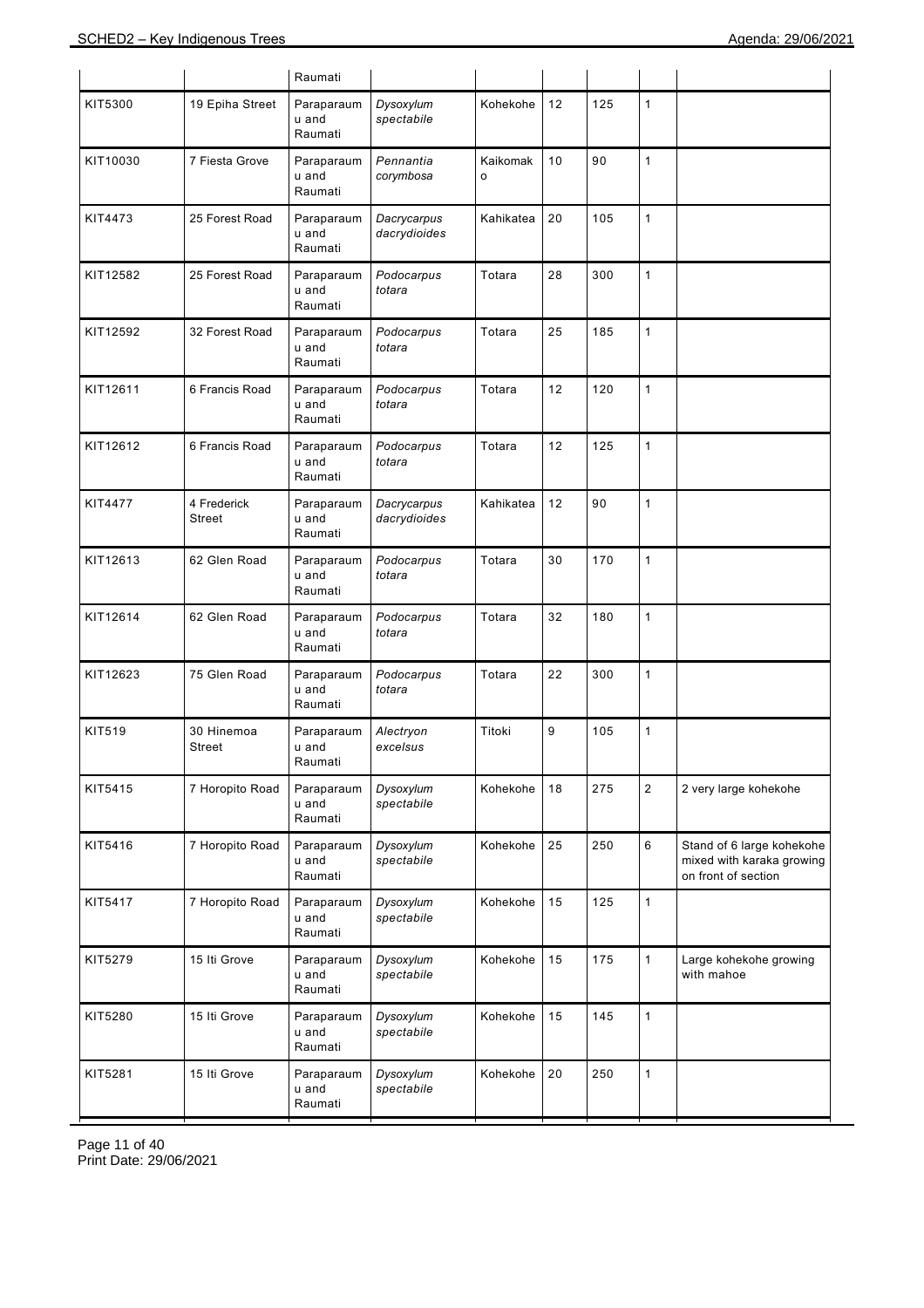| KIT5535       | 15 Iti Grove           | Paraparaum<br>u and<br>Raumati | Dysoxylum<br>spectabile     | Kohekohe         | 15 | 200 | 1              |                                                                               |
|---------------|------------------------|--------------------------------|-----------------------------|------------------|----|-----|----------------|-------------------------------------------------------------------------------|
| KIT12731      | 15 Iti Grove           | Paraparaum<br>u and<br>Raumati | Prumnopitys<br>taxifolia    | Matai            | 20 | 175 | $\mathbf{1}$   |                                                                               |
| KIT12657      | 12 Kew Grove           | Paraparaum<br>u and<br>Raumati | Podocarpus<br>totara        | Totara           | 25 | 285 | $\mathbf{1}$   |                                                                               |
| KIT5390       | 46 Kohekohe<br>Road    | Paraparaum<br>u and<br>Raumati | Dysoxylum<br>spectabile     | Kohekohe         | 30 | 190 | $\overline{7}$ | Stand of 7 kohekohe<br>growing along western<br>boundary                      |
| KIT5391       | 46 Kohekohe<br>Road    | Paraparaum<br>u and<br>Raumati | Dysoxylum<br>spectabile     | Kohekohe         | 27 | 190 | 8              | Stand of 8 large kohekohe<br>mixed with karaka growing<br>along back boundary |
| KIT5698       | 54 Kohekohe<br>Road    | Paraparaum<br>u and<br>Raumati | Dysoxylum<br>spectabile     | Kohekohe         | 25 | 350 | $\overline{2}$ | 2 very large kohekohe                                                         |
| KIT5699       | 54 Kohekohe<br>Road    | Paraparaum<br>u and<br>Raumati | Dysoxylum<br>spectabile     | Kohekohe         | 27 | 300 | 6              | Stand of 6 large kohekohe<br>growing along eastern<br>boundary                |
| KIT8805       | 10 Kohutuhutu<br>Road  | Paraparaum<br>u and<br>Raumati | Metrosiderous<br>robusta    | Northern<br>Rata | 11 | 90  | $\mathbf{1}$   |                                                                               |
| KIT12551      | 10 Kokako Road         | Paraparaum<br>u and<br>Raumati | Podocarpus<br>totara        | Totara           | 10 | 205 | $\mathbf{1}$   |                                                                               |
| KIT4471       | 13 Leinster<br>Avenue  | Paraparaum<br>u and<br>Raumati | Dacrycarpus<br>dacrydioides | Kahikatea        | 17 | 90  | $\mathbf 2$    | 2 large kahikatea growing<br>w natives                                        |
| KIT4475       | 34 Leinster<br>Avenue  | Paraparaum<br>u and<br>Raumati | Dacrycarpus<br>dacrydioides | Kahikatea        | 16 | 115 | $\mathbf{1}$   |                                                                               |
| KIT5798       | 35 Leinster<br>Avenue  | Paraparaum<br>u and<br>Raumati | Elaeocarpus<br>dentatus     | Hinau            | 17 | 115 | $\mathbf{1}$   |                                                                               |
| KIT12554      | 101 Leinster<br>Avenue | Paraparaum<br>u and<br>Raumati | Podocarpus<br>totara        | Totara           | 25 | 185 | 1              |                                                                               |
| KIT12588      | 30 Manawa<br>Avenue    | Paraparaum<br>u and<br>Raumati | Podocarpus<br>totara        | Totara           | 16 | 175 | $\mathbf{1}$   |                                                                               |
| <b>KIT527</b> | 36a Manawa<br>Avenue   | Paraparaum<br>u and<br>Raumati | Alectryon<br>excelsus       | Titoki           | 12 | 95  | $\mathbf{1}$   |                                                                               |
| KIT4705       | 42 Manawa<br>Avenue    | Paraparaum<br>u and<br>Raumati | Dacrydium<br>cupressinum    | Rimu             | 12 | 95  | $\mathbf{1}$   |                                                                               |
| KIT534        | 46 Manly Street        | Paraparaum<br>u and<br>Raumati | Alectryon<br>excelsus       | Titoki           | 12 | 135 | $\mathbf{1}$   |                                                                               |
| KIT4700       | 3 Marere Avenue        | Paraparaum<br>u and<br>Raumati | Dacrydium<br>cupressinum    | Rimu             | 12 | 155 | $\mathbf{1}$   |                                                                               |
| KIT545        | 78 Martin Road         | Paraparaum                     | Alectryon                   | Titoki           | 10 | 130 | $\mathbf{1}$   |                                                                               |

Page 12 of 40 Print Date: 29/06/2021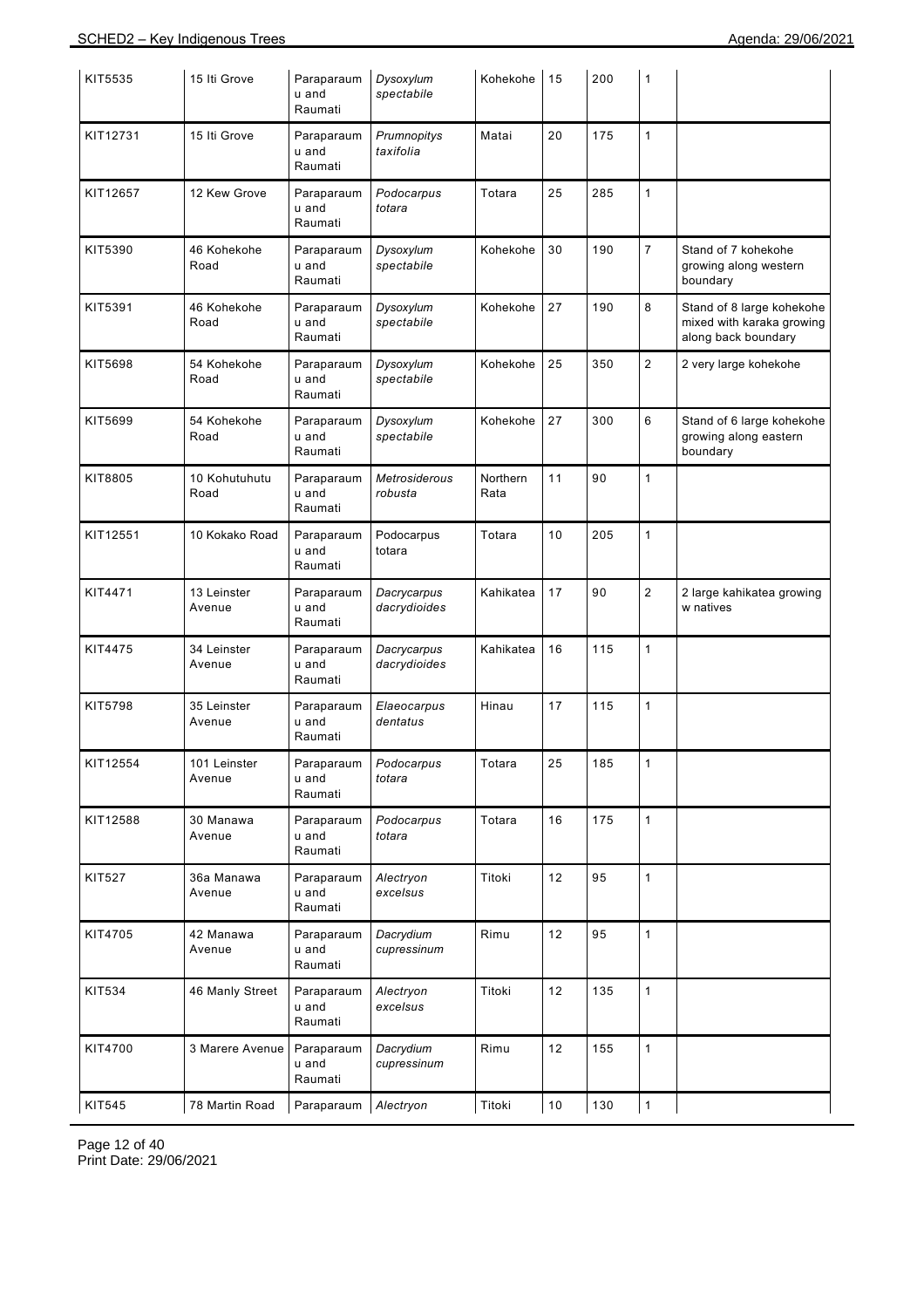|          |                      | u and<br>Raumati               | excelsus                        |                         |        |     |                |                                                         |
|----------|----------------------|--------------------------------|---------------------------------|-------------------------|--------|-----|----------------|---------------------------------------------------------|
| KIT12567 | 15 Matai Road        | Paraparaum<br>u and<br>Raumati | Podocarpus<br>totara            | Totara                  | 22     | 200 | $\overline{c}$ | 2 very old totara                                       |
| KIT7120  | 50 Matai Road        | Paraparaum<br>u and<br>Raumati | Knightia excelsa                | Rewarewa                | 15     | 100 | $\mathbf{1}$   | Low branching                                           |
| KIT12560 | 125 Matai Road       | Paraparaum<br>u and<br>Raumati | Podocarpus<br>totara            | Totara                  | 10     | 150 | 1              |                                                         |
| KIT8806  | 208 Matai Road       | Paraparaum<br>u and<br>Raumati | <b>Metrosiderous</b><br>robusta | <b>Northern</b><br>rata | 17     | 115 | 1              |                                                         |
| KIT10029 | 208 Matai Road       | Paraparaum<br>u and<br>Raumati | Pennantia<br>corymbosa          | Kaikomak<br>o           | 15     | 105 | 1              |                                                         |
| KIT8818  | 220 Matai Road       | Paraparaum<br>u and<br>Raumati | Metrosiderous<br>robusta        | Northern<br>rata        | 17     | 115 | 1              | Low branching, needs<br>checking poss. Southern<br>rata |
| KIT4715  | 86 Matatua<br>Road   | Paraparaum<br>u and<br>Raumati | Dacrydium<br>cupressinum        | Rimu                    | 15     | 120 | 1              |                                                         |
| KIT7123  | 7 Menin Road         | Paraparaum<br>u and<br>Raumati | Knightia excelsa                | Rewarewa                | 18     | 175 | 1              | Very large rewarewa                                     |
| KIT12625 | 8 Middleton<br>Road  | Paraparaum<br>u and<br>Raumati | Podocarpus<br>totara            | Totara                  | 15     | 185 | 1              |                                                         |
| KIT12571 | 18 Nola Avenue       | Paraparaum<br>u and<br>Raumati | Podocarpus<br>totara            | Totara                  | 12     | 135 | 1              |                                                         |
| KIT12552 | 10 Panorama<br>Drive | Paraparaum<br>u and<br>Raumati | Podocarpus<br>totara            | Totara                  | 12     | 100 | $\overline{2}$ | 2 large totara                                          |
| KIT12553 | 10 Panorama<br>Drive | Paraparaum<br>u and<br>Raumati | Podocarpus<br>totara            | Totara                  | 13     | 80  | 3              | Stand of 3 totara                                       |
| KIT5210  | 1 Piri Lane          | Paraparaum<br>u and<br>Raumati | Dysoxylum<br>spectabile         | Kohekohe                | 15     | 135 | 1              |                                                         |
| KIT5308  | 2 Piri Lane          | Paraparaum<br>u and<br>Raumati | Dysoxylum<br>spectabile         | Kohekohe                | 10     | 95  | $\overline{2}$ | 2 kohekohe                                              |
| KIT4470  | 12 Rata Road         | Paraparaum<br>u and<br>Raumati | Dacrycarpus<br>dacrydioides     | Kahikatea               | 12     | 135 | $\mathbf{1}$   |                                                         |
| KIT4478  | 40a Rata Road        | Paraparaum<br>u and<br>Raumati | Dacrycarpus<br>dacrydioides     | Kahikatea               | 11     | 105 | $\overline{2}$ | 2 kahikatea                                             |
| KIT500   | 118 Raumati<br>Road  | Paraparaum<br>u and<br>Raumati | Alectryon<br>excelsus           | Titoki                  | 15     | 150 | $\mathbf{1}$   |                                                         |
| KIT4744  | 143 Raumati<br>Road  | Paraparaum<br>u and            | Dacrydium<br>cupressinum        | Rimu                    | $20\,$ | 250 | 1              |                                                         |

Page 13 of 40 Print Date: 29/06/2021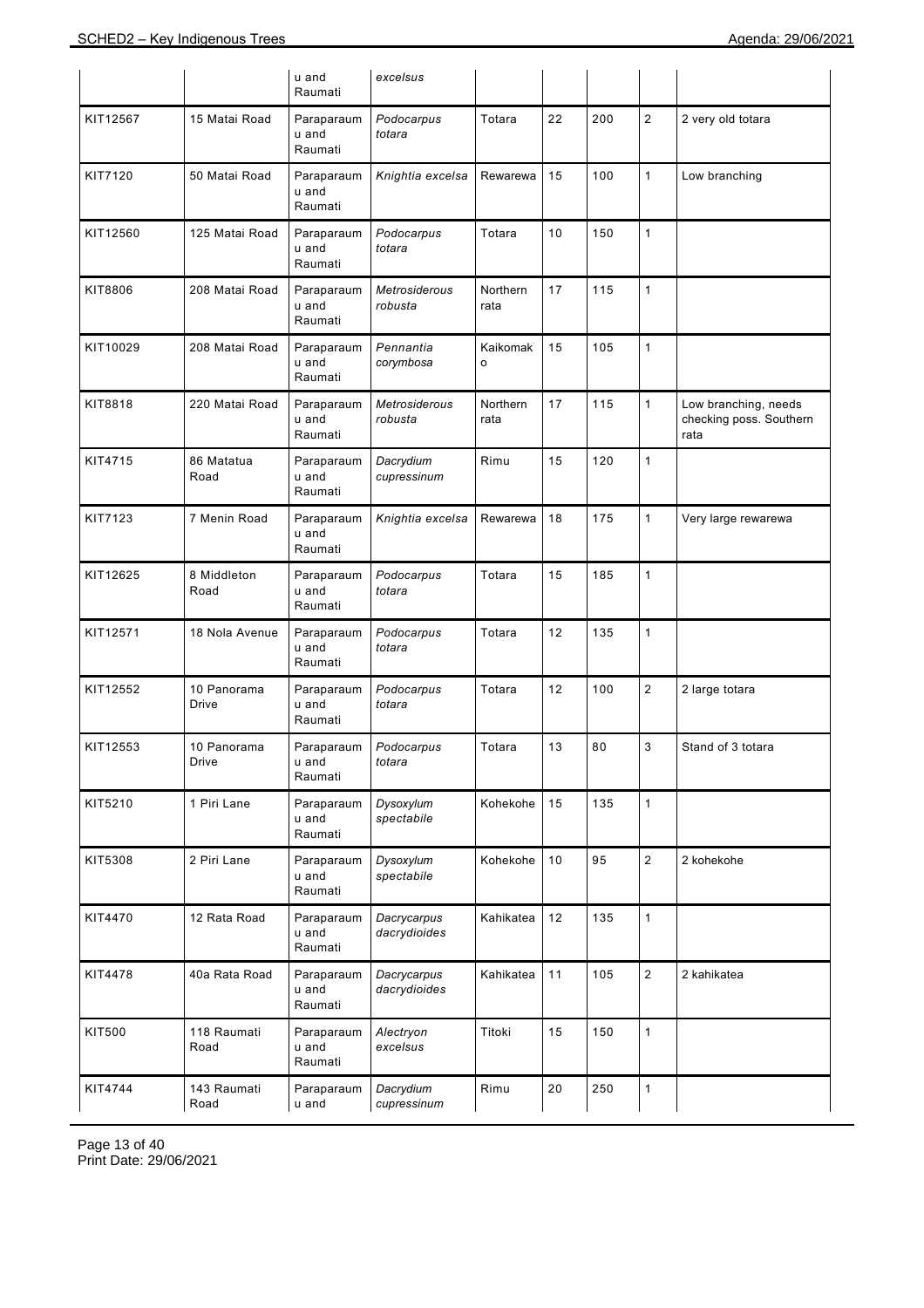|               |                       | Raumati                        |                                 |                     |      |     |              |                                                    |
|---------------|-----------------------|--------------------------------|---------------------------------|---------------------|------|-----|--------------|----------------------------------------------------|
| KIT12658      | 145 Raumati<br>Road   | Paraparaum<br>u and<br>Raumati | Podocarpus<br>totara            | Totara              | 25   | 300 | $\mathbf{1}$ |                                                    |
| KIT10031      | 8 Redwood<br>Close    | Paraparaum<br>u and<br>Raumati | Pennantia<br>corymbosa          | Kaikomak<br>$\circ$ | 12   | 85  | $\mathbf{1}$ | Mature kaikomako<br>growing through raised<br>deck |
| KIT566        | 10 Redwood<br>Close   | Paraparaum<br>u and<br>Raumati | Alectryon<br>excelsus           | Titoki              | 17   | 145 | $\mathbf{1}$ |                                                    |
| KIT12664      | 25 Renown Road        | Paraparaum<br>u and<br>Raumati | Podocarpus<br>totara            | Totara              | 30   | 280 | $\mathbf{1}$ | Growing on boundary                                |
| KIT12604      | 46 Renown Road        | Paraparaum<br>u and<br>Raumati | Podocarpus<br>totara            | Totara              | 20   | 180 | $\mathbf{1}$ |                                                    |
| KIT4710       | 62 Renown Road        | Paraparaum<br>u and<br>Raumati | Dacrydium<br>cupressinum        | Rimu                | 20   | 175 | $\mathbf{1}$ |                                                    |
| KIT8809       | 52 Rimu Road          | Paraparaum<br>u and<br>Raumati | <b>Metrosiderous</b><br>robusta | Northern<br>rata    | 9.5  | 95  | $\mathbf{1}$ |                                                    |
| KIT5316       | 21 Rimutaka<br>Street | Paraparaum<br>u and<br>Raumati | Dysoxylum<br>spectabile         | Kohekohe            | 12   | 65  | $\mathbf{1}$ |                                                    |
| KIT13765      | 21 Rimutaka<br>Street | Paraparaum<br>u and<br>Raumati | Rhopalostylis<br>sapida         | Nikau               | 12   | 100 | $\mathbf{1}$ |                                                    |
| <b>KIT507</b> | 14 Riwai Street       | Paraparaum<br>u and<br>Raumati | Alectryon<br>excelsus           | Titoki              | 22   | 185 | $\mathbf{1}$ | Aviary built around tree                           |
| <b>KIT510</b> | 18 Riwai Street       | Paraparaum<br>u and<br>Raumati | Alectryon<br>excelsus           | Titoki              | 10.5 | 175 | $\mathbf{1}$ |                                                    |
| KIT5329       | 28 Riwai Street       | Paraparaum<br>u and<br>Raumati | Dysoxylum<br>spectabile         | Kohekohe            | 17   | 150 | $\mathbf{1}$ |                                                    |
| KIT529        | 39 Riwai Street       | Paraparaum<br>u and<br>Raumati | Alectryon<br>excelsus           | Titoki              | 9    | 130 | $\mathbf{1}$ |                                                    |
| KIT531        | 42 Riwai Street       | Paraparaum<br>u and<br>Raumati | Alectryon<br>excelsus           | Titoki              | 16   | 175 | $\mathbf{1}$ |                                                    |
| KIT5409       | 59 Riwai Street       | Paraparaum<br>u and<br>Raumati | Dysoxylum<br>spectabile         | Kohekohe            | 8    | 90  | $\mathbf{1}$ |                                                    |
| KIT5420       | 77a Riwai Street      | Paraparaum<br>u and<br>Raumati | Dysoxylum<br>spectabile         | Kohekohe            | 13   | 125 | $\mathbf{1}$ |                                                    |
| KIT5727       | 77a Riwai Street      | Paraparaum<br>u and<br>Raumati | Dysoxylum<br>spectabile         | Kohekohe            | 15   | 200 | $\mathbf{1}$ |                                                    |
| KIT5423       | 79 Riwai Street       | Paraparaum<br>u and<br>Raumati | Dysoxylum<br>spectabile         | Kohekohe            | 8.5  | 75  | $\mathbf{1}$ |                                                    |

Page 14 of 40 Print Date: 29/06/2021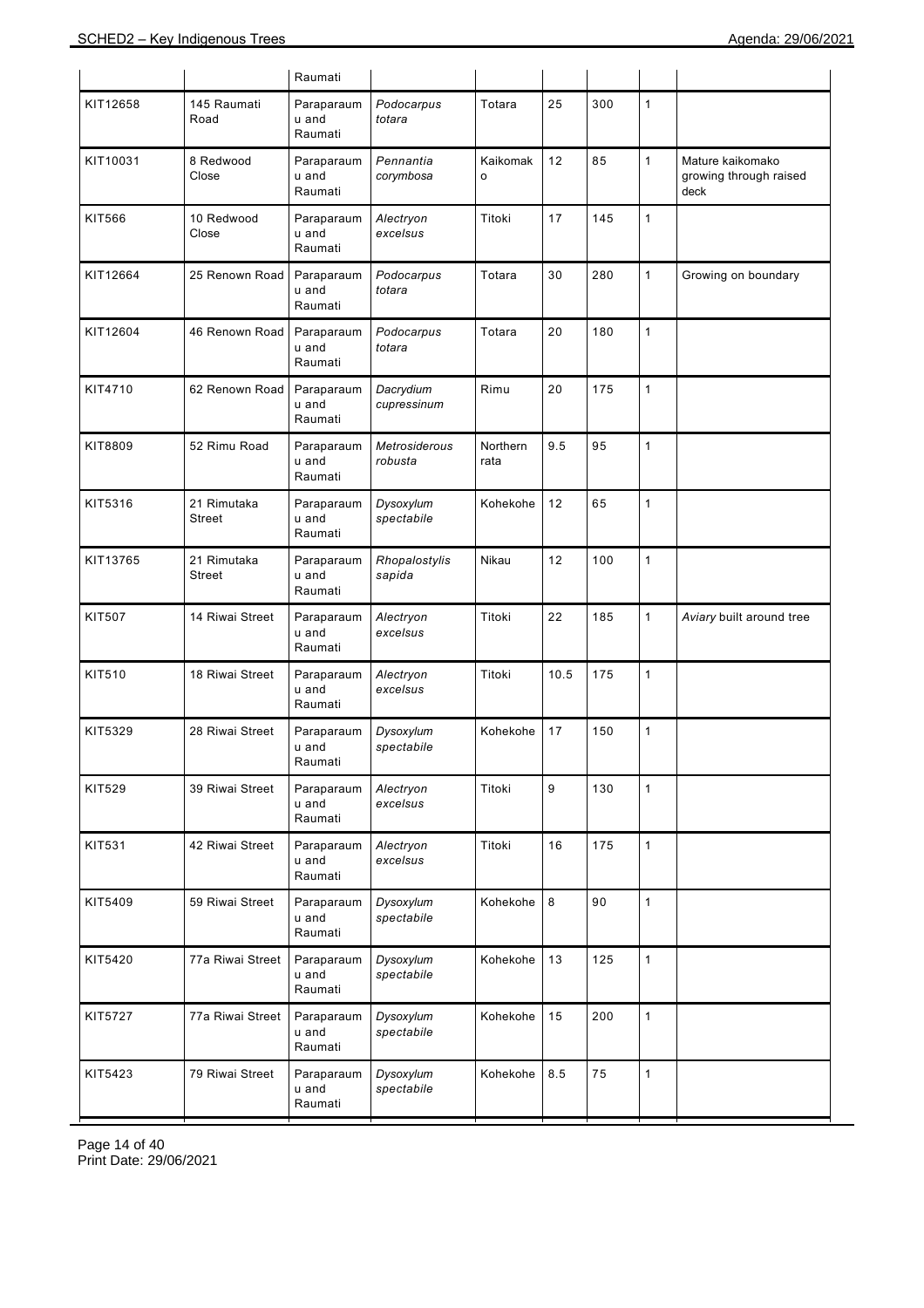| KIT12606      | 46 Rosetta Road              | Paraparaum<br>u and<br>Raumati | Podocarpus<br>totara    | Totara   | 25  | 185 | 1            |                                  |
|---------------|------------------------------|--------------------------------|-------------------------|----------|-----|-----|--------------|----------------------------------|
| KIT12581      | 241 Rosetta<br>Road          | Paraparaum<br>u and<br>Raumati | Podocarpus<br>totara    | Totara   | 17  | 220 | $\mathbf{1}$ |                                  |
| KIT12556      | 111a Rosetta<br>Road         | Paraparaum<br>u and<br>Raumati | Podocarpus<br>totara    | Totara   | 15  | 200 | $\mathbf{1}$ |                                  |
| KIT550        | 87 Ruahine<br>Street         | Paraparaum<br>u and<br>Raumati | Alectryon<br>excelsus   | Titoki   | 12  | 100 | $\mathbf{1}$ |                                  |
| KIT638        | 99 Ruahine<br>Street         | Paraparaum<br>u and<br>Raumati | Beilschmiedia<br>tawa   | Tawa     | 10  | 80  | $\mathbf{1}$ |                                  |
| KIT5350       | 34 Ruapehu<br>Street         | Paraparaum<br>u and<br>Raumati | Dysoxylum<br>spectabile | Kohekohe | 8.5 | 60  | $\mathbf{1}$ |                                  |
| KIT5242       | 111 Ruapehu<br>Street        | Paraparaum<br>u and<br>Raumati | Dysoxylum<br>spectabile | Kohekohe | 17  | 90  | 1            |                                  |
| <b>KIT498</b> | 112 Ruapehu<br>Street        | Paraparaum<br>u and<br>Raumati | Alectryon<br>excelsus   | Titoki   | 12  | 115 | $\mathbf{1}$ |                                  |
| KIT617        | 112 Ruapehu<br>Street        | Paraparaum<br>u and<br>Raumati | Beilschmiedia<br>tawa   | Tawa     | 20  | 105 | $\mathbf{1}$ |                                  |
| KIT5245       | 112 Ruapehu<br>Street        | Paraparaum<br>u and<br>Raumati | Dysoxylum<br>spectabile | Kohekohe | 18  | 100 | $\mathbf{1}$ |                                  |
| KIT5246       | 112 Ruapehu<br><b>Street</b> | Paraparaum<br>u and<br>Raumati | Dysoxylum<br>spectabile | Kohekohe | 14  | 180 | $\mathbf{1}$ |                                  |
| KIT5248       | 113 Ruapehu<br>Street        | Paraparaum<br>u and<br>Raumati | Dysoxylum<br>spectabile | Kohekohe | 15  | 85  | 1            | Growing within stand of<br>mahoe |
| KIT5249       | 113 Ruapehu<br>Street        | Paraparaum<br>u and<br>Raumati | Dysoxylum<br>spectabile | Kohekohe | 25  | 115 | 1            |                                  |
| KIT5250       | 113 Ruapehu<br>Street        | Paraparaum<br>u and<br>Raumati | Dysoxylum<br>spectabile | Kohekohe | 17  | 65  | $\mathbf{1}$ |                                  |
| KIT5251       | 113 Ruapehu<br>Street        | Paraparaum<br>u and<br>Raumati | Dysoxylum<br>spectabile | Kohekohe | 12  | 65  | $\mathbf{1}$ |                                  |
| KIT5252       | 113 Ruapehu<br>Street        | Paraparaum<br>u and<br>Raumati | Dysoxylum<br>spectabile | Kohekohe | 10  | 65  | $\mathbf{1}$ |                                  |
| KIT5496       | 113 Ruapehu<br>Street        | Paraparaum<br>u and<br>Raumati | Dysoxylum<br>spectabile | Kohekohe | 25  | 185 | $\mathbf{1}$ |                                  |
| KIT5497       | 113 Ruapehu<br>Street        | Paraparaum<br>u and<br>Raumati | Dysoxylum<br>spectabile | Kohekohe | 25  | 195 | $\mathbf{1}$ |                                  |
| KIT5498       | 113 Ruapehu                  | Paraparaum                     | Dysoxylum               | Kohekohe | 22  | 185 | $\mathbf{1}$ |                                  |

Page 15 of 40 Print Date: 29/06/2021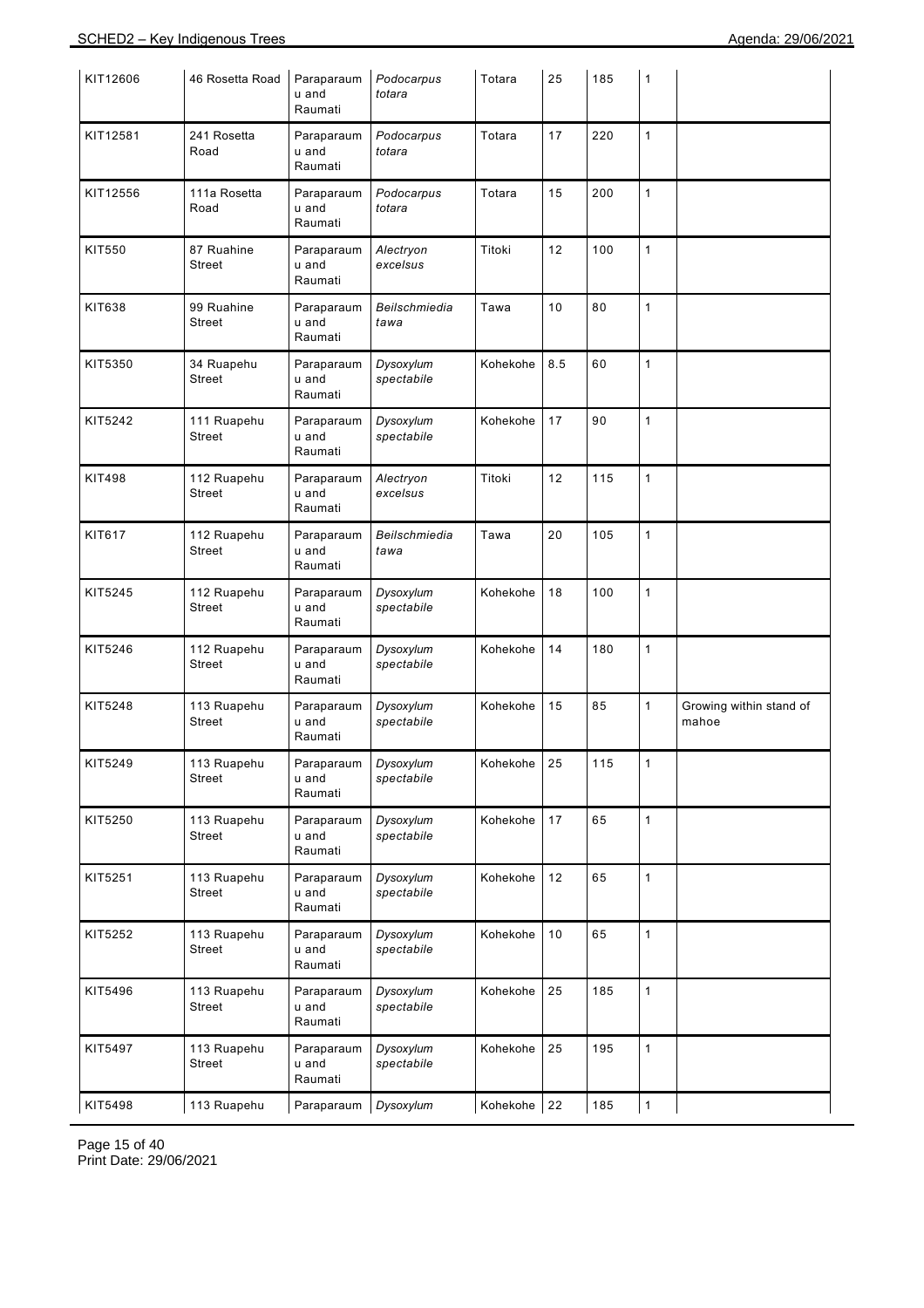|               | <b>Street</b>                | u and<br>Raumati               | spectabile              |                          |      |     |              |                               |
|---------------|------------------------------|--------------------------------|-------------------------|--------------------------|------|-----|--------------|-------------------------------|
| KIT5499       | 113 Ruapehu<br>Street        | Paraparaum<br>u and<br>Raumati | Dysoxylum<br>spectabile | Kohekohe                 | 22   | 150 | $\mathbf{1}$ |                               |
| KIT5500       | 113 Ruapehu<br>Street        | Paraparaum<br>u and<br>Raumati | Dysoxylum<br>spectabile | Kohekohe                 | 20   | 170 | $\mathbf{1}$ |                               |
| KIT5796       | 113 Ruapehu<br>Street        | Paraparaum<br>u and<br>Raumati | Elaeocarpus<br>dentatus | Hinau                    | 17   | 100 | $\mathbf{1}$ |                               |
| KIT5804       | 113 Ruapehu<br><b>Street</b> | Paraparaum<br>u and<br>Raumati | Elaeocarpus<br>dentatus | Hinau                    | 20   | 200 | $\mathbf{1}$ |                               |
| KIT10027      | 113 Ruapehu<br>Street        | Paraparaum<br>u and<br>Raumati | Pennantia<br>corymbosa  | Kaikomak<br>$\circ$      | 20   | 95  | 3            | Stand of 3 large<br>kaikomako |
| KIT10028      | 113 Ruapehu<br><b>Street</b> | Paraparaum<br>u and<br>Raumati | Pennantia<br>corymbosa  | Kaikomak<br>$\mathsf{o}$ | 15   | 100 | $\mathbf{1}$ |                               |
| KIT5501       | 114 Ruapehu<br><b>Street</b> | Paraparaum<br>u and<br>Raumati | Dysoxylum<br>spectabile | Kohekohe                 | 17   | 185 | $\mathbf{1}$ |                               |
| KIT618        | 116 Ruapehu<br>Street        | Paraparaum<br>u and<br>Raumati | Beilschmiedia<br>tawa   | Tawa                     | 18   | 105 | $\mathbf{1}$ |                               |
| KIT7132       | 116 Ruapehu<br><b>Street</b> | Paraparaum<br>u and<br>Raumati | Knightia excelsa        | Rewarewa                 | 25   | 175 | $\mathbf{1}$ |                               |
| <b>KIT505</b> | 136 Ruapehu<br>Street        | Paraparaum<br>u and<br>Raumati | Alectryon<br>excelsus   | Titoki                   | 12   | 95  | $\mathbf{1}$ |                               |
| KIT516        | 23 Ruru Road                 | Paraparaum<br>u and<br>Raumati | Alectryon<br>excelsus   | Titoki                   | 17   | 190 | $\mathbf{1}$ |                               |
| <b>KIT517</b> | 23 Ruru Road                 | Paraparaum<br>u and<br>Raumati | Alectryon<br>excelsus   | Titoki                   | 16   | 120 | 1            |                               |
| KIT12577      | 23 Ruru Road                 | Paraparaum<br>u and<br>Raumati | Podocarpus<br>totara    | Totara                   | 15   | 180 | $\mathbf{1}$ |                               |
| KIT12578      | 23 Ruru Road                 | Paraparaum<br>u and<br>Raumati | Podocarpus<br>totara    | Totara                   | 15   | 195 | $\mathbf{1}$ |                               |
| KIT12579      | 23 Ruru Road                 | Paraparaum<br>u and<br>Raumati | Podocarpus<br>totara    | Totara                   | 15   | 220 | $\mathbf{1}$ |                               |
| KIT12663      | 23 Ruru Road                 | Paraparaum<br>u and<br>Raumati | Podocarpus<br>totara    | Totara                   | 16.5 | 245 | 3            | Remnant stand of totara       |
| KIT506        | 136 SH1                      | Paraparaum<br>u and<br>Raumati | Alectryon<br>excelsus   | Titoki                   | 15   | 80  | $\mathbf{1}$ |                               |
| KIT7116       | 136 SH1                      | Paraparaum<br>u and            | Knightia excelsa        | Rewarewa                 | 15   | 85  | $\mathbf{1}$ | Low branching                 |

Page 16 of 40 Print Date: 29/06/2021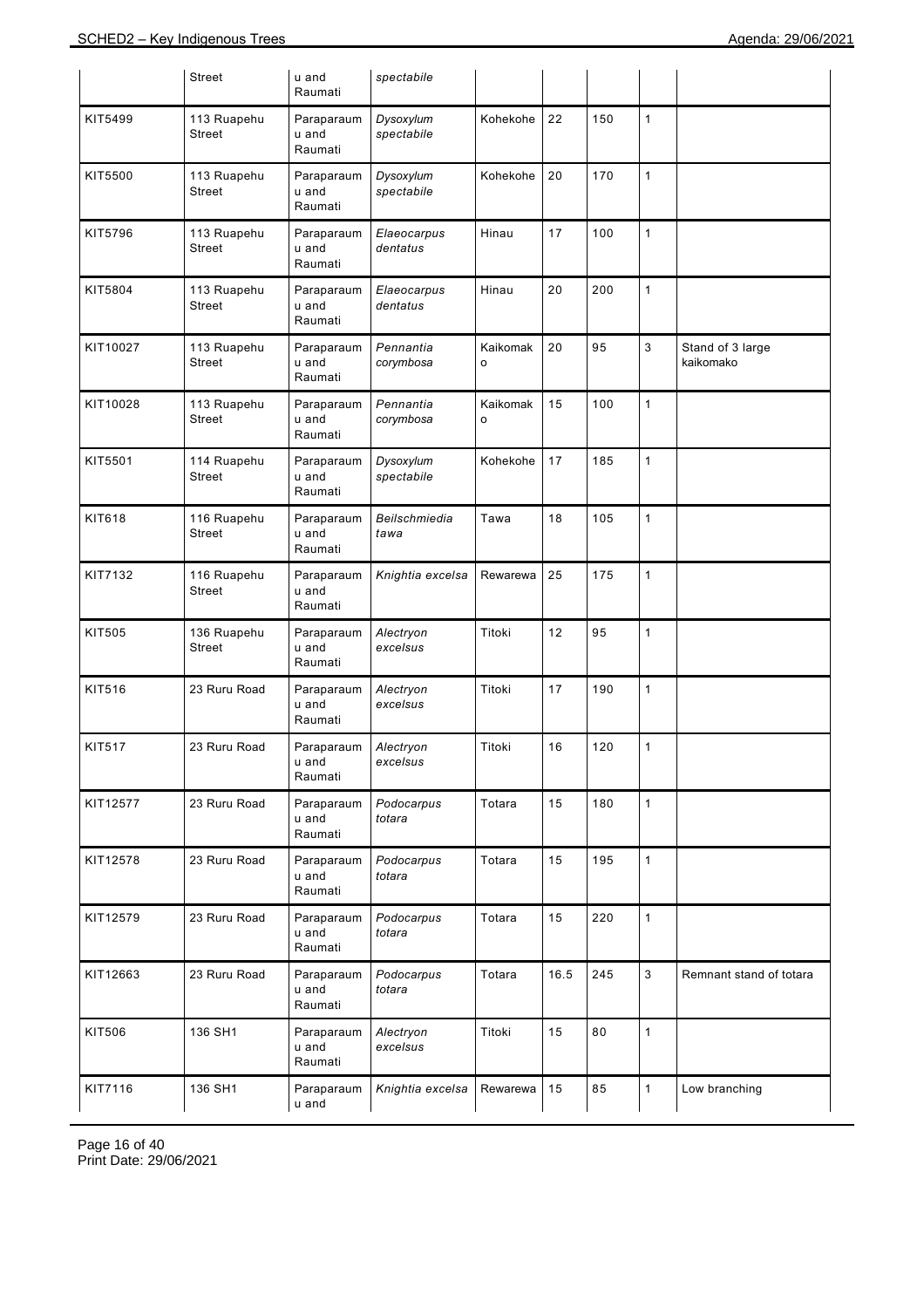|          |                         | Raumati                        |                          |                  |         |     |                |                                                       |
|----------|-------------------------|--------------------------------|--------------------------|------------------|---------|-----|----------------|-------------------------------------------------------|
| KIT12576 | 222 SH1                 | Paraparaum<br>u and<br>Raumati | Podocarpus<br>totara     | Totara           | 20      | 190 | 1              |                                                       |
| KIT12659 | 16 Tainui Street        | Paraparaum<br>u and<br>Raumati | Podocarpus<br>totara     | Totara           | 20      | 300 | $\mathbf{1}$   |                                                       |
| KIT5386  | 453 Te Moana<br>Road    | Paraparaum<br>u and<br>Raumati | Dysoxylum<br>spectabile  | Kohekohe         | 20      | 120 | 1              |                                                       |
| KIT5387  | 453 Te Moana<br>Road    | Paraparaum<br>u and<br>Raumati | Dysoxylum<br>spectabile  | Kohekohe         | 20      | 140 | $\mathbf{1}$   |                                                       |
| KIT533   | 459 Te Moana<br>Road    | Paraparaum<br>u and<br>Raumati | Alectryon<br>excelsus    | Titoki           | 20      | 95  | $\mathbf{1}$   |                                                       |
| KIT5388  | 459 Te Moana<br>Road    | Paraparaum<br>u and<br>Raumati | Dysoxylum<br>spectabile  | Kohekohe         | 27      | 145 | $\mathbf{1}$   | 1 kohekohe                                            |
| KIT5389  | 459 Te Moana<br>Road    | Paraparaum<br>u and<br>Raumati | Dysoxylum<br>spectabile  | Kohekohe         | 25      | 100 | $\overline{4}$ | Stand of 4 kohekohe<br>growing with exotic<br>species |
| KIT12602 | 459 Te Moana<br>Road    | Paraparaum<br>u and<br>Raumati | Podocarpus<br>totara     | Totara           | 30      | 200 | $\mathbf{1}$   |                                                       |
| KIT12603 | 459 Te Moana<br>Road    | Paraparaum<br>u and<br>Raumati | Podocarpus<br>totara     | Totara           | 25      | 200 | 1              |                                                       |
| KIT13769 | 459 Te Moana<br>Road    | Paraparaum<br>u and<br>Raumati | Rhopalostylis<br>sapida  | Nikau            | 20      | 150 | $\overline{2}$ | Growing with one treefern                             |
| KIT4704  | 38 Tennis Court<br>Road | Paraparaum<br>u and<br>Raumati | Dacrydium<br>cupressinum | Rimu             | 26      | 192 | $\mathbf{1}$   |                                                       |
| KIT12598 | 40 Tennis Court<br>Road | Paraparaum<br>u and<br>Raumati | Podocarpus<br>totara     | Totara           | 25      | 275 | 1              |                                                       |
| KIT4706  | 42 Tennis Court<br>Road | Paraparaum<br>u and<br>Raumati | Dacrydium<br>cupressinum | Rimu             | 20      | 185 | $\mathbf{1}$   |                                                       |
| KIT12600 | 42 Tennis Court<br>Road | Paraparaum<br>u and<br>Raumati | Podocarpus<br>totara     | Totara           | 27      | 285 | $\mathbf{1}$   |                                                       |
| KIT8810  | 59 Tennis Court<br>Road | Paraparaum<br>u and<br>Raumati | Metrosiderous<br>robusta | Northern<br>rata | 22      | 175 | $\mathbf{1}$   |                                                       |
| KIT7125  | 71 Tennis Court<br>Road | Paraparaum<br>u and<br>Raumati | Knightia excelsa         | Rewarewa         | 20      | 140 | $\mathbf{1}$   |                                                       |
| KIT12624 | 78 Tennis Court<br>Road | Paraparaum<br>u and<br>Raumati | Podocarpus<br>totara     | Totara           | 17      | 176 | $\mathbf{1}$   |                                                       |
| KIT4703  | 32 Tutanekai<br>Street  | Paraparaum<br>u and<br>Raumati | Dacrydium<br>cupressinum | Rimu             | $8.5\,$ | 105 | $\mathbf{1}$   |                                                       |

Page 17 of 40 Print Date: 29/06/2021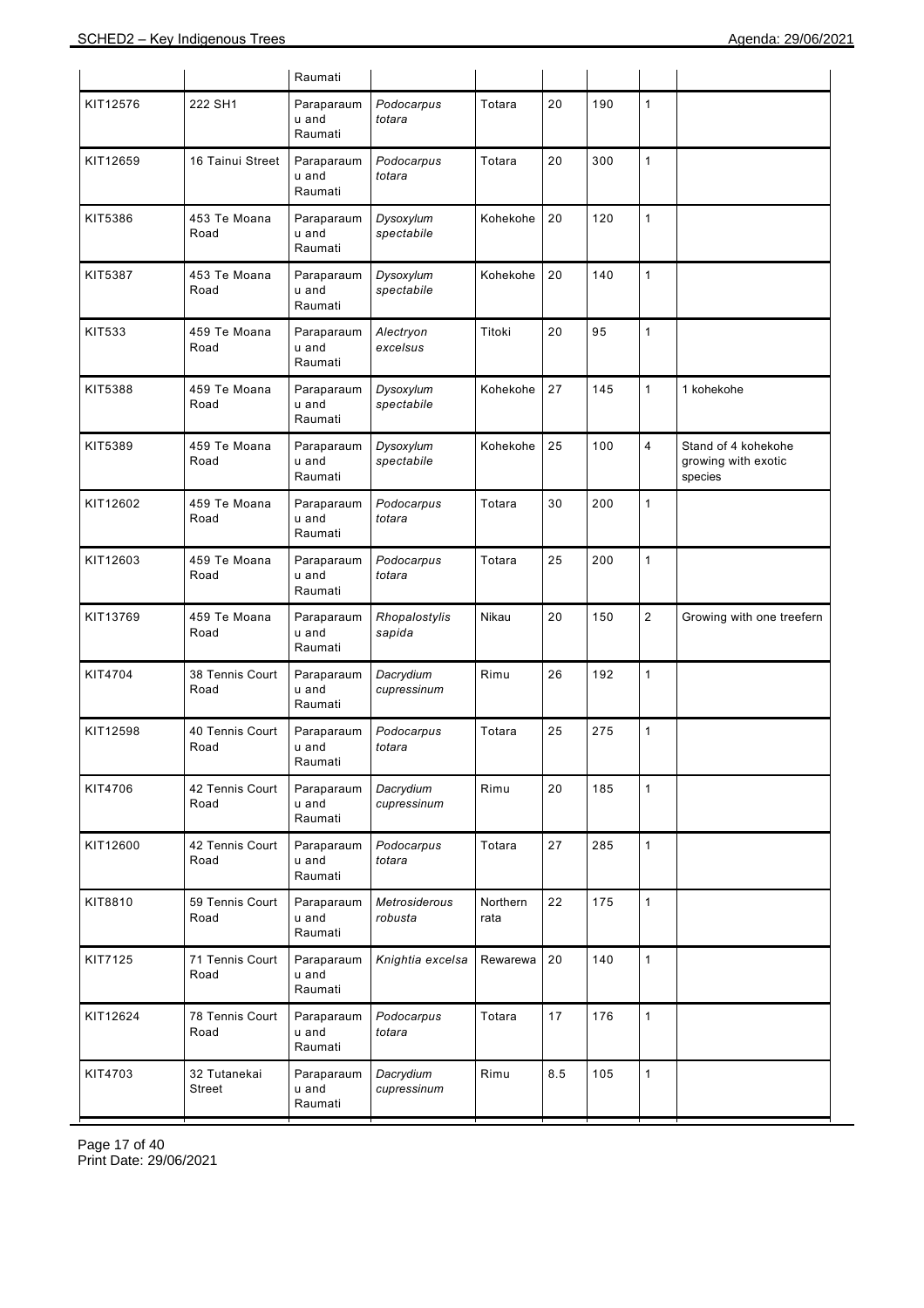| KIT12608      | 52 Tutanekai<br>Street | Paraparaum<br>u and<br>Raumati | Podocarpus<br>totara     | Totara   | 14             | 150 | 1            |                                          |
|---------------|------------------------|--------------------------------|--------------------------|----------|----------------|-----|--------------|------------------------------------------|
| KIT4697       | 20 Vaucluse<br>Avenue  | Paraparaum<br>u and<br>Raumati | Dacrydium<br>cupressinum | Rimu     | 10             | 115 | $\mathbf{1}$ |                                          |
| KIT12626      | 8 Victor Road          | Paraparaum<br>u and<br>Raumati | Podocarpus<br>totara     | Totara   | 17             | 150 | $\mathbf{1}$ |                                          |
| KIT12627      | 8 Victor Road          | Paraparaum<br>u and<br>Raumati | Podocarpus<br>totara     | Totara   | 15             | 155 | $\mathbf{1}$ |                                          |
| KIT12580      | 24 Walton Road         | Paraparaum<br>u and<br>Raumati | Podocarpus<br>totara     | Totara   | 9              | 185 | $\mathbf{1}$ |                                          |
| KIT12732      | 30 Awanui Drive        | Waikanae                       | Prumnopitys<br>taxifolia | Matai    | 12             | 120 | 1            |                                          |
| KIT5598       | 32 Awanui Drive        | Waikanae                       | Dysoxylum<br>spectabile  | Kohekohe | $\overline{7}$ | 140 | $\mathbf{1}$ |                                          |
| KIT5641       | 38 Awanui Drive        | Waikanae                       | Dysoxylum<br>spectabile  | Kohekohe | 10             | 120 | $\mathbf{1}$ |                                          |
| KIT5642       | 38 Awanui Drive        | Waikanae                       | Dysoxylum<br>spectabile  | Kohekohe | 10             | 100 | $\mathbf{1}$ |                                          |
| KIT5643       | 38 Awanui Drive        | Waikanae                       | Dysoxylum<br>spectabile  | Kohekohe | 10             | 100 | $\mathbf{1}$ |                                          |
| KIT5644       | 38 Awanui Drive        | Waikanae                       | Dysoxylum<br>spectabile  | Kohekohe | 9              | 150 | $\mathbf{1}$ |                                          |
| KIT5701       | 56 Awanui Drive        | Waikanae                       | Dysoxylum<br>spectabile  | Kohekohe | 10             | 100 | $\mathbf{1}$ |                                          |
| KIT5702       | 56 Awanui Drive        | Waikanae                       | Dysoxylum<br>spectabile  | Kohekohe | 10             | 100 | $\mathbf{1}$ |                                          |
| <b>KIT597</b> | 79 Belvedere<br>Avenue | Waikanae                       | Alectryon<br>excelsus    | Titoki   | 10             | 120 | $\mathbf{1}$ |                                          |
| KIT4886       | 79 Belvedere<br>Avenue | Waikanae                       | Dysoxylum<br>spectabile  | Kohekohe | 8              | 150 | $\sqrt{2}$   | 2 kohekohe trees growing<br>side by side |
| KIT5421       | 79 Belvedere<br>Avenue | Waikanae                       | Dysoxylum<br>spectabile  | Kohekohe | 10             | 85  | $\mathbf{1}$ |                                          |
| KIT5422       | 79 Belvedere<br>Avenue | Waikanae                       | Dysoxylum<br>spectabile  | Kohekohe | 9              | 90  | $\mathbf{1}$ |                                          |
| KIT5728       | 79 Belvedere<br>Avenue | Waikanae                       | Dysoxylum<br>spectabile  | Kohekohe | $\,8\,$        | 250 | $\mathbf{1}$ |                                          |
| KIT5729       | 79 Belvedere<br>Avenue | Waikanae                       | Dysoxylum<br>spectabile  | Kohekohe | $\,8\,$        | 100 | $\mathbf{1}$ |                                          |
| KIT5730       | 79 Belvedere<br>Avenue | Waikanae                       | Dysoxylum<br>spectabile  | Kohekohe | 8              | 100 | $\mathbf{1}$ |                                          |
| KIT5731       | 79 Belvedere<br>Avenue | Waikanae                       | Dysoxylum<br>spectabile  | Kohekohe | 10             | 85  | $\mathbf{1}$ |                                          |
| KIT5732       | 79 Belvedere<br>Avenue | Waikanae                       | Dysoxylum<br>spectabile  | Kohekohe | 10             | 150 | $\mathbf{1}$ |                                          |
| KIT5733       | 79 Belvedere<br>Avenue | Waikanae                       | Dysoxylum<br>spectabile  | Kohekohe | 10             | 154 | $\mathbf{1}$ |                                          |

Page 18 of 40 Print Date: 29/06/2021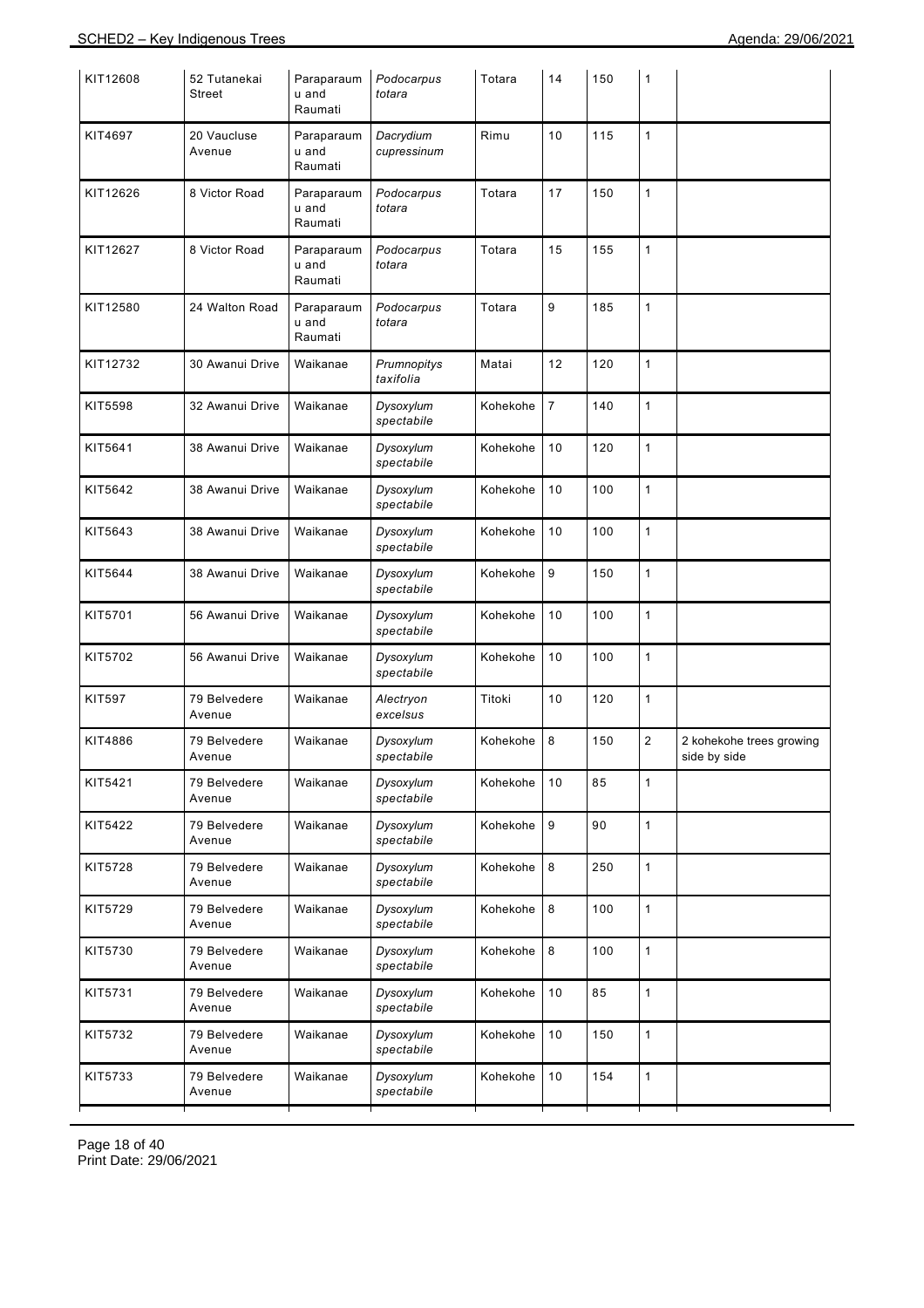| KIT5734  | 79 Belvedere<br>Avenue          | Waikanae | Dysoxylum<br>spectabile   | Kohekohe                    | 9  | 180 | 1            |                                                                                               |
|----------|---------------------------------|----------|---------------------------|-----------------------------|----|-----|--------------|-----------------------------------------------------------------------------------------------|
| KIT5735  | 79 Belvedere<br>Avenue          | Waikanae | Dysoxylum<br>spectabile   | Kohekohe                    | 9  | 130 | $\mathbf{1}$ |                                                                                               |
| KIT5736  | 79 Belvedere<br>Avenue          | Waikanae | Dysoxylum<br>spectabile   | Kohekohe                    | 9  | 142 | $\mathbf{1}$ |                                                                                               |
| KIT5752  | 81 Belvedere<br>Avenue          | Waikanae | Dysoxylum<br>spectabile   | Kohekohe                    | 9  | 150 | $\mathbf{1}$ |                                                                                               |
| KIT5753  | 83 Belvedere<br>Avenue          | Waikanae | Dysoxylum<br>spectabile   | Kohekohe                    | 16 | 450 | $\mathbf{1}$ |                                                                                               |
| KIT5754  | 83 Belvedere<br>Avenue          | Waikanae | Dysoxylum<br>spectabile   | Kohekohe                    | 10 | 120 | $\mathbf{1}$ |                                                                                               |
| KIT5755  | 83 Belvedere<br>Avenue          | Waikanae | Dysoxylum<br>spectabile   | Kohekohe                    | 10 | 120 | $\mathbf{1}$ |                                                                                               |
| KIT5756  | 83 Belvedere<br>Avenue          | Waikanae | Dysoxylum<br>spectabile   | Kohekohe                    | 10 | 100 | $\mathbf{1}$ |                                                                                               |
| KIT5757  | 83 Belvedere<br>Avenue          | Waikanae | Dysoxylum<br>spectabile   | Kohekohe                    | 8  | 150 | $\mathbf{1}$ |                                                                                               |
| KIT643   | 91 Belvedere<br>Avenue          | Waikanae | Beilschmiedia<br>tawa     | Tawa                        | 17 | 120 | $\mathbf{1}$ |                                                                                               |
| KIT4888  | 91 Belvedere<br>Avenue          | Waikanae | Dysoxylum<br>spectabile   | Kohekohe                    | 14 | 100 | 3            | 3 large Kohekohe trees<br>down bank, at back of<br>section                                    |
| KIT12735 | 93 Belvedere<br>Avenue          | Waikanae | Prumnopitys<br>taxifolia  | Matai                       | 16 | 300 | 1            |                                                                                               |
| KIT12736 | 93 Belvedere<br>Avenue          | Waikanae | Prumnopitys<br>taxifolia  | Matai                       | 16 | 140 | 1            |                                                                                               |
| KIT9994  | 95 Belvedere<br>Avenue          | Waikanae | Other - Locally<br>Native | Stand of<br>native<br>trees | 16 | 150 | 5            | Stand of native trees<br>including kohekohe                                                   |
| KIT5502  | 115 Belvedere<br>Avenue         | Waikanae | Dysoxylum<br>spectabile   | Kohekohe                    | 14 | 150 | $\mathbf{1}$ |                                                                                               |
| KIT5503  | 115 Belvedere<br>Avenue         | Waikanae | Dysoxylum<br>spectabile   | Kohekohe                    | 14 | 150 | $\mathbf{1}$ |                                                                                               |
| KIT5504  | 115 Belvedere<br>Avenue         | Waikanae | Dysoxylum<br>spectabile   | Kohekohe                    | 14 | 150 | $\mathbf{1}$ |                                                                                               |
| KIT5505  | 115 Belvedere<br>Avenue         | Waikanae | Dysoxylum<br>spectabile   | Kohekohe                    | 14 | 150 | $\mathbf{1}$ |                                                                                               |
| KIT4893  | 111a Belvedere<br>Avenue        | Waikanae | Dysoxylum<br>spectabile   | Kohekohe                    | 8  | 60  | 6            | In total 6 kohekohe trees<br>behind aviary, 3 about<br>100 cm circumference, 3<br>about 60 cm |
| KIT5243  | 111a Belvedere<br>Avenue        | Waikanae | Dysoxylum<br>spectabile   | Kohekohe                    | 10 | 100 | $\mathbf{1}$ |                                                                                               |
| KIT5244  | 111a Belvedere<br>Avenue        | Waikanae | Dysoxylum<br>spectabile   | Kohekohe                    | 10 | 100 | $\mathbf{1}$ |                                                                                               |
| KIT5495  | 111a Belvedere<br>Avenue        | Waikanae | Dysoxylum<br>spectabile   | Kohekohe                    | 10 | 100 | $\mathbf{1}$ |                                                                                               |
| KIT5445  | Waikanae<br><b>Bowling Club</b> | Waikanae | Dysoxylum<br>spectabile   | Kohekohe                    | 12 | 98  | $\mathbf{1}$ |                                                                                               |
| KIT5446  | Waikanae                        | Waikanae | Dysoxylum                 | Kohekohe 12                 |    | 113 | $\mathbf{1}$ |                                                                                               |

Page 19 of 40 Print Date: 29/06/2021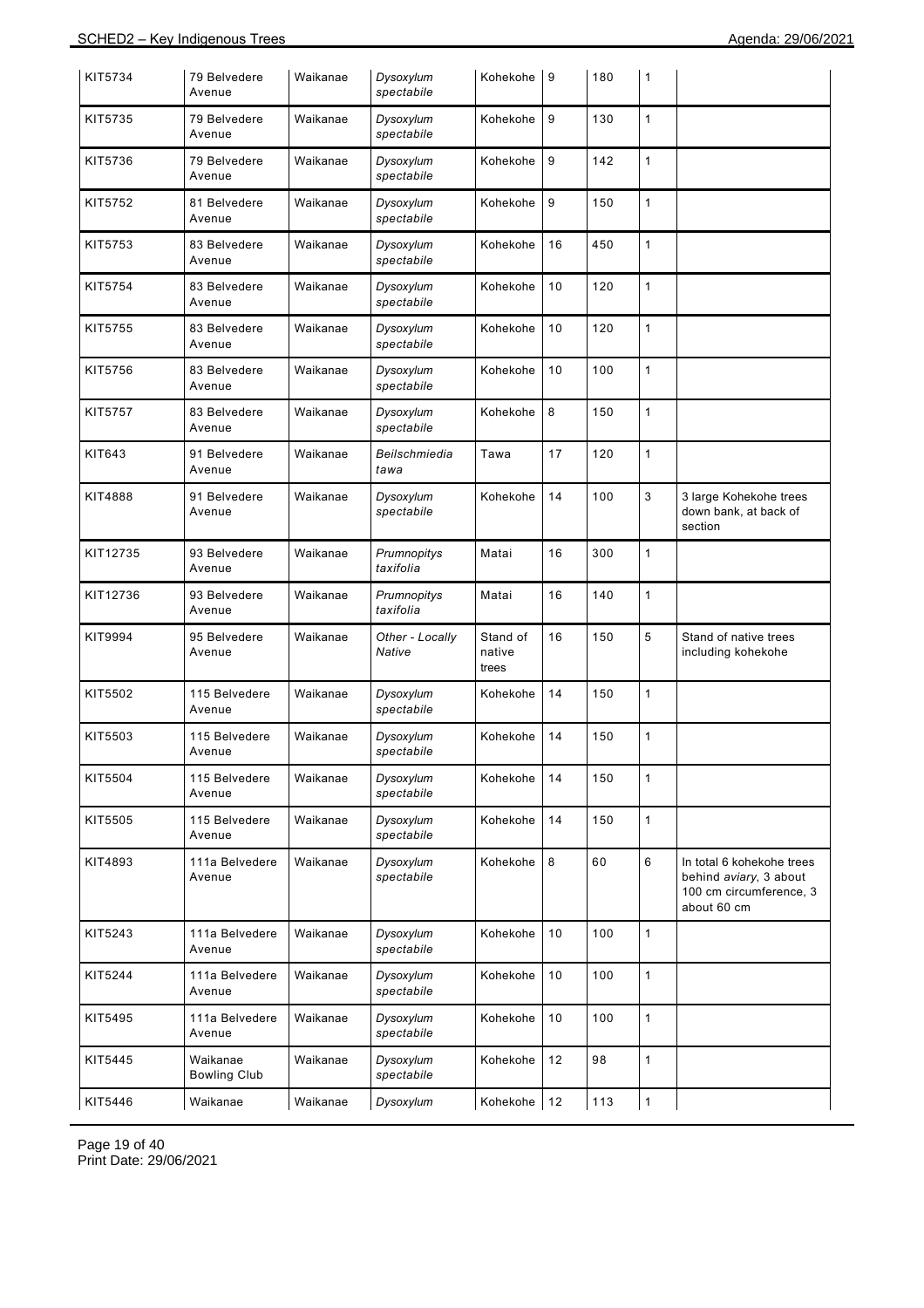|          | <b>Bowling Club</b>             |          | spectabile              |           |                |     |              |                |
|----------|---------------------------------|----------|-------------------------|-----------|----------------|-----|--------------|----------------|
| KIT5447  | Waikanae<br><b>Bowling Club</b> | Waikanae | Dysoxylum<br>spectabile | Kohekohe  | 12             | 73  | 1            |                |
| KIT5448  | Waikanae<br><b>Bowling Club</b> | Waikanae | Dysoxylum<br>spectabile | Kohekohe  | 10             | 80  | 1            |                |
| KIT5449  | Waikanae<br><b>Bowling Club</b> | Waikanae | Dysoxylum<br>spectabile | Kohekohe  | 10             | 88  | 1            |                |
| KIT5763  | Waikanae<br><b>Bowling Club</b> | Waikanae | Dysoxylum<br>spectabile | Kohekohe  | 12             | 143 | 1            |                |
| KIT5764  | Waikanae<br><b>Bowling Club</b> | Waikanae | Dysoxylum<br>spectabile | Kohekohe  | 12             | 109 | 1            |                |
| KIT5765  | Waikanae<br><b>Bowling Club</b> | Waikanae | Dysoxylum<br>spectabile | Kohekohe  | 12             | 123 | 1            |                |
| KIT5766  | Waikanae<br><b>Bowling Club</b> | Waikanae | Dysoxylum<br>spectabile | Kohekohe  | 12             | 150 | 1            |                |
| KIT5767  | Waikanae<br><b>Bowling Club</b> | Waikanae | Dysoxylum<br>spectabile | Kohekohe  | 12             | 147 | 1            |                |
| KIT5768  | Waikanae<br><b>Bowling Club</b> | Waikanae | Dysoxylum<br>spectabile | Kohekohe  | 10             | 109 | 1            |                |
| KIT5769  | Waikanae<br><b>Bowling Club</b> | Waikanae | Dysoxylum<br>spectabile | Kohekohe  | 10             | 155 | 1            |                |
| KIT5770  | Waikanae<br><b>Bowling Club</b> | Waikanae | Dysoxylum<br>spectabile | Kohekohe  | 10             | 220 | 1            |                |
| KIT5771  | Waikanae<br><b>Bowling Club</b> | Waikanae | Dysoxylum<br>spectabile | Kohekohe  | 12             | 147 | 1            |                |
| KIT5772  | Waikanae<br><b>Bowling Club</b> | Waikanae | Dysoxylum<br>spectabile | Kohekohe  | 12             | 120 | 1            |                |
| KIT5773  | Waikanae<br><b>Bowling Club</b> | Waikanae | Dysoxylum<br>spectabile | Kohekohe  | 12             | 176 | 1            |                |
| KIT5774  | Waikanae<br><b>Bowling Club</b> | Waikanae | Dysoxylum<br>spectabile | Kohekohe  | 12             | 139 | 1            |                |
| KIT7117  | 2 Charnwood<br>Grove            | Waikanae | Knightia excelsa        | Rewarewa  | 8              | 80  | 1            |                |
| KIT569   | 12 Edgewater<br>Street          | Waikanae | Alectryon<br>excelsus   | Titoki    | 9              | 120 | 1            |                |
| KIT570   | 12 Edgewater<br>Street          | Waikanae | Alectryon<br>excelsus   | Titoki    | 9              | 110 | $\mathbf{1}$ |                |
| KIT5278  | 15 Edgewater<br>Street          | Waikanae | Dysoxylum<br>spectabile | Kohekohe  | 8              | 80  | 1            |                |
| KIT14230 | 19 Edgewater<br>Street          | Waikanae | Steblus banksii         | Milk tree | $\overline{7}$ | 96  | $\mathbf{1}$ | At Risk-Relict |
| KIT5569  | 21 Edgewater<br>Street          | Waikanae | Dysoxylum<br>spectabile | Kohekohe  | 12             | 146 | 1            |                |
| KIT509   | 16 Elizabeth<br>Street          | Waikanae | Alectryon<br>excelsus   | Titoki    | 10             | 100 | $\mathbf{1}$ |                |
| KIT5287  | 16 Elizabeth<br>Street          | Waikanae | Dysoxylum<br>spectabile | Kohekohe  | 10             | 100 | 1            |                |
| KIT5288  | 16 Elizabeth<br>Street          | Waikanae | Dysoxylum<br>spectabile | Kohekohe  | 10             | 80  | 1            |                |
| KIT5540  | 16 Elizabeth                    | Waikanae | Dysoxylum               | Kohekohe  | 12             | 150 | 1            |                |

Page 20 of 40 Print Date: 29/06/2021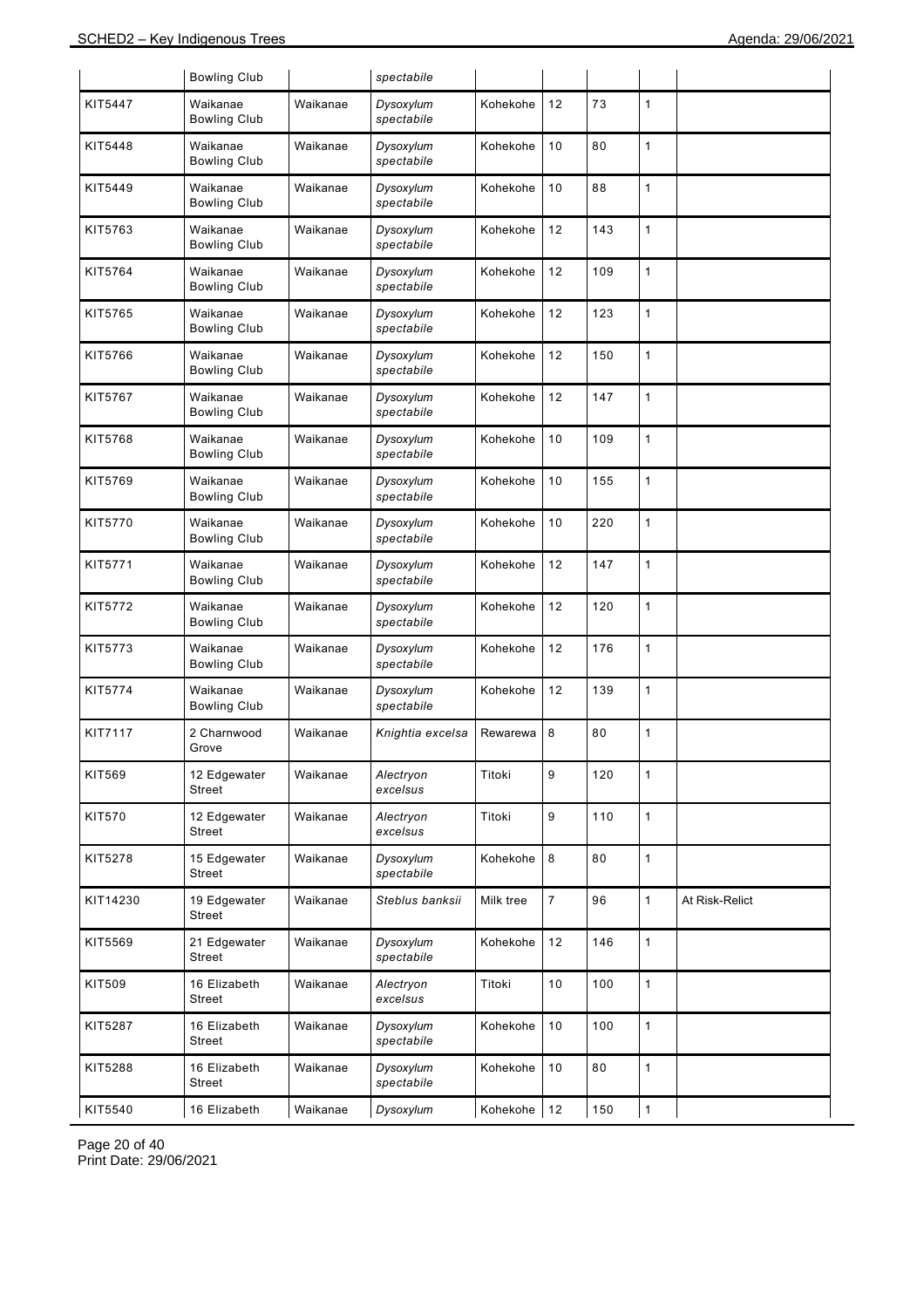|               | Street                  |          | spectabile               |          |    |     |              |  |
|---------------|-------------------------|----------|--------------------------|----------|----|-----|--------------|--|
| <b>KIT528</b> | 38 Elizabeth<br>Street  | Waikanae | Alectryon<br>excelsus    | Titoki   | 14 | 100 | $\mathbf{1}$ |  |
| <b>KIT628</b> | 38 Elizabeth<br>Street  | Waikanae | Beilschmiedia<br>tawa    | Tawa     | 12 | 100 | $\mathbf{1}$ |  |
| KIT629        | 38 Elizabeth<br>Street  | Waikanae | Beilschmiedia<br>tawa    | Tawa     | 10 | 100 | $\mathbf{1}$ |  |
| KIT630        | 38 Elizabeth<br>Street  | Waikanae | Beilschmiedia<br>tawa    | Tawa     | 14 | 130 | $\mathbf{1}$ |  |
| KIT631        | 38 Elizabeth<br>Street  | Waikanae | Beilschmiedia<br>tawa    | Tawa     | 10 | 107 | $\mathbf{1}$ |  |
| KIT5369       | 38 Elizabeth<br>Street  | Waikanae | Dysoxylum<br>spectabile  | Kohekohe | 12 | 130 | $\mathbf{1}$ |  |
| KIT12733      | 38 Elizabeth<br>Street  | Waikanae | Prumnopitys<br>taxifolia | Matai    | 16 | 147 | $\mathbf{1}$ |  |
| KIT12672      | 68a Elizabeth<br>Street | Waikanae | Podocarpus<br>totara     | Totara   | 10 | 240 | $\mathbf{1}$ |  |
| KIT5533       | 15 Fleetwood<br>Grove   | Waikanae | Dysoxylum<br>spectabile  | Kohekohe | 8  | 140 | $\mathbf{1}$ |  |
| KIT5534       | 15 Fleetwood<br>Grove   | Waikanae | Dysoxylum<br>spectabile  | Kohekohe | 8  | 150 | $\mathbf{1}$ |  |
| KIT5543       | 17 Fleetwood<br>Grove   | Waikanae | Dysoxylum<br>spectabile  | Kohekohe | 8  | 140 | $\mathbf{1}$ |  |
| KIT5544       | 17 Fleetwood<br>Grove   | Waikanae | Dysoxylum<br>spectabile  | Kohekohe | 8  | 140 | $\mathbf{1}$ |  |
| KIT7118       | 26 Fleetwood<br>Grove   | Waikanae | Knightia excelsa         | Rewarewa | 9  | 80  | $\mathbf{1}$ |  |
| KIT520        | 32 Fleetwood<br>Grove   | Waikanae | Alectryon<br>excelsus    | Titoki   | 8  | 260 | $\mathbf{1}$ |  |
| <b>KIT580</b> | 32 Fleetwood<br>Grove   | Waikanae | Alectryon<br>excelsus    | Titoki   | 10 | 173 | $\mathbf{1}$ |  |
| KIT5341       | 32 Fleetwood<br>Grove   | Waikanae | Dysoxylum<br>spectabile  | Kohekohe | 10 | 100 | $\mathbf{1}$ |  |
| KIT5599       | 32 Fleetwood<br>Grove   | Waikanae | Dysoxylum<br>spectabile  | Kohekohe | 10 | 140 | 1            |  |
| KIT5600       | 32 Fleetwood<br>Grove   | Waikanae | Dysoxylum<br>spectabile  | Kohekohe | 10 | 120 | $\mathbf{1}$ |  |
| KIT5601       | 32 Fleetwood<br>Grove   | Waikanae | Dysoxylum<br>spectabile  | Kohekohe | 10 | 190 | $\mathbf{1}$ |  |
| KIT5602       | 32 Fleetwood<br>Grove   | Waikanae | Dysoxylum<br>spectabile  | Kohekohe | 10 | 250 | $\mathbf{1}$ |  |
| KIT5603       | 32 Fleetwood<br>Grove   | Waikanae | Dysoxylum<br>spectabile  | Kohekohe | 10 | 430 | $\mathbf{1}$ |  |
| KIT5604       | 32 Fleetwood<br>Grove   | Waikanae | Dysoxylum<br>spectabile  | Kohekohe | 10 | 125 | $\mathbf{1}$ |  |
| KIT5605       | 32 Fleetwood<br>Grove   | Waikanae | Dysoxylum<br>spectabile  | Kohekohe | 10 | 138 | $\mathbf{1}$ |  |
| KIT5606       | 32 Fleetwood<br>Grove   | Waikanae | Dysoxylum<br>spectabile  | Kohekohe | 10 | 100 | $\mathbf{1}$ |  |
| KIT5607       | 32 Fleetwood            | Waikanae | Dysoxylum                | Kohekohe | 10 | 104 | $\mathbf{1}$ |  |

Page 21 of 40 Print Date: 29/06/2021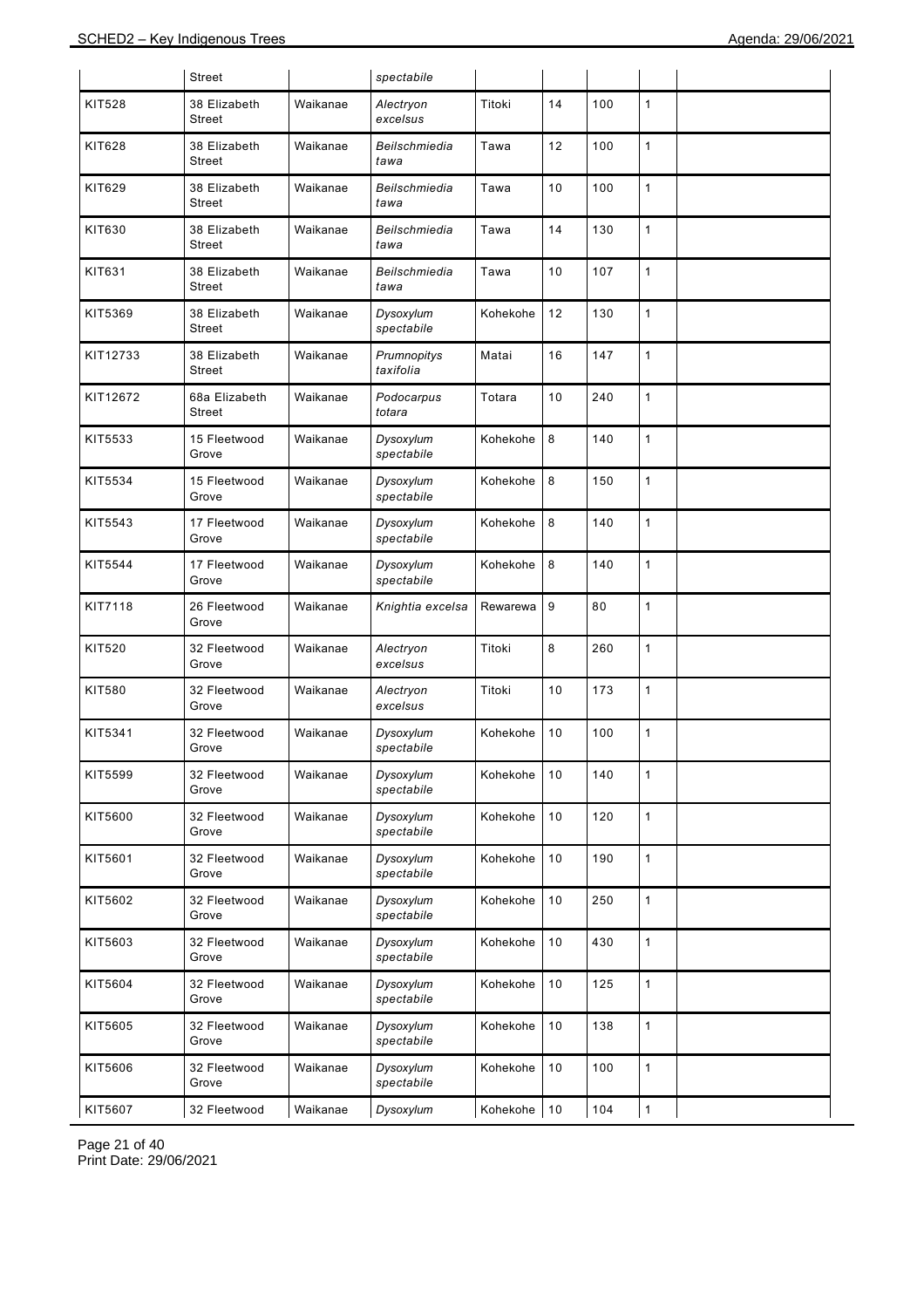|          | Grove                 |          | spectabile               |          |      |     |              |                                      |
|----------|-----------------------|----------|--------------------------|----------|------|-----|--------------|--------------------------------------|
| KIT5342  | 32 He Awa<br>Crescent | Waikanae | Dysoxylum<br>spectabile  | Kohekohe | 10   | 100 | 1            |                                      |
| KIT5394  | 5 Hira Street         | Waikanae | Dysoxylum<br>spectabile  | Kohekohe | 9    | 60  | 1            |                                      |
| KIT5395  | 5 Hira Street         | Waikanae | Dysoxylum<br>spectabile  | Kohekohe | 9    | 60  | 1            |                                      |
| KIT4742  | 11 Hira Street        | Waikanae | Dacrydium<br>cupressinum | Rimu     | 16   | 180 | 1            |                                      |
| KIT4693  | 13 Hira Street        | Waikanae | Dacrydium<br>cupressinum | Rimu     | 13   | 140 | 1            |                                      |
| KIT4694  | 13 Hira Street        | Waikanae | Dacrydium<br>cupressinum | Rimu     | 12   | 140 | 1            |                                      |
| KIT13763 | 13 Hira Street        | Waikanae | Rhopalostylis<br>sapida  | Nikau    | 10   | 87  | 1            |                                      |
| KIT5678  | 5 Horopito Road       | Waikanae | Dysoxylum<br>spectabile  | Kohekohe | 12   | 450 | 1            |                                      |
| KIT5714  | 6b Horopito<br>Road   | Waikanae | Dysoxylum<br>spectabile  | Kohekohe | 10   | 100 | 1            |                                      |
| KIT541   | 7 Horopito Road       | Waikanae | Alectryon<br>excelsus    | Titoki   | 10   | 90  | 1            |                                      |
| KIT5741  | 8 Horopito Road       | Waikanae | Dysoxylum<br>spectabile  | Kohekohe | 10   | 100 | 1            |                                      |
| KIT5451  | 10 Horopito<br>Road   | Waikanae | Dysoxylum<br>spectabile  | Kohekohe | 10   | 150 | 1            |                                      |
| KIT5452  | 10 Horopito<br>Road   | Waikanae | Dysoxylum<br>spectabile  | Kohekohe | 8    | 100 | 1            |                                      |
| KIT5453  | 10 Horopito<br>Road   | Waikanae | Dysoxylum<br>spectabile  | Kohekohe | 8    | 120 | 1            |                                      |
| KIT4883  | 17 Horopito<br>Road   | Waikanae | Dysoxylum<br>spectabile  | Kohekohe | 10   | 100 | 11           | 11 Kohekohe trees on<br>back section |
| KIT4890  | 19 Horopito<br>Road   | Waikanae | Dysoxylum<br>spectabile  | Kohekohe | 10   | 100 | 7            | 7 Kohekohe trees on front<br>section |
| KIT4882  | 21 Horopito<br>Road   | Waikanae | Dysoxylum<br>spectabile  | Kohekohe | 10   | 100 | 10           | 10 Kohekohe trees on<br>back section |
| KIT4891  | 21 Horopito<br>Road   | Waikanae | Dysoxylum<br>spectabile  | Kohekohe | 10   | 100 | 9            | 9 Kohekohe trees on front<br>lawn    |
| KIT5576  | 23 Horopito<br>Road   | Waikanae | Dysoxylum<br>spectabile  | Kohekohe | 10   | 120 | 1            |                                      |
| KIT5577  | 23 Horopito<br>Road   | Waikanae | Dysoxylum<br>spectabile  | Kohekohe | $10$ | 150 | $\mathbf{1}$ |                                      |
| KIT5578  | 23 Horopito<br>Road   | Waikanae | Dysoxylum<br>spectabile  | Kohekohe | 10   | 100 | $\mathbf{1}$ |                                      |
| KIT5579  | 23 Horopito<br>Road   | Waikanae | Dysoxylum<br>spectabile  | Kohekohe | 10   | 100 | $\mathbf{1}$ |                                      |
| KIT5580  | 23 Horopito<br>Road   | Waikanae | Dysoxylum<br>spectabile  | Kohekohe | 10   | 120 | $\mathbf{1}$ |                                      |
| KIT5581  | 23 Horopito<br>Road   | Waikanae | Dysoxylum<br>spectabile  | Kohekohe | $10$ | 120 | 1            |                                      |
| KIT5582  | 23 Horopito           | Waikanae | Dysoxylum                | Kohekohe | $10$ | 100 | 1            |                                      |

Page 22 of 40 Print Date: 29/06/2021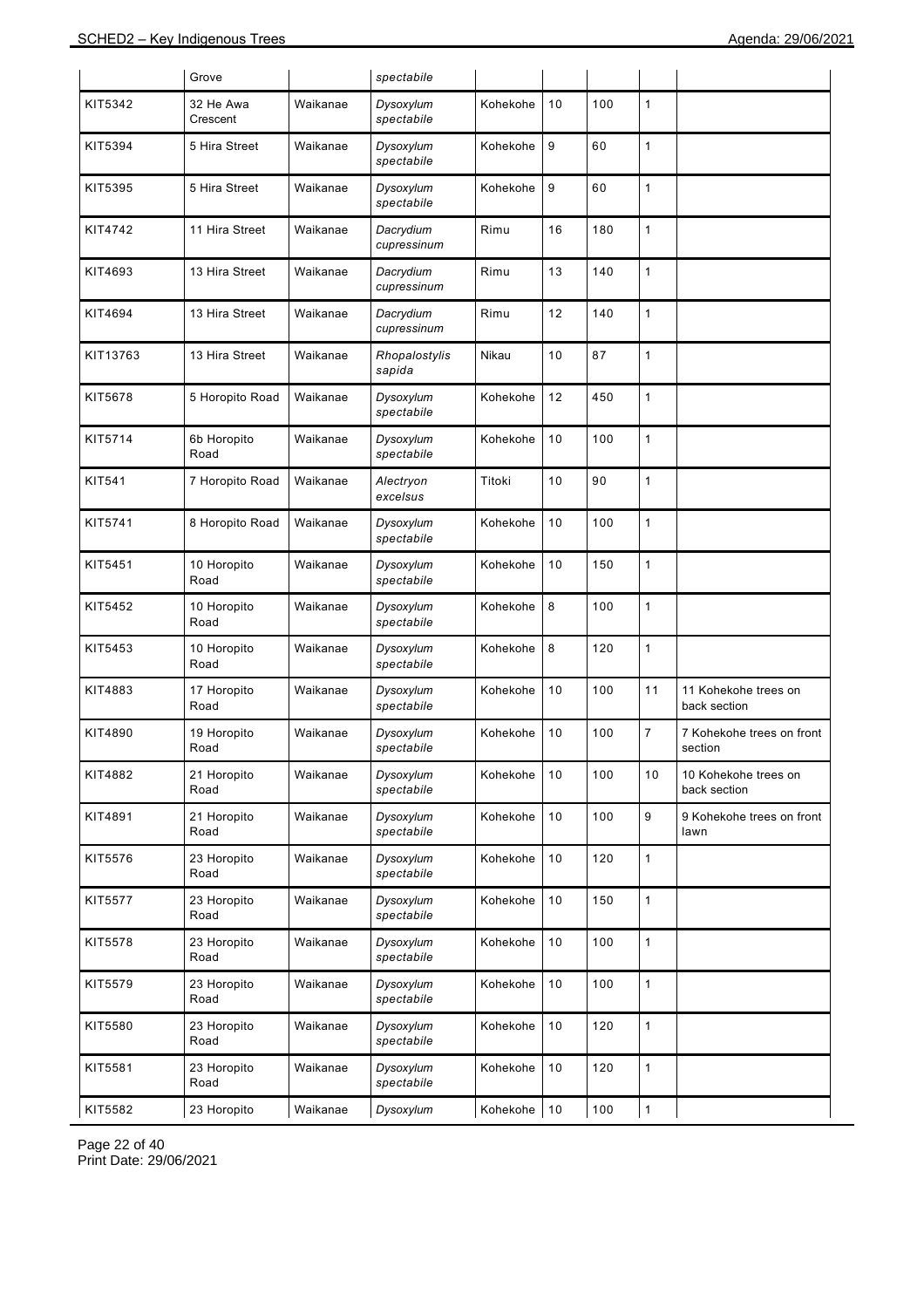|               | Road                 |          | spectabile                |                             |                |     |                |                                                                         |
|---------------|----------------------|----------|---------------------------|-----------------------------|----------------|-----|----------------|-------------------------------------------------------------------------|
| KIT5584       | 25 Horopito<br>Road  | Waikanae | Dysoxylum<br>spectabile   | Kohekohe                    | 10             | 120 | $\mathbf{1}$   |                                                                         |
| KIT5776       | 25 Horopito<br>Road  | Waikanae | Dysoxylum<br>spectabile   | Kohekohe                    | 12             | 120 | 6              | Large stand of kohekohe<br>mixed with exotics                           |
| KIT5775       | 27 Horopito<br>Road  | Waikanae | Dysoxylum<br>spectabile   | Kohekohe                    | 10             | 100 | 6              | Large stand of kohekohe                                                 |
| KIT5609       | 33 Horopito<br>Road  | Waikanae | Dysoxylum<br>spectabile   | Kohekohe                    | 10             | 145 | $\mathbf{1}$   |                                                                         |
| KIT5354       | 36 Horopito<br>Road  | Waikanae | Dysoxylum<br>spectabile   | Kohekohe                    | $\overline{7}$ | 90  | $\mathbf{1}$   |                                                                         |
| <b>KIT582</b> | 38a Horopito<br>Road | Waikanae | Alectryon<br>excelsus     | Titoki                      | 10             | 120 | $\mathbf{1}$   |                                                                         |
| KIT13767      | 38a Horopito<br>Road | Waikanae | Rhopalostylis<br>sapida   | Nikau                       | 8              | 82  | $\mathbf{1}$   |                                                                         |
| KIT535        | 47 Huia Street       | Waikanae | Alectryon<br>excelsus     | Titoki                      | 12             | 67  | $\mathbf{1}$   |                                                                         |
| KIT12610      | 57 Huia Street       | Waikanae | Podocarpus<br>totara      | Totara                      | 12             | 95  | $\mathbf{1}$   |                                                                         |
| KIT5715       | 7 Hurunui Grove      | Waikanae | Dysoxylum<br>spectabile   | Kohekohe                    | 12             | 150 | $\mathbf{1}$   |                                                                         |
| KIT5716       | 7 Hurunui Grove      | Waikanae | Dysoxylum<br>spectabile   | Kohekohe                    | 8              | 100 | $\mathbf{1}$   |                                                                         |
| KIT5717       | 7 Hurunui Grove      | Waikanae | Dysoxylum<br>spectabile   | Kohekohe                    | $\overline{7}$ | 100 | $\mathbf{1}$   |                                                                         |
| KIT5718       | 7 Hurunui Grove      | Waikanae | Dysoxylum<br>spectabile   | Kohekohe                    | 6              | 150 | 1              |                                                                         |
| KIT5719       | 7 Hurunui Grove      | Waikanae | Dysoxylum<br>spectabile   | Kohekohe                    | 6              | 100 | $\mathbf{1}$   |                                                                         |
| KIT5720       | 7 Hurunui Grove      | Waikanae | Dysoxylum<br>spectabile   | Kohekohe                    | 6              | 200 | 1              |                                                                         |
| KIT5721       | 7 Hurunui Grove      | Waikanae | Dysoxylum<br>spectabile   | Kohekohe                    | 6              | 100 | 1              |                                                                         |
| KIT5722       | 7 Hurunui Grove      | Waikanae | Dysoxylum<br>spectabile   | Kohekohe                    | 6              | 100 | 1              |                                                                         |
| <b>KIT599</b> | 9 Iti Grove          | Waikanae | Alectryon<br>excelsus     | Titoki                      | 10             | 120 | $\mathbf{1}$   |                                                                         |
| KIT639        | 10 Iti Grove         | Waikanae | Beilschmiedia<br>tawa     | Tawa                        | 12             | 220 | $\mathbf{1}$   |                                                                         |
| KIT4884       | 10 Iti Grove         | Waikanae | Dysoxylum<br>spectabile   | Kohekohe                    | 4              | 100 | $\overline{c}$ | 2 kohekohe down west<br>side of house                                   |
| KIT5781       | 10 Iti Grove         | Waikanae | Dysoxylum<br>spectabile   | Kohekohe                    | 10             | 120 | 10             | Stand of kohekohe either<br>side of drive mixed with<br>exotics         |
| KIT10001      | 5 Kaikomako<br>Road  | Waikanae | Other - Locally<br>Native | Stand of<br>native<br>trees | 12             | 100 | 6              | Stand of native trees<br>including kohekohe, titoki,<br>rewarewa, mahoe |
| <b>KIT537</b> | 5 Kakariki Grove     | Waikanae | Alectryon<br>excelsus     | Titoki                      | 12             | 140 | $\mathbf{1}$   |                                                                         |
| KIT538        | 5 Kakariki Grove     | Waikanae | Alectryon<br>excelsus     | Titoki                      | 12             | 144 | $\mathbf{1}$   |                                                                         |

Page 23 of 40 Print Date: 29/06/2021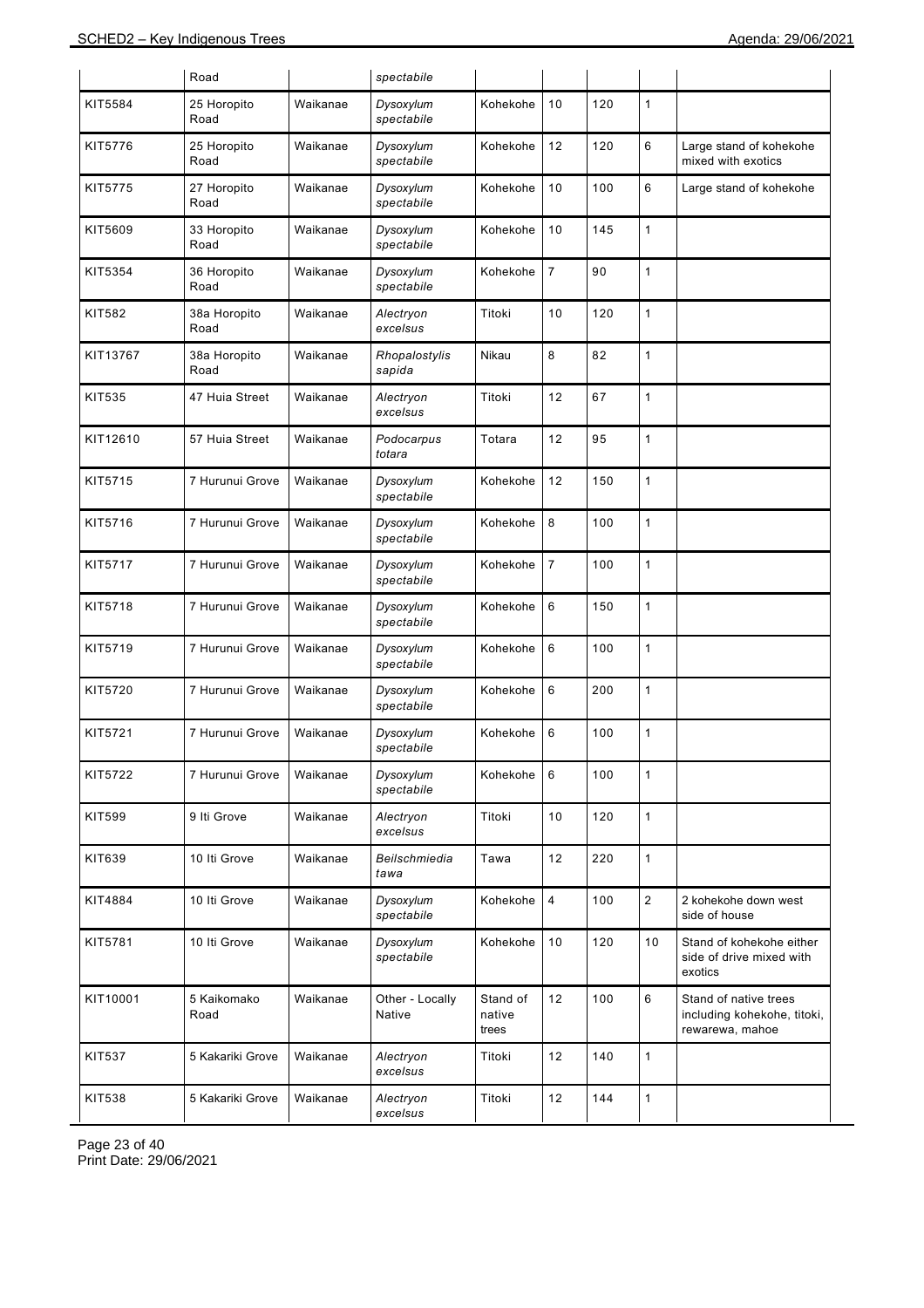| KIT5396        | 5 Kakariki Grove      | Waikanae | Dysoxylum<br>spectabile   | Kohekohe            | 15 | 100 | 5            | Mature stand of natives<br>including kohekohe, tawa,<br>mahoe, titoki, nikau                    |
|----------------|-----------------------|----------|---------------------------|---------------------|----|-----|--------------|-------------------------------------------------------------------------------------------------|
| KIT5397        | 5 Kakariki Grove      | Waikanae | Dysoxylum<br>spectabile   | Kohekohe            | 12 | 97  | $\mathbf{1}$ |                                                                                                 |
| KIT5398        | 5 Kakariki Grove      | Waikanae | Dysoxylum<br>spectabile   | Kohekohe            | 12 | 104 | $\mathbf{1}$ |                                                                                                 |
| KIT5399        | 5 Kakariki Grove      | Waikanae | Dysoxylum<br>spectabile   | Kohekohe            | 12 | 79  | $\mathbf{1}$ |                                                                                                 |
| KIT5400        | 5 Kakariki Grove      | Waikanae | Dysoxylum<br>spectabile   | Kohekohe            | 12 | 113 | $\mathbf{1}$ |                                                                                                 |
| KIT5401        | 5 Kakariki Grove      | Waikanae | Dysoxylum<br>spectabile   | Kohekohe            | 12 | 136 | $\mathbf{1}$ |                                                                                                 |
| KIT5402        | 5 Kakariki Grove      | Waikanae | Dysoxylum<br>spectabile   | Kohekohe            | 12 | 94  | $\mathbf{1}$ |                                                                                                 |
| KIT5680        | 5 Kakariki Grove      | Waikanae | Dysoxylum<br>spectabile   | Kohekohe            | 16 | 290 | $\mathbf{1}$ |                                                                                                 |
| <b>KIT5777</b> | 5 Kakariki Grove      | Waikanae | Dysoxylum<br>spectabile   | Kohekohe            | 10 | 50  | 5            | Mature stand of natives<br>including kohekohe,<br>mahoe, tawa, Coprosmas,<br>mixed with exotics |
| KIT5324        | 25 Kakariki<br>Grove  | Waikanae | Dysoxylum<br>spectabile   | Kohekohe            | 12 | 112 | $\mathbf{1}$ |                                                                                                 |
| KIT5585        | 25 Kakariki<br>Grove  | Waikanae | Dysoxylum<br>spectabile   | Kohekohe            | 12 | 230 | 1            |                                                                                                 |
| KIT10004       | 25 Kakariki<br>Grove  | Waikanae | Other - Locally<br>Native | Stand of<br>natives | 12 | 100 | 5            | Stand of natives along<br>driveway, including<br>kohekohe, ngaio, tawa,<br>Pseudopanax          |
| KIT620         | 23a Kakariki<br>Grove | Waikanae | Beilschmiedia<br>tawa     | Tawa                | 12 | 115 | 1            |                                                                                                 |
| KIT621         | 23a Kakariki<br>Grove | Waikanae | Beilschmiedia<br>tawa     | Tawa                | 12 | 115 | $\mathbf{1}$ |                                                                                                 |
| KIT5323        | 23a Kakariki<br>Grove | Waikanae | Dysoxylum<br>spectabile   | Kohekohe            | 12 | 95  | 1            |                                                                                                 |
| KIT5583        | 23a Kakariki<br>Grove | Waikanae | Dysoxylum<br>spectabile   | Kohekohe            | 8  | 190 | $\mathbf{1}$ |                                                                                                 |
| KIT585         | 44 Kapanui<br>Road    | Waikanae | Alectryon<br>excelsus     | Titoki              | 10 | 200 | $\mathbf{1}$ |                                                                                                 |
| KIT5665        | 44 Kapanui<br>Road    | Waikanae | Dysoxylum<br>spectabile   | Kohekohe            | 10 | 150 | $\mathbf{1}$ |                                                                                                 |
| KIT5666        | 44 Kapanui<br>Road    | Waikanae | Dysoxylum<br>spectabile   | Kohekohe            | 10 | 180 | $\mathbf{1}$ |                                                                                                 |
| KIT5667        | 44 Kapanui<br>Road    | Waikanae | Dysoxylum<br>spectabile   | Kohekohe            | 6  | 120 | $\mathbf{1}$ |                                                                                                 |
| KIT5668        | 44 Kapanui<br>Road    | Waikanae | Dysoxylum<br>spectabile   | Kohekohe            | 6  | 120 | $\mathbf{1}$ |                                                                                                 |
| KIT5674        | 47 Kapanui<br>Road    | Waikanae | Dysoxylum<br>spectabile   | Kohekohe            | 8  | 100 | $\mathbf{1}$ |                                                                                                 |
| KIT586         | 49 Kapanui<br>Road    | Waikanae | Alectryon<br>excelsus     | Titoki              | 16 | 200 | $\mathbf{1}$ |                                                                                                 |
|                |                       |          |                           |                     |    |     |              |                                                                                                 |

Page 24 of 40 Print Date: 29/06/2021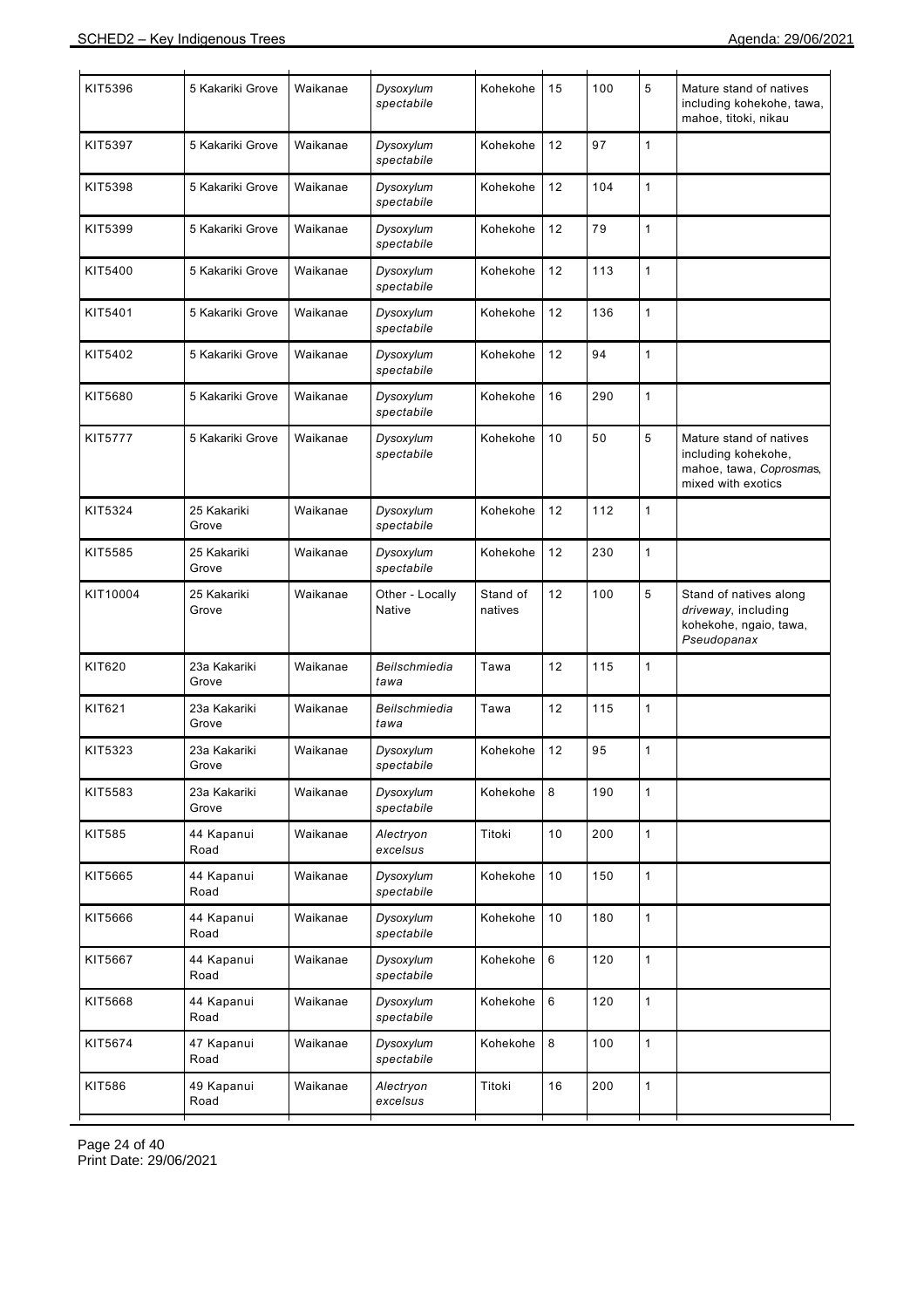| KIT5695  | 51 Kapanui<br>Road    | Waikanae | Dysoxylum<br>spectabile          | Kohekohe                    | 10             | 150 | 1              |                                                                |
|----------|-----------------------|----------|----------------------------------|-----------------------------|----------------|-----|----------------|----------------------------------------------------------------|
| KIT5696  | 51 Kapanui<br>Road    | Waikanae | Dysoxylum<br>spectabile          | Kohekohe                    | 8              | 150 | $\mathbf{1}$   |                                                                |
| KIT5407  | 56 Kapanui<br>Road    | Waikanae | Dysoxylum<br>spectabile          | Kohekohe                    | 8              | 80  | 1              |                                                                |
| KIT5703  | 56 Kapanui<br>Road    | Waikanae | Dysoxylum<br>spectabile          | Kohekohe                    | 14             | 100 | $\mathbf{1}$   |                                                                |
| KIT5704  | 56 Kapanui<br>Road    | Waikanae | Dysoxylum<br>spectabile          | Kohekohe                    | 12             | 100 | $\mathbf{1}$   |                                                                |
| KIT5705  | 56 Kapanui<br>Road    | Waikanae | Dysoxylum<br>spectabile          | Kohekohe                    | 10             | 120 | $\mathbf{1}$   |                                                                |
| KIT5706  | 56 Kapanui<br>Road    | Waikanae | Dysoxylum<br>spectabile          | Kohekohe                    | 10             | 250 | $\mathbf{1}$   |                                                                |
| KIT5707  | 56 Kapanui<br>Road    | Waikanae | Dysoxylum<br>spectabile          | Kohekohe                    | 10             | 100 | $\mathbf{1}$   |                                                                |
| KIT9995  | 58 Kapanui<br>Road    | Waikanae | Other - Locally<br><b>Native</b> | Stand of<br>native<br>trees | 14             | 100 | 6              | Stand of native trees<br>including kohekohe on<br>back section |
| KIT5708  | 62 Kapanui<br>Road    | Waikanae | Dysoxylum<br>spectabile          | Kohekohe                    | 12             | 100 | $\mathbf{1}$   |                                                                |
| KIT5697  | 52-54 Kapanui<br>Road | Waikanae | Dysoxylum<br>spectabile          | Kohekohe                    | 6              | 150 | $\mathbf{1}$   |                                                                |
| KIT5307  | 2 Karaka Grove        | Waikanae | Dysoxylum<br>spectabile          | Kohekohe                    | $\overline{4}$ | 125 | $\mathbf{1}$   |                                                                |
| KIT5454  | 10 Karaka Grove       | Waikanae | Dysoxylum<br>spectabile          | Kohekohe                    | 15             | 250 | $\mathbf{1}$   |                                                                |
| KIT5455  | 10 Karaka Grove       | Waikanae | Dysoxylum<br>spectabile          | Kohekohe                    | 10             | 90  | $\mathbf{1}$   |                                                                |
| KIT4741  | 11 Karaka Grove       | Waikanae | Dacrydium<br>cupressinum         | Rimu                        | 10             | 260 | $\mathbf{1}$   |                                                                |
| KIT4885  | 11 Karaka Grove       | Waikanae | Dysoxylum<br>spectabile          | Kohekohe                    | 10             | 180 | $\overline{2}$ | 2 kohekohe side by side                                        |
| KIT13762 | 11 Karaka Grove       | Waikanae | Rhopalostylis<br>sapida          | Nikau                       | 6              | 80  | $\mathbf{1}$   |                                                                |
| KIT5319  | 22 Karu Crescent      | Waikanae | Dysoxylum<br>spectabile          | Kohekohe                    | 6              | 60  | $\mathbf{1}$   |                                                                |
| KIT5335  | 30 Karu Crescent      | Waikanae | Dysoxylum<br>spectabile          | Kohekohe                    | 9              | 120 | $\mathbf{1}$   |                                                                |
| KIT5336  | 30 Karu Crescent      | Waikanae | Dysoxylum<br>spectabile          | Kohekohe                    | 9              | 100 | $\mathbf{1}$   |                                                                |
| KIT5337  | 30 Karu Crescent      | Waikanae | Dysoxylum<br>spectabile          | Kohekohe                    | 9              | 220 | $\mathbf{1}$   |                                                                |
| KIT5338  | 30 Karu Crescent      | Waikanae | Dysoxylum<br>spectabile          | Kohekohe                    | 9              | 95  | $\mathbf{1}$   |                                                                |
| KIT5596  | 30 Karu Crescent      | Waikanae | Dysoxylum<br>spectabile          | Kohekohe                    | 9              | 250 | $\mathbf{1}$   |                                                                |
| KIT5597  | 30 Karu Crescent      | Waikanae | Dysoxylum<br>spectabile          | Kohekohe                    | 9              | 160 | $\mathbf{1}$   |                                                                |
| KIT5608  | 32 Karu Crescent      | Waikanae | Dysoxylum<br>spectabile          | Kohekohe                    | 8              | 165 | $\mathbf{1}$   |                                                                |

Page 25 of 40 Print Date: 29/06/2021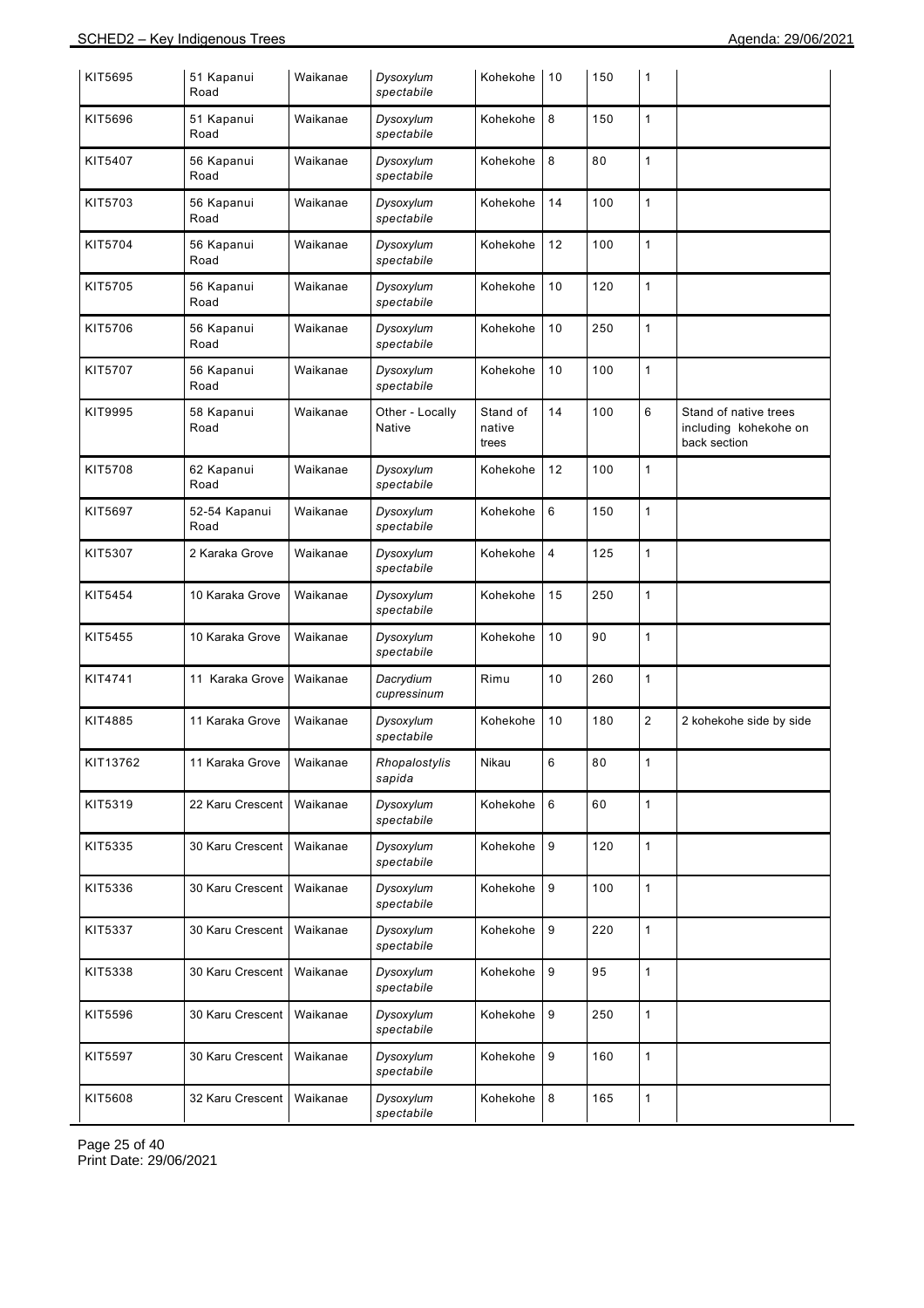| KIT5675       | 47 Karu Crescent     | Waikanae | Dysoxylum<br>spectabile          | Kohekohe                              | 9                | 140 | $\mathbf{1}$   |                                                                |
|---------------|----------------------|----------|----------------------------------|---------------------------------------|------------------|-----|----------------|----------------------------------------------------------------|
| KIT5676       | 47 Karu Crescent     | Waikanae | Dysoxylum<br>spectabile          | Kohekohe                              | $9\,$            | 180 | 1              |                                                                |
| KIT5379       | 43a Karu<br>Crescent | Waikanae | Dysoxylum<br>spectabile          | Kohekohe                              | 9                | 140 | $\mathbf{1}$   |                                                                |
| KIT5662       | 43a Karu<br>Crescent | Waikanae | Dysoxylum<br>spectabile          | Kohekohe                              | $\boldsymbol{9}$ | 220 | 1              |                                                                |
| KIT5663       | 43a Karu<br>Crescent | Waikanae | Dysoxylum<br>spectabile          | Kohekohe                              | 9                | 160 | $\mathbf{1}$   |                                                                |
| KIT5664       | 43b Karu<br>Crescent | Waikanae | Dysoxylum<br>spectabile          | Kohekohe                              | $9\,$            | 161 | $\mathbf{1}$   |                                                                |
| KIT5282       | 15 Kauri Road        | Waikanae | Dysoxylum<br>spectabile          | Kohekohe                              | 6                | 70  | $\overline{2}$ | Two kohekohe growing<br>together                               |
| <b>KIT542</b> | 7 Kea Street         | Waikanae | Alectryon<br>excelsus            | Titoki                                | 15               | 56  | 1              |                                                                |
| <b>KIT497</b> | 10 Kereru Street     | Waikanae | Alectryon<br>excelsus            | Titoki                                | 14               | 132 | $\mathbf{1}$   |                                                                |
| KIT5258       | 12 Kereru Street     | Waikanae | Dysoxylum<br>spectabile          | Kohekohe                              | 12               | 122 | 1              |                                                                |
| KIT9985       | 14 Kereru Street     | Waikanae | Other - Locally<br><b>Native</b> | Stand of<br>mature<br>native<br>trees | 12               | 60  | 5              | Stand of mature natives,<br>including kohekohe,<br>mahoe, tawa |
| KIT5297       | 18 Kereru Street     | Waikanae | Dysoxylum<br>spectabile          | Kohekohe                              | 12               | 65  | 1              |                                                                |
| KIT12660      | 18 Kereru Street     | Waikanae | Podocarpus<br>totara             | Totara                                | 16               | 280 | 1              |                                                                |
| KIT5330       | 3 Kohekohe<br>Road   | Waikanae | Dysoxylum<br>spectabile          | Kohekohe                              | 10               | 70  | 1              |                                                                |
| KIT5331       | 3 Kohekohe<br>Road   | Waikanae | Dysoxylum<br>spectabile          | Kohekohe                              | $\,8\,$          | 100 | 1              |                                                                |
| KIT5332       | 3 Kohekohe<br>Road   | Waikanae | Dysoxylum<br>spectabile          | Kohekohe                              | $\overline{7}$   | 80  | 1              |                                                                |
| KIT5589       | 3 Kohekohe<br>Road   | Waikanae | Dysoxylum<br>spectabile          | Kohekohe                              | 8                | 150 | $\mathbf{1}$   |                                                                |
| KIT5590       | 3 Kohekohe<br>Road   | Waikanae | Dysoxylum<br>spectabile          | Kohekohe                              | $\,8\,$          | 100 | $\mathbf{1}$   |                                                                |
| KIT5591       | 3 Kohekohe<br>Road   | Waikanae | Dysoxylum<br>spectabile          | Kohekohe                              | $\overline{7}$   | 150 | $\mathbf{1}$   |                                                                |
| KIT546        | 8 Kohekohe<br>Road   | Waikanae | Alectryon<br>excelsus            | Titoki                                | $\,8\,$          | 131 | $\mathbf{1}$   |                                                                |
| KIT5800       | 8 Kohekohe<br>Road   | Waikanae | Elaeocarpus<br>dentatus          | Hinau                                 | $\,8\,$          | 121 | $\mathbf{1}$   |                                                                |
| KIT13774      | 21 Kohekohe<br>Road  | Waikanae | Rhopalostylis<br>sapida          | Nikau                                 | 8                | 100 | $\mathbf{1}$   |                                                                |
| KIT5349       | 34 Kohekohe<br>Road  | Waikanae | Dysoxylum<br>spectabile          | Kohekohe                              | $\sqrt{5}$       | 100 | $\mathbf{1}$   |                                                                |
| KIT5669       | 44 Kohekohe<br>Road  | Waikanae | Dysoxylum<br>spectabile          | Kohekohe                              | 10               | 240 | $\mathbf{1}$   |                                                                |
|               |                      |          |                                  |                                       |                  |     |                |                                                                |

Page 26 of 40 Print Date: 29/06/2021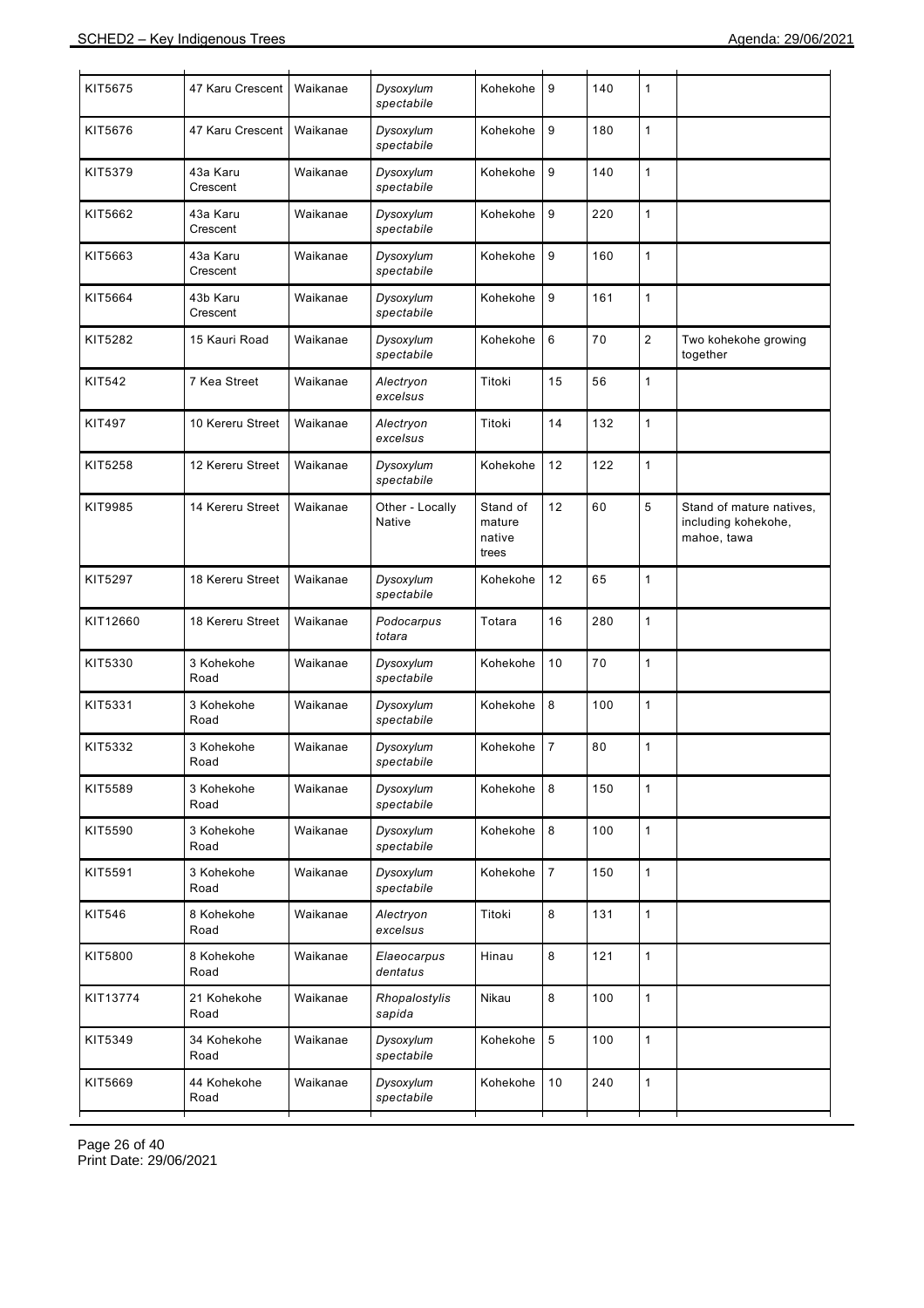| KIT4707       | 52 Kohekohe<br>Road    | Waikanae | Dacrydium<br>cupressinum    | Rimu                  | 10 | 100 | 1              |                                                                           |
|---------------|------------------------|----------|-----------------------------|-----------------------|----|-----|----------------|---------------------------------------------------------------------------|
| KIT4712       | 67 Kohekohe<br>Road    | Waikanae | Dacrydium<br>cupressinum    | Rimu                  | 12 | 130 | 1              |                                                                           |
| KIT5545       | 17 Koromiko<br>Road    | Waikanae | Dysoxylum<br>spectabile     | Kohekohe              | 8  | 121 | $\mathbf{1}$   |                                                                           |
| KIT5557       | 19 Koromiko<br>Road    | Waikanae | Dysoxylum<br>spectabile     | Kohekohe              | 10 | 100 | 1              |                                                                           |
| KIT5558       | 19 Koromiko<br>Road    | Waikanae | Dysoxylum<br>spectabile     | Kohekohe              | 10 | 120 | $\mathbf{1}$   |                                                                           |
| KIT5559       | 19 Koromiko<br>Road    | Waikanae | Dysoxylum<br>spectabile     | Kohekohe              | 10 | 120 | 1              |                                                                           |
| KIT5560       | 19 Koromiko<br>Road    | Waikanae | Dysoxylum<br>spectabile     | Kohekohe              | 10 | 120 | 1              |                                                                           |
| KIT5783       | 19 Koromiko<br>Road    | Waikanae | Dysoxylum<br>spectabile     | Kohekohe              | 10 | 100 | $\overline{4}$ | Stand of kohekohe SW<br>corner of section                                 |
| KIT12596      | 37a Kotare<br>Street   | Waikanae | Podocarpus<br>totara        | Totara                | 12 | 140 | 1              |                                                                           |
| KIT4476       | 39 Kotare Street       | Waikanae | Dacrycarpus<br>dacrydioides | Kahikatea             | 15 | 88  | 1              |                                                                           |
| KIT12618      | 66 Kotare Street       | Waikanae | Podocarpus<br>totara        | Totara                | 15 | 76  | 1              |                                                                           |
| <b>KIT504</b> | 13 Kowhai Grove        | Waikanae | Alectryon<br>excelsus       | Titoki                | 10 | 100 | $\mathbf{1}$   |                                                                           |
| KIT12562      | 13 Kowhai Grove        | Waikanae | Podocarpus<br>totara        | Totara                | 12 | 100 | $\mathbf{1}$   |                                                                           |
| KIT5546       | 17 Leybourne<br>Avenue | Waikanae | Dysoxylum<br>spectabile     | Kohekohe              | 8  | 197 | 1              |                                                                           |
| KIT5302       | 19 Leybourne<br>Avenue | Waikanae | Dysoxylum<br>spectabile     | Kohekohe              | 8  | 87  | $\mathbf{1}$   |                                                                           |
| KIT5561       | 19 Leybourne<br>Avenue | Waikanae | Dysoxylum<br>spectabile     | Kohekohe              | 10 | 250 | 1              |                                                                           |
| KIT5562       | 19 Leybourne<br>Avenue | Waikanae | Dysoxylum<br>spectabile     | Kohekohe              | 10 | 107 | $\mathbf{1}$   |                                                                           |
| KIT5563       | 19 Leybourne<br>Avenue | Waikanae | Dysoxylum<br>spectabile     | Kohekohe              | 8  | 126 | $\mathbf{1}$   |                                                                           |
| KIT5570       | 21 Leybourne<br>Avenue | Waikanae | Dysoxylum<br>spectabile     | Kohekohe              | 12 | 181 | $\mathbf{1}$   |                                                                           |
| KIT5571       | 21 Leybourne<br>Avenue | Waikanae | Dysoxylum<br>spectabile     | Kohekohe              | 10 | 134 | $\mathbf{1}$   |                                                                           |
| KIT14231      | 21 Leybourne<br>Avenue | Waikanae | Steblus banksii             | Milk tree             | 16 | 197 | $\mathbf{1}$   | At Risk-Relict                                                            |
| KIT10005      | 23 Leybourne<br>Avenue | Waikanae | Other - Locally<br>Native   | Stand of<br>natives   | 15 | 100 | 6              | Stand of natives including<br>kohekohe, towai, mahoe,<br>karaka, kawakawa |
| KIT4702       | 31 Makora Road         | Waikanae | Dacrydium<br>cupressinum    | Rimu                  | 12 | 150 | $\mathbf{1}$   |                                                                           |
| KIT9907       | 65 Makora Road         | Waikanae | Fuscospora<br>solandri      | <b>Black</b><br>beech | 15 | 145 | $\mathbf{1}$   |                                                                           |
| KIT540        | 69 Makora Road         | Waikanae | Alectryon<br>excelsus       | Titoki                | 10 | 140 | $\mathbf{1}$   |                                                                           |

Page 27 of 40 Print Date: 29/06/2021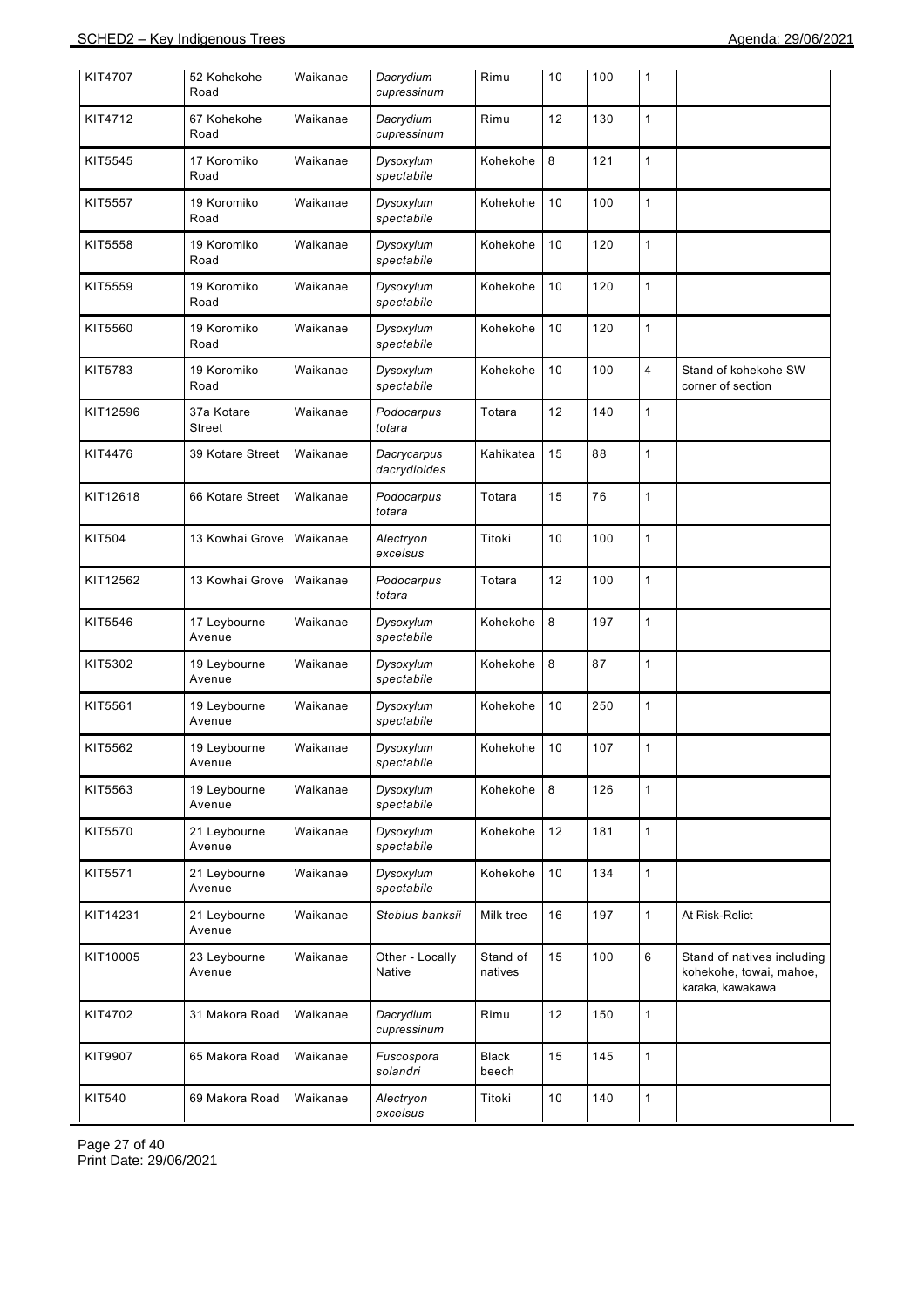| <b>KIT576</b> | 3 Manu Grove  | Waikanae | Alectryon<br>excelsus   | Titoki   | 8  | 100 | 1            |                                                                  |
|---------------|---------------|----------|-------------------------|----------|----|-----|--------------|------------------------------------------------------------------|
| <b>KIT577</b> | 3 Manu Grove  | Waikanae | Alectryon<br>excelsus   | Titoki   | 8  | 100 | 1            |                                                                  |
| KIT5681       | 5 Manu Grove  | Waikanae | Dysoxylum<br>spectabile | Kohekohe | 9  | 120 | $\mathbf{1}$ |                                                                  |
| KIT5682       | 5 Manu Grove  | Waikanae | Dysoxylum<br>spectabile | Kohekohe | 9  | 120 | 1            |                                                                  |
| KIT5683       | 5 Manu Grove  | Waikanae | Dysoxylum<br>spectabile | Kohekohe | 8  | 100 | 1            |                                                                  |
| KIT5684       | 5 Manu Grove  | Waikanae | Dysoxylum<br>spectabile | Kohekohe | 8  | 120 | 1            |                                                                  |
| KIT5723       | 7 Manu Grove  | Waikanae | Dysoxylum<br>spectabile | Kohekohe | 8  | 150 | 1            |                                                                  |
| KIT5456       | 10 Manu Grove | Waikanae | Dysoxylum<br>spectabile | Kohekohe | 8  | 100 | 1            |                                                                  |
| KIT5511       | 12 Manu Grove | Waikanae | Dysoxylum<br>spectabile | Kohekohe | 8  | 100 | 1            |                                                                  |
| <b>KIT587</b> | 5 Maple Lane  | Waikanae | Alectryon<br>excelsus   | Titoki   | 10 | 149 | 1            |                                                                  |
| KIT5685       | 5 Maple Lane  | Waikanae | Dysoxylum<br>spectabile | Kohekohe | 9  | 171 | 1            |                                                                  |
| KIT5686       | 5 Maple Lane  | Waikanae | Dysoxylum<br>spectabile | Kohekohe | 9  | 245 | 1            |                                                                  |
| KIT5211       | 10 Maple Lane | Waikanae | Dysoxylum<br>spectabile | Kohekohe | 10 | 84  | 1            |                                                                  |
| KIT5212       | 10 Maple Lane | Waikanae | Dysoxylum<br>spectabile | Kohekohe | 10 | 82  | 1            |                                                                  |
| KIT5213       | 10 Maple Lane | Waikanae | Dysoxylum<br>spectabile | Kohekohe | 10 | 69  | 1            |                                                                  |
| KIT5457       | 10 Maple Lane | Waikanae | Dysoxylum<br>spectabile | Kohekohe | 12 | 220 | 1            |                                                                  |
| KIT5458       | 10 Maple Lane | Waikanae | Dysoxylum<br>spectabile | Kohekohe | 10 | 210 | 1            |                                                                  |
| KIT5459       | 10 Maple Lane | Waikanae | Dysoxylum<br>spectabile | Kohekohe | 10 | 161 | $\mathbf{1}$ |                                                                  |
| KIT5460       | 10 Maple Lane | Waikanae | Dysoxylum<br>spectabile | Kohekohe | 10 | 141 | $\mathbf{1}$ |                                                                  |
| KIT5780       | 10 Maple Lane | Waikanae | Dysoxylum<br>spectabile | Kohekohe | 10 | 120 | 21           | Stand of 21 kohekohe<br>excluding those already<br>marked by GPS |
| KIT5227       | 11 Maple Lane | Waikanae | Dysoxylum<br>spectabile | Kohekohe | 10 | 80  | 1            |                                                                  |
| KIT5228       | 11 Maple Lane | Waikanae | Dysoxylum<br>spectabile | Kohekohe | 10 | 100 | 1            |                                                                  |
| KIT5229       | 11 Maple Lane | Waikanae | Dysoxylum<br>spectabile | Kohekohe | 10 | 100 | 1            |                                                                  |
| KIT5230       | 11 Maple Lane | Waikanae | Dysoxylum<br>spectabile | Kohekohe | 8  | 80  | 1            |                                                                  |
| KIT5479       | 11 Maple Lane | Waikanae | Dysoxylum               | Kohekohe | 10 | 250 | 1            |                                                                  |

Page 28 of 40 Print Date: 29/06/2021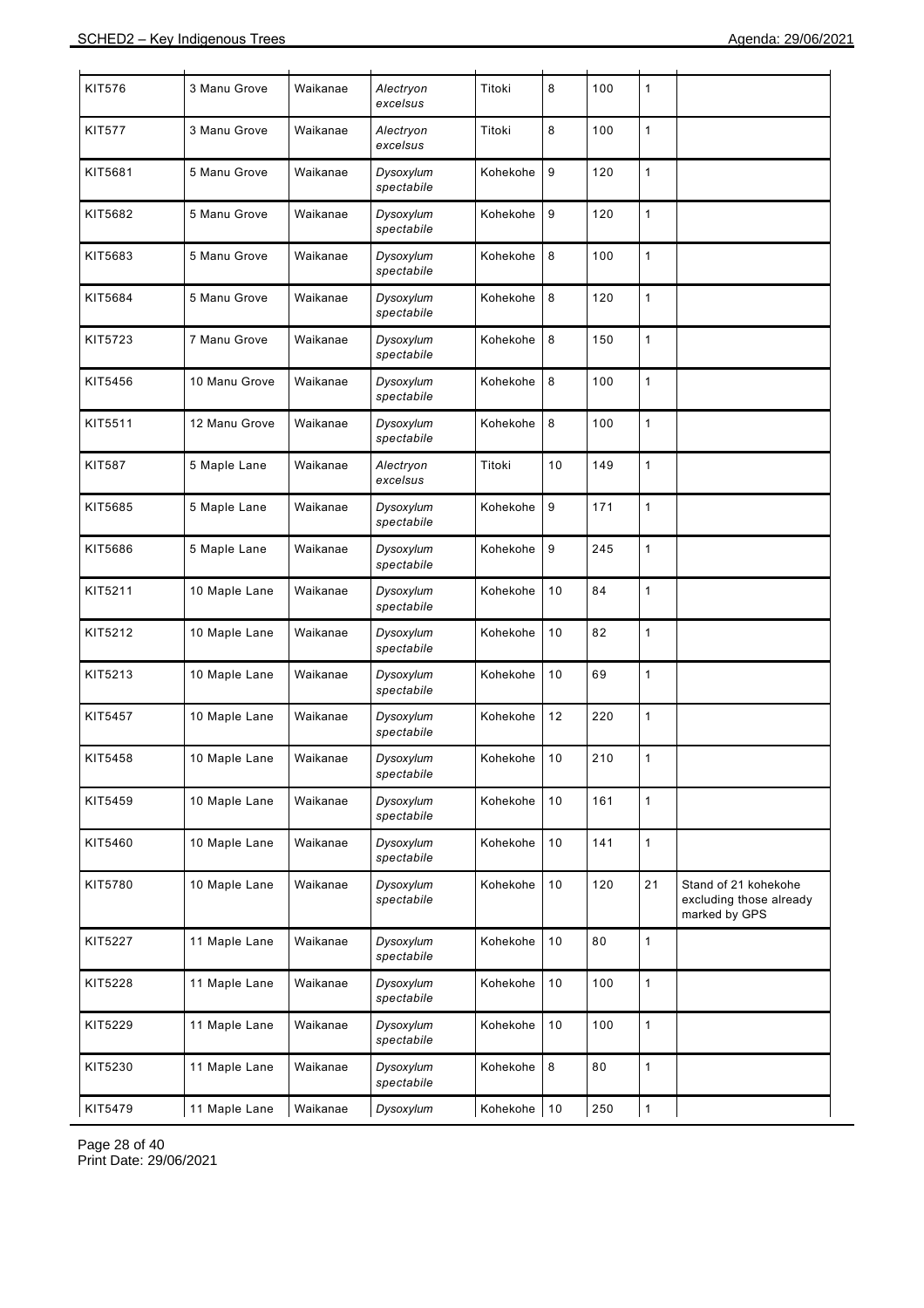|               |                       |          | spectabile                  |                |                |     |              |                                                                  |
|---------------|-----------------------|----------|-----------------------------|----------------|----------------|-----|--------------|------------------------------------------------------------------|
| <b>KIT571</b> | 12 Maple Lane         | Waikanae | Alectryon<br>excelsus       | Titoki         | 12             | 149 | 1            |                                                                  |
| KIT5512       | 12 Maple Lane         | Waikanae | Dysoxylum<br>spectabile     | Kohekohe       | 12             | 237 | $\mathbf{1}$ |                                                                  |
| KIT5513       | 12 Maple Lane         | Waikanae | Dysoxylum<br>spectabile     | Kohekohe       | 12             | 160 | $\mathbf{1}$ |                                                                  |
| KIT5514       | 12 Maple Lane         | Waikanae | Dysoxylum<br>spectabile     | Kohekohe       | 12             | 110 | $\mathbf{1}$ |                                                                  |
| KIT5515       | 12 Maple Lane         | Waikanae | Dysoxylum<br>spectabile     | Kohekohe       | 12             | 132 | $\mathbf{1}$ |                                                                  |
| KIT5516       | 12 Maple Lane         | Waikanae | Dysoxylum<br>spectabile     | Kohekohe       | 10             | 108 | $\mathbf{1}$ |                                                                  |
| KIT5778       | 12 Maple Lane         | Waikanae | Dysoxylum<br>spectabile     | Kohekohe       | 10             | 78  | 17           | Stand of 17 kohekohe<br>excluding those already<br>marked by GPS |
| KIT5528       | 13 Maple Lane         | Waikanae | Dysoxylum<br>spectabile     | Kohekohe       | 12             | 250 | 1            |                                                                  |
| KIT5529       | 13 Maple Lane         | Waikanae | Dysoxylum<br>spectabile     | Kohekohe       | 12             | 260 | $\mathbf{1}$ |                                                                  |
| KIT5530       | 13 Maple Lane         | Waikanae | Dysoxylum<br>spectabile     | Kohekohe       | 10             | 120 | 1            |                                                                  |
| KIT5779       | 13 Maple Lane         | Waikanae | Dysoxylum<br>spectabile     | Kohekohe       | 10             | 60  | 3            | Stand of 3 kohekohes<br>excluding those marked<br>by GPS         |
| KIT4474       | 3 Millvale Street     | Waikanae | Dacrycarpus<br>dacrydioides | Kahikatea      | 12             | 90  | 1            |                                                                  |
| KIT13771      | 5 Millvale Street     | Waikanae | Rhopalostylis<br>sapida     | Nikau          | $\overline{7}$ | 105 | $\mathbf{1}$ |                                                                  |
| KIT685        | 10 Millvale<br>Street | Waikanae | Carpodetus<br>serratus      | Marblelea<br>f | 10             | 165 | $\mathbf{1}$ |                                                                  |
| KIT5214       | 10 Millvale<br>Street | Waikanae | Dysoxylum<br>spectabile     | Kohekohe       | 20             | 205 | $\mathbf{1}$ |                                                                  |
| KIT5215       | 10 Millvale<br>Street | Waikanae | Dysoxylum<br>spectabile     | Kohekohe       | 18             | 110 | $\mathbf{1}$ |                                                                  |
| KIT5216       | 10 Millvale<br>Street | Waikanae | Dysoxylum<br>spectabile     | Kohekohe       | 17             | 105 | $\mathbf{1}$ |                                                                  |
| KIT5217       | 10 Millvale<br>Street | Waikanae | Dysoxylum<br>spectabile     | Kohekohe       | 17             | 150 | $\mathbf{1}$ |                                                                  |
| KIT5461       | 10 Millvale<br>Street | Waikanae | Dysoxylum<br>spectabile     | Kohekohe       | 22             | 195 | $\mathbf{1}$ |                                                                  |
| KIT5462       | 10 Millvale<br>Street | Waikanae | Dysoxylum<br>spectabile     | Kohekohe       | 21             | 180 | $\mathbf{1}$ |                                                                  |
| KIT5463       | 10 Millvale<br>Street | Waikanae | Dysoxylum<br>spectabile     | Kohekohe       | 20             | 205 | $\mathbf{1}$ |                                                                  |
| KIT5464       | 10 Millvale<br>Street | Waikanae | Dysoxylum<br>spectabile     | Kohekohe       | 19             | 195 | $\mathbf{1}$ |                                                                  |
| KIT5465       | 10 Millvale<br>Street | Waikanae | Dysoxylum<br>spectabile     | Kohekohe       | 18             | 165 | $\mathbf{1}$ |                                                                  |
| KIT5289       | 17 Millvale<br>Street | Waikanae | Dysoxylum<br>spectabile     | Kohekohe       | 18             | 300 | $\mathbf{1}$ |                                                                  |

Page 29 of 40 Print Date: 29/06/2021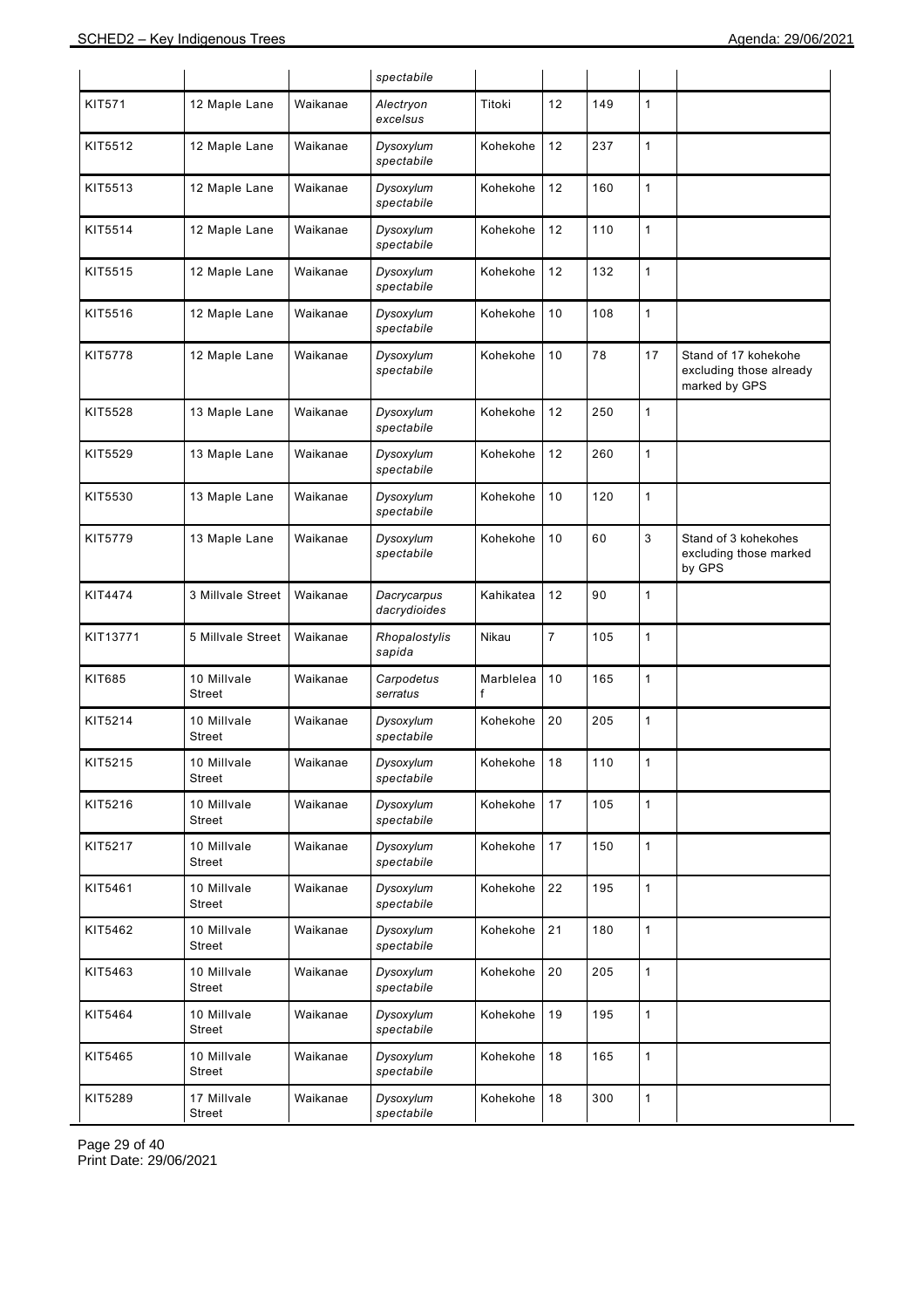| KIT513        | 22 Ngaio Road,<br>Waikanae Health<br>Centre | Waikanae | Alectryon<br>excelsus     | Titoki                      | 12 | $70$ | 1            |                                                                       |
|---------------|---------------------------------------------|----------|---------------------------|-----------------------------|----|------|--------------|-----------------------------------------------------------------------|
| <b>KIT514</b> | 22 Ngaio Road,<br>Waikanae Health<br>Centre | Waikanae | Alectryon<br>excelsus     | Titoki                      | 12 | 100  | $\mathbf{1}$ |                                                                       |
| <b>KIT515</b> | 22 Ngaio Road,<br>Waikanae Health<br>Centre | Waikanae | Alectryon<br>excelsus     | Titoki                      | 12 | 100  | $\mathbf{1}$ |                                                                       |
| <b>KIT575</b> | 22 Ngaio Road,<br>Waikanae Health<br>Centre | Waikanae | Alectryon<br>excelsus     | Titoki                      | 12 | 120  | $\mathbf{1}$ |                                                                       |
| KIT10000      | 22 Ngaio Road,<br>Waikanae Health<br>Centre | Waikanae | Other - Locally<br>Native | Stand of<br>native<br>trees | 16 | 90   | 6            | Stand of native trees<br>including kohekohe, titoki,<br>ngaio, totara |
| KIT12662      | 22 Ngaio Road,<br>Waikanae Health<br>Centre | Waikanae | Podocarpus<br>totara      | Totara                      | 18 | 220  | $\mathbf{1}$ |                                                                       |
| <b>KIT518</b> | 24 Ngaio Road                               | Waikanae | Alectryon<br>excelsus     | Titoki                      | 9  | 90   | $\mathbf{1}$ |                                                                       |
| KIT7134       | 30 Ngaio Road                               | Waikanae | Knightia excelsa          | Rewarewa                    | 16 | 200  | $\mathbf{1}$ |                                                                       |
| KIT10032      | 30 Ngaio Road                               | Waikanae | Pennantia<br>corymbosa    | Kaikomak<br>o               | 14 | 120  | $\mathbf{1}$ |                                                                       |
| <b>KIT521</b> | 33 Ngaio Street                             | Waikanae | Alectryon<br>excelsus     | Titoki                      | 8  | 100  | $\mathbf{1}$ |                                                                       |
| KIT530        | 41 Ngaio Street                             | Waikanae | Alectryon<br>excelsus     | Titoki                      | 16 | 100  | $\mathbf{1}$ |                                                                       |
| <b>KIT584</b> | 41 Ngaio Street                             | Waikanae | Alectryon<br>excelsus     | Titoki                      | 16 | 120  | $\mathbf{1}$ |                                                                       |
| KIT4889       | 41 Ngaio Road                               | Waikanae | Dysoxylum<br>spectabile   | Kohekohe                    | 12 | 80   | 5            | 5 Kohekohe trees in a<br>stand                                        |
| KIT5661       | 41 Ngaio Road                               | Waikanae | Dysoxylum<br>spectabile   | Kohekohe                    | 12 | 150  | $\mathbf{1}$ |                                                                       |
| KIT5380       | 43a Ngaio Street                            | Waikanae | Dysoxylum<br>spectabile   | Kohekohe                    | 5  | 97   | 1            |                                                                       |
| KIT9996       | 46 Ngaio Road                               | Waikanae | Other - Locally<br>Native | Stand of<br>native<br>trees | 16 | 100  | 6            | Stand of native trees<br>including kohekohe,<br>tawa, mahoe           |
| <b>KIT595</b> | 74 Ngaio Road                               | Waikanae | Alectryon<br>excelsus     | Titoki                      | 16 | 120  | $\mathbf{1}$ |                                                                       |
| KIT596        | 74 Ngaio Road                               | Waikanae | Alectryon<br>excelsus     | Titoki                      | 16 | 120  | $\mathbf{1}$ |                                                                       |
| KIT9999       | 74 Ngaio Road                               | Waikanae | Other - Locally<br>Native | Stand of<br>native<br>trees | 12 | 100  | 6            | Stand of native trees<br>including kohekohe,<br>titoki, ngaio, puka   |
| KIT9997       | 48b Ngaio Road                              | Waikanae | Other - Locally<br>Native | Stand of<br>native<br>trees | 16 | 100  | 6            | Stand of native trees<br>including kohekohe, tawa,<br>titoki, mahoe   |
| <b>KIT591</b> | 62b Ngaio Road                              | Waikanae | Alectryon<br>excelsus     | Titoki                      | 8  | 120  | $\mathbf{1}$ |                                                                       |
| KIT5333       | 3 Ngarara Road                              | Waikanae | Dysoxylum<br>spectabile   | Kohekohe                    | 8  | 70   | $\mathbf{1}$ |                                                                       |
|               |                                             |          |                           |                             |    |      |              |                                                                       |

Page 30 of 40 Print Date: 29/06/2021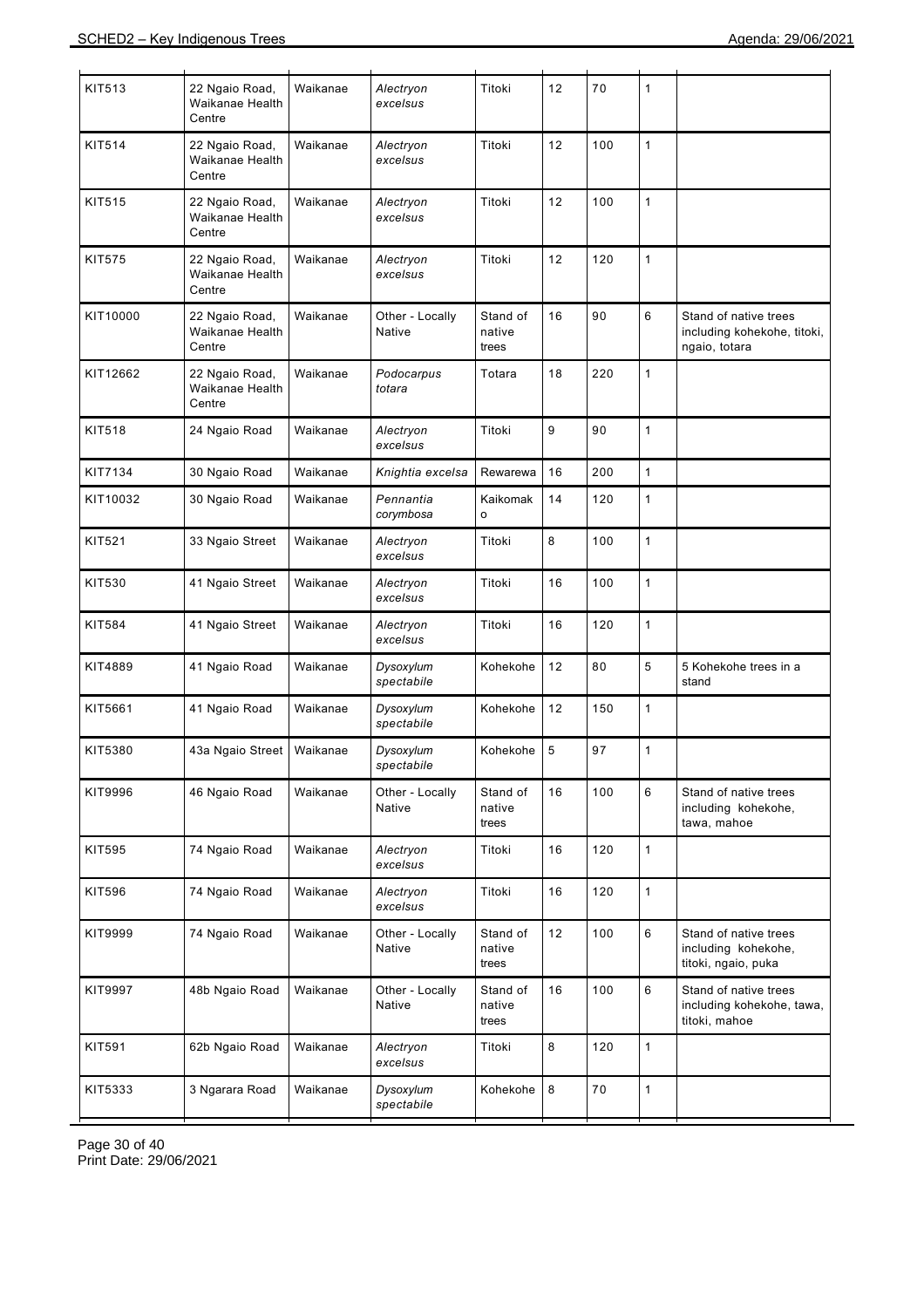| <b>KIT501</b> | 12 Ngarara Road                   | Waikanae | Alectryon<br>excelsus    | Titoki           | 10      | 129 | 1            |                                                      |
|---------------|-----------------------------------|----------|--------------------------|------------------|---------|-----|--------------|------------------------------------------------------|
| KIT502        | 12 Ngarara Road                   | Waikanae | Alectryon<br>excelsus    | Titoki           | 10      | 110 | 1            |                                                      |
| KIT12575      | 22 Ngarara Road                   | Waikanae | Podocarpus<br>totara     | Totara           | 12      | 250 | 1            | Circumference estimated,<br>front gate locked.       |
| KIT640        | 111 Ngarara<br>Road               | Waikanae | Beilschmiedia<br>tawa    | Tawa             | 16      | 120 | 1            |                                                      |
| KIT5411       | 65 Nimmo<br>Avenue East           | Waikanae | Dysoxylum<br>spectabile  | Kohekohe         | 5       | 150 | 1            |                                                      |
| KIT5711       | 65 Nimmo<br>Avenue East           | Waikanae | Dysoxylum<br>spectabile  | Kohekohe         | 20      | 121 | 1            |                                                      |
| KIT5712       | 65 Nimmo<br>Avenue East           | Waikanae | Dysoxylum<br>spectabile  | Kohekohe         | 10      | 250 | 1            |                                                      |
| KIT5713       | 65 Nimmo<br>Avenue East           | Waikanae | Dysoxylum<br>spectabile  | Kohekohe         | 8       | 130 | 1            |                                                      |
| KIT598        | 85 Park Avenue                    | Waikanae | Alectryon<br>excelsus    | Titoki           | 22      | 270 | 1            |                                                      |
| KIT5432       | 85 Park Avenue                    | Waikanae | Dysoxylum<br>spectabile  | Kohekohe         | 15      | 180 | 1            |                                                      |
| KIT5433       | 85 Park Avenue                    | Waikanae | Dysoxylum<br>spectabile  | Kohekohe         | 13      | 150 | 1            |                                                      |
| KIT5434       | 85 Park Avenue                    | Waikanae | Dysoxylum<br>spectabile  | Kohekohe         | 12      | 135 | 1            |                                                      |
| KIT5429       | 8 Patterson<br>Grove              | Waikanae | Dysoxylum<br>spectabile  | Kohekohe         | 10      | 128 | 1            |                                                      |
| KIT5742       | 8 Patterson<br>Grove              | Waikanae | Dysoxylum<br>spectabile  | Kohekohe         | 10      | 300 | 1            |                                                      |
| KIT5743       | 8 Patterson<br>Grove              | Waikanae | Dysoxylum<br>spectabile  | Kohekohe         | 10      | 244 | 1            |                                                      |
| KIT12632      | Waikanae<br><b>Primary School</b> | Waikanae | Podocarpus<br>totara     | Totara           | 16      | 205 | 1            |                                                      |
| KIT12633      | Waikanae<br><b>Primary School</b> | Waikanae | Podocarpus<br>totara     | Totara           | 12      | 150 | 1            |                                                      |
| KIT8807       | 3 Queens Drive                    | Waikanae | Metrosiderous<br>robusta | Northern<br>rata | 10      | 120 | 1            |                                                      |
| KIT5231       | 11 Rata Street                    | Waikanae | Dysoxylum<br>spectabile  | Kohekohe         | 12      | 80  | 1            |                                                      |
| KIT5232       | 11 Rata Street                    | Waikanae | Dysoxylum<br>spectabile  | Kohekohe         | 12      | 80  | 1            |                                                      |
| KIT12656      | 11 Rata Street                    | Waikanae | Podocarpus<br>totara     | Totara           | 12      | 450 | $\mathbf{1}$ |                                                      |
| KIT583        | 4 Richmond<br>Avenue              | Waikanae | Alectryon<br>excelsus    | Titoki           | 12      | 160 | 1            |                                                      |
| KIT5709       | 63 Rimu Street                    | Waikanae | Dysoxylum<br>spectabile  | Kohekohe         | 15      | 90  | $\mathbf{1}$ | Kohekohe with epiphytic<br>puka (Grisellinia lucida) |
| KIT5710       | 63 Rimu Street                    | Waikanae | Dysoxylum<br>spectabile  | Kohekohe         | 12      | 100 | 1            |                                                      |
| KIT5413       | 68 Rimu Street                    | Waikanae | Dysoxylum<br>spectabile  | Kohekohe         | $\,6\,$ | 200 | 1            |                                                      |
|               |                                   |          |                          |                  |         |     |              |                                                      |

Page 31 of 40 Print Date: 29/06/2021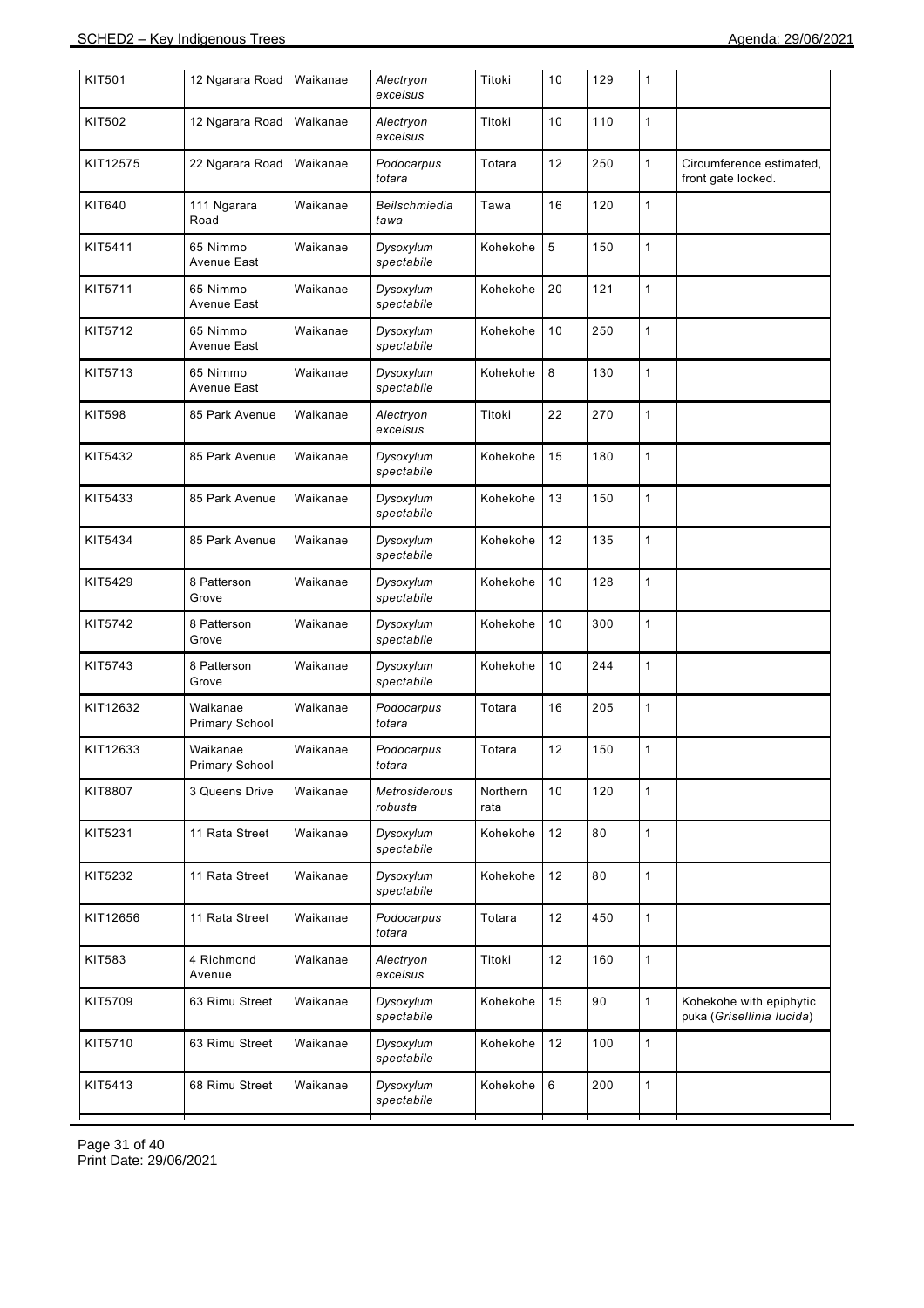| KIT9998 | 72 Rimu Street | Waikanae | Other - Locally<br>Native | Stand of<br>native<br>trees | 10   | 100 | 20           | Stand of native trees<br>including kohekohe, titoki,<br>ngaio, mahoe, wharangi,<br>covers entire section |
|---------|----------------|----------|---------------------------|-----------------------------|------|-----|--------------|----------------------------------------------------------------------------------------------------------|
| KIT5440 | 9 River Glade  | Waikanae | Dysoxylum<br>spectabile   | Kohekohe                    | 10   | 97  | $\mathbf{1}$ |                                                                                                          |
| KIT5759 | 9 River Glade  | Waikanae | Dysoxylum<br>spectabile   | Kohekohe                    | 10   | 134 | $\mathbf{1}$ |                                                                                                          |
| KIT5760 | 9 River Glade  | Waikanae | Dysoxylum<br>spectabile   | Kohekohe                    | 10   | 163 | $\mathbf{1}$ |                                                                                                          |
| KIT5218 | 10 River Glade | Waikanae | Dysoxylum<br>spectabile   | Kohekohe                    | 10   | 95  | $\mathbf{1}$ |                                                                                                          |
| KIT5219 | 10 River Glade | Waikanae | Dysoxylum<br>spectabile   | Kohekohe                    | 10   | 100 | $\mathbf{1}$ |                                                                                                          |
| KIT5220 | 10 River Glade | Waikanae | Dysoxylum<br>spectabile   | Kohekohe                    | 10   | 88  | $\mathbf{1}$ |                                                                                                          |
| KIT5221 | 10 River Glade | Waikanae | Dysoxylum<br>spectabile   | Kohekohe                    | 10   | 72  | $\mathbf{1}$ |                                                                                                          |
| KIT5222 | 10 River Glade | Waikanae | Dysoxylum<br>spectabile   | Kohekohe                    | $10$ | 92  | $\mathbf{1}$ |                                                                                                          |
| KIT5223 | 10 River Glade | Waikanae | Dysoxylum<br>spectabile   | Kohekohe                    | 9    | 82  | $\mathbf{1}$ |                                                                                                          |
| KIT5224 | 10 River Glade | Waikanae | Dysoxylum<br>spectabile   | Kohekohe                    | 6    | 98  | $\mathbf{1}$ |                                                                                                          |
| KIT5466 | 10 River Glade | Waikanae | Dysoxylum<br>spectabile   | Kohekohe                    | 14   | 226 | $\mathbf{1}$ |                                                                                                          |
| KIT5467 | 10 River Glade | Waikanae | Dysoxylum<br>spectabile   | Kohekohe                    | 10   | 102 | $\mathbf{1}$ |                                                                                                          |
| KIT5468 | 10 River Glade | Waikanae | Dysoxylum<br>spectabile   | Kohekohe                    | 10   | 116 | $\mathbf{1}$ |                                                                                                          |
| KIT5469 | 10 River Glade | Waikanae | Dysoxylum<br>spectabile   | Kohekohe                    | 10   | 117 | $\mathbf{1}$ |                                                                                                          |
| KIT5470 | 10 River Glade | Waikanae | Dysoxylum<br>spectabile   | Kohekohe                    | 10   | 177 | $\mathbf{1}$ |                                                                                                          |
| KIT5471 | 10 River Glade | Waikanae | Dysoxylum<br>spectabile   | Kohekohe                    | 10   | 125 | $\mathbf{1}$ |                                                                                                          |
| KIT5472 | 10 River Glade | Waikanae | Dysoxylum<br>spectabile   | Kohekohe                    | 10   | 165 | $\mathbf{1}$ |                                                                                                          |
| KIT5473 | 10 River Glade | Waikanae | Dysoxylum<br>spectabile   | Kohekohe                    | 10   | 190 | $\mathbf{1}$ |                                                                                                          |
| KIT5474 | 10 River Glade | Waikanae | Dysoxylum<br>spectabile   | Kohekohe                    | 10   | 159 | $\mathbf{1}$ |                                                                                                          |
| KIT5475 | 10 River Glade | Waikanae | Dysoxylum<br>spectabile   | Kohekohe                    | 10   | 127 | $\mathbf{1}$ |                                                                                                          |
| KIT5476 | 10 River Glade | Waikanae | Dysoxylum<br>spectabile   | Kohekohe                    | 10   | 158 | $\mathbf{1}$ |                                                                                                          |
| KIT5477 | 10 River Glade | Waikanae | Dysoxylum<br>spectabile   | Kohekohe                    | 10   | 110 | $\mathbf{1}$ |                                                                                                          |
| KIT5478 | 10 River Glade | Waikanae | Dysoxylum<br>spectabile   | Kohekohe                    | 10   | 100 | $\mathbf{1}$ |                                                                                                          |
| KIT5234 | 11 River Glade | Waikanae | Dysoxylum                 | Kohekohe                    | 8    | 100 | $\mathbf{1}$ |                                                                                                          |

Page 32 of 40 Print Date: 29/06/2021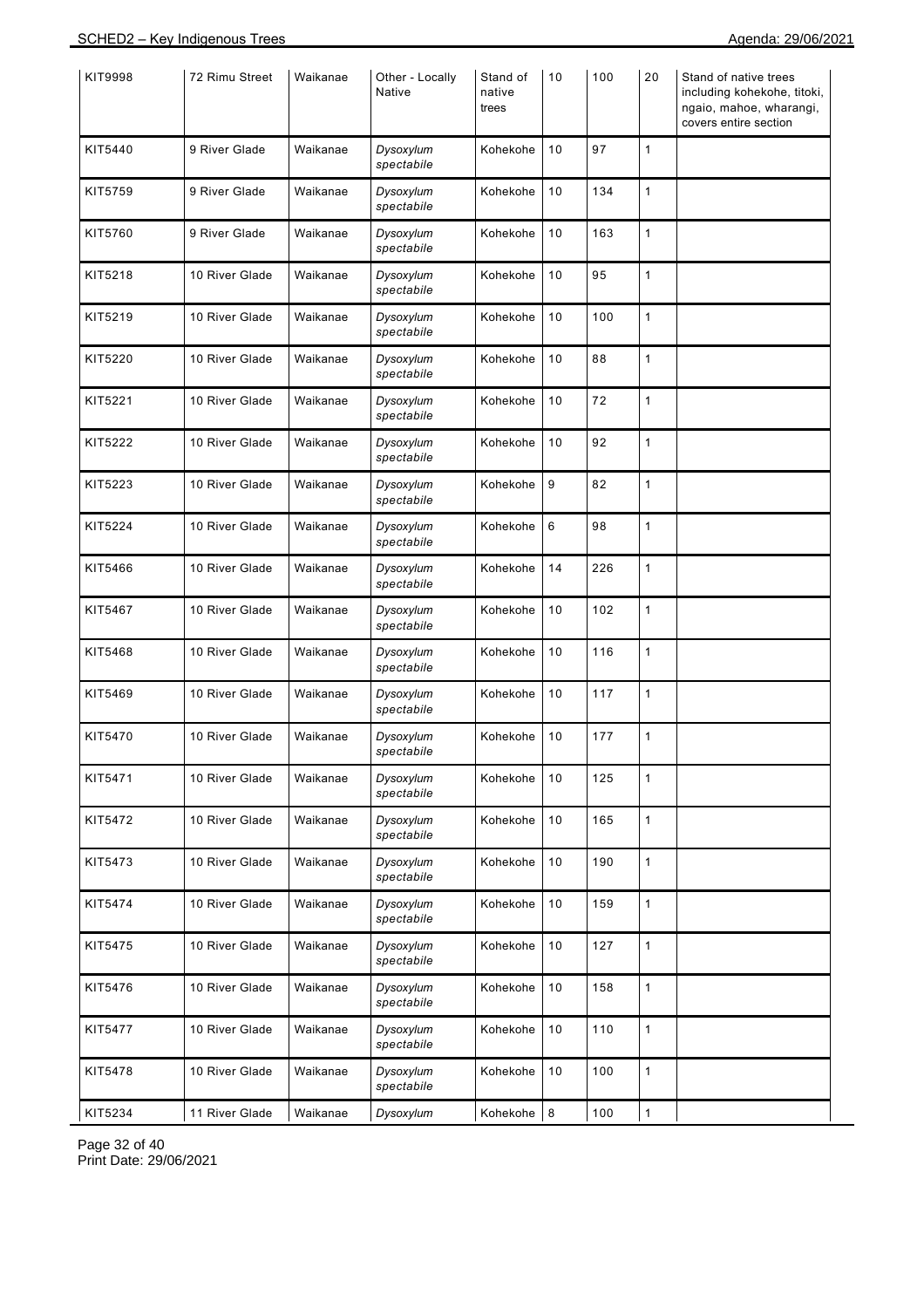|         |                |          | spectabile              |          |      |     |              |               |
|---------|----------------|----------|-------------------------|----------|------|-----|--------------|---------------|
| KIT5235 | 11 River Glade | Waikanae | Dysoxylum<br>spectabile | Kohekohe | 8    | 96  | 1            |               |
| KIT5480 | 11 River Glade | Waikanae | Dysoxylum<br>spectabile | Kohekohe | 10   | 106 | 1            |               |
| KIT5481 | 11 River Glade | Waikanae | Dysoxylum<br>spectabile | Kohekohe | 12   | 176 | 1            |               |
| KIT5482 | 11 River Glade | Waikanae | Dysoxylum<br>spectabile | Kohekohe | 12   | 119 | 1            |               |
| KIT5483 | 11 River Glade | Waikanae | Dysoxylum<br>spectabile | Kohekohe | 10   | 140 | 1            |               |
| KIT5484 | 11 River Glade | Waikanae | Dysoxylum<br>spectabile | Kohekohe | 10   | 250 | 1            |               |
| KIT5485 | 11 River Glade | Waikanae | Dysoxylum<br>spectabile | Kohekohe | 10   | 220 | 1            |               |
| KIT5259 | 12 River Glade | Waikanae | Dysoxylum<br>spectabile | Kohekohe | 10   | 95  | 1            | Limb sawn off |
| KIT5260 | 12 River Glade | Waikanae | Dysoxylum<br>spectabile | Kohekohe | 10   | 100 | 1            |               |
| KIT5261 | 12 River Glade | Waikanae | Dysoxylum<br>spectabile | Kohekohe | 10   | 88  | 1            |               |
| KIT5517 | 12 River Glade | Waikanae | Dysoxylum<br>spectabile | Kohekohe | 10   | 200 | 1            |               |
| KIT5518 | 12 River Glade | Waikanae | Dysoxylum<br>spectabile | Kohekohe | 10   | 155 | 1            |               |
| KIT5519 | 12 River Glade | Waikanae | Dysoxylum<br>spectabile | Kohekohe | 10   | 117 | 1            |               |
| KIT5520 | 12 River Glade | Waikanae | Dysoxylum<br>spectabile | Kohekohe | 10   | 119 | 1            |               |
| KIT5521 | 12 River Glade | Waikanae | Dysoxylum<br>spectabile | Kohekohe | 10   | 146 | 1            |               |
| KIT5522 | 12 River Glade | Waikanae | Dysoxylum<br>spectabile | Kohekohe | 10   | 218 | 1            |               |
| KIT5523 | 12 River Glade | Waikanae | Dysoxylum<br>spectabile | Kohekohe | 10   | 153 | 1            |               |
| KIT5274 | 14 River Glade | Waikanae | Dysoxylum<br>spectabile | Kohekohe | 10   | 87  | $\mathbf{1}$ |               |
| KIT5275 | 14 River Glade | Waikanae | Dysoxylum<br>spectabile | Kohekohe | 10   | 66  | 1            |               |
| KIT5276 | 14 River Glade | Waikanae | Dysoxylum<br>spectabile | Kohekohe | 10   | 71  | $\mathbf{1}$ |               |
| KIT5532 | 14 River Glade | Waikanae | Dysoxylum<br>spectabile | Kohekohe | 10   | 143 | 1            |               |
| KIT5539 | 15 River Glade | Waikanae | Dysoxylum<br>spectabile | Kohekohe | 10   | 260 | $\mathbf{1}$ |               |
| KIT5541 | 16 River Glade | Waikanae | Dysoxylum<br>spectabile | Kohekohe | 10   | 125 | 1            |               |
| KIT5542 | 16 River Glade | Waikanae | Dysoxylum<br>spectabile | Kohekohe | 10   | 160 | 1            |               |
| KIT5292 | 17 River Glade | Waikanae | Dysoxylum               | Kohekohe | $12$ | 98  | 1            |               |

Page 33 of 40 Print Date: 29/06/2021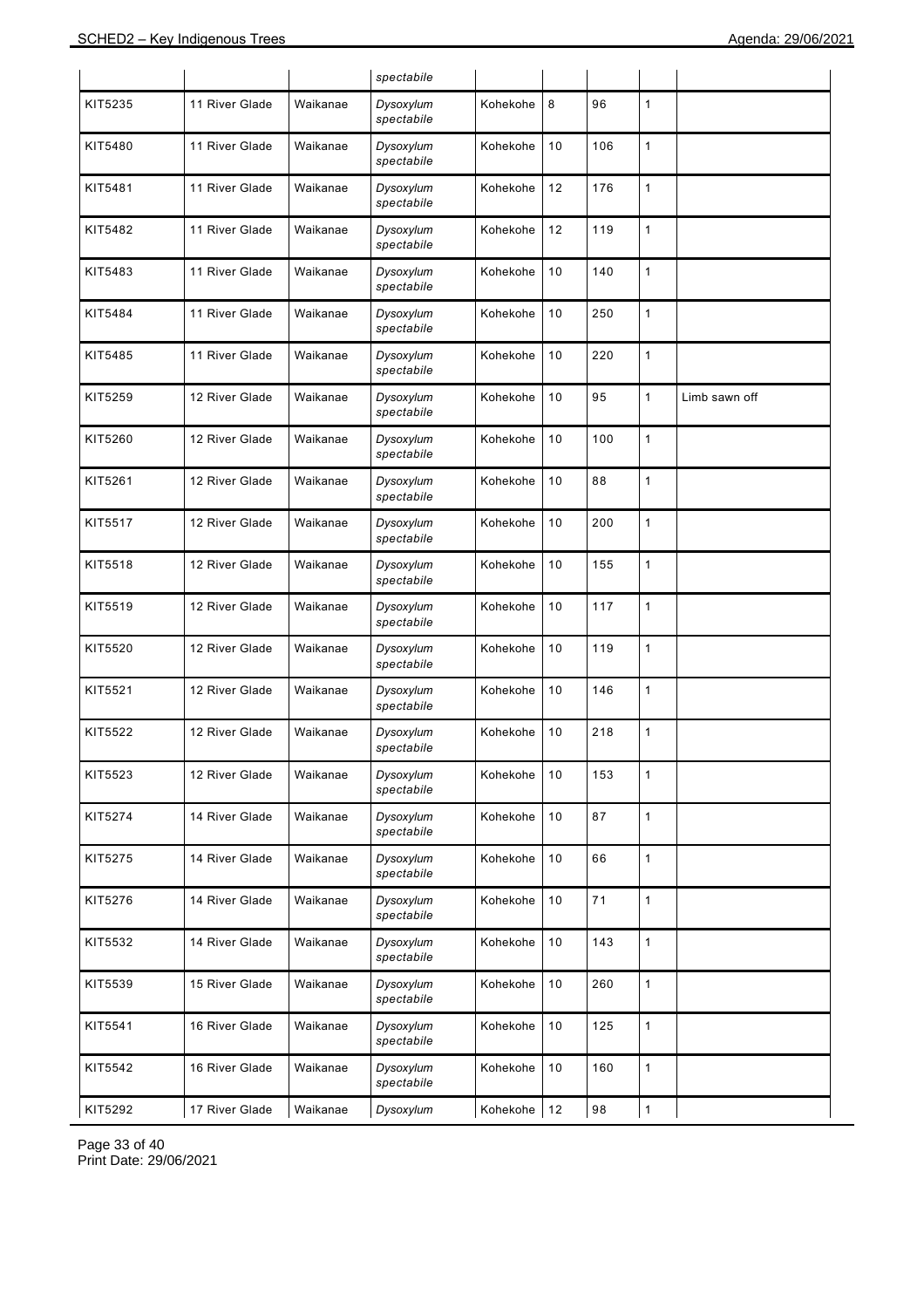|               |                     |          | spectabile               |          |      |     |                |                     |
|---------------|---------------------|----------|--------------------------|----------|------|-----|----------------|---------------------|
| KIT5293       | 17 River Glade      | Waikanae | Dysoxylum<br>spectabile  | Kohekohe | 10   | 87  | $\mathbf{1}$   |                     |
| KIT5547       | 17 River Glade      | Waikanae | Dysoxylum<br>spectabile  | Kohekohe | 10   | 220 | $\mathbf{1}$   |                     |
| KIT5548       | 17 River Glade      | Waikanae | Dysoxylum<br>spectabile  | Kohekohe | 10   | 127 | $\mathbf{1}$   |                     |
| KIT5549       | 17 River Glade      | Waikanae | Dysoxylum<br>spectabile  | Kohekohe | 10   | 144 | $\mathbf{1}$   |                     |
| KIT5298       | 18 River Glade      | Waikanae | Dysoxylum<br>spectabile  | Kohekohe | 8    | 100 | $\mathbf{1}$   |                     |
| KIT5554       | 18 River Glade      | Waikanae | Dysoxylum<br>spectabile  | Kohekohe | 10   | 100 | $\mathbf{1}$   |                     |
| KIT5555       | 18 River Glade      | Waikanae | Dysoxylum<br>spectabile  | Kohekohe | 10   | 120 | $\mathbf{1}$   |                     |
| KIT5556       | 18 River Glade      | Waikanae | Dysoxylum<br>spectabile  | Kohekohe | 10   | 140 | $\mathbf{1}$   |                     |
| KIT4713       | 69 Seddon<br>Street | Waikanae | Dacrydium<br>cupressinum | Rimu     | 9    | 120 | $\mathbf{1}$   |                     |
| <b>KIT539</b> | 6 Shotover<br>Grove | Waikanae | Alectryon<br>excelsus    | Titoki   | 12   | 110 | 1              |                     |
| KIT543        | 7 Shotover<br>Grove | Waikanae | Alectryon<br>excelsus    | Titoki   | 10   | 120 | $\mathbf{1}$   |                     |
| KIT632        | 7 Shotover<br>Grove | Waikanae | Beilschmiedia<br>tawa    | Tawa     | 12   | 120 | $\overline{2}$ | 2 tawa side by side |
| KIT633        | 7 Shotover<br>Grove | Waikanae | Beilschmiedia<br>tawa    | Tawa     | 10   | 100 | $\mathbf{1}$   |                     |
| KIT634        | 7 Shotover<br>Grove | Waikanae | Beilschmiedia<br>tawa    | Tawa     | 10   | 120 | 1              |                     |
| KIT635        | 7 Shotover<br>Grove | Waikanae | Beilschmiedia<br>tawa    | Tawa     | 10   | 100 | $\mathbf{1}$   |                     |
| KIT636        | 7 Shotover<br>Grove | Waikanae | Beilschmiedia<br>tawa    | Tawa     | 10   | 100 | 1              |                     |
| KIT5418       | 7 Shotover<br>Grove | Waikanae | Dysoxylum<br>spectabile  | Kohekohe | 10   | 100 | 1              |                     |
| KIT5799       | 7 Shotover<br>Grove | Waikanae | Elaeocarpus<br>dentatus  | Hinau    | 12   | 152 | $\mathbf{1}$   |                     |
| KIT5236       | 11 Sunny Glen       | Waikanae | Dysoxylum<br>spectabile  | Kohekohe | 10   | 80  | $\mathbf{1}$   |                     |
| KIT5237       | 11 Sunny Glen       | Waikanae | Dysoxylum<br>spectabile  | Kohekohe | 10   | 77  | $\mathbf{1}$   |                     |
| KIT5238       | 11 Sunny Glen       | Waikanae | Dysoxylum<br>spectabile  | Kohekohe | $10$ | 70  | $\mathbf{1}$   |                     |
| KIT5239       | 11 Sunny Glen       | Waikanae | Dysoxylum<br>spectabile  | Kohekohe | 10   | 90  | $\mathbf{1}$   |                     |
| KIT5240       | 11 Sunny Glen       | Waikanae | Dysoxylum<br>spectabile  | Kohekohe | 10   | 78  | $\mathbf{1}$   |                     |
| KIT5486       | 11 Sunny Glen       | Waikanae | Dysoxylum<br>spectabile  | Kohekohe | 10   | 100 | $\mathbf{1}$   |                     |
| KIT5487       | 11 Sunny Glen       | Waikanae | Dysoxylum                | Kohekohe | $10$ | 100 | $\mathbf{1}$   |                     |

Page 34 of 40 Print Date: 29/06/2021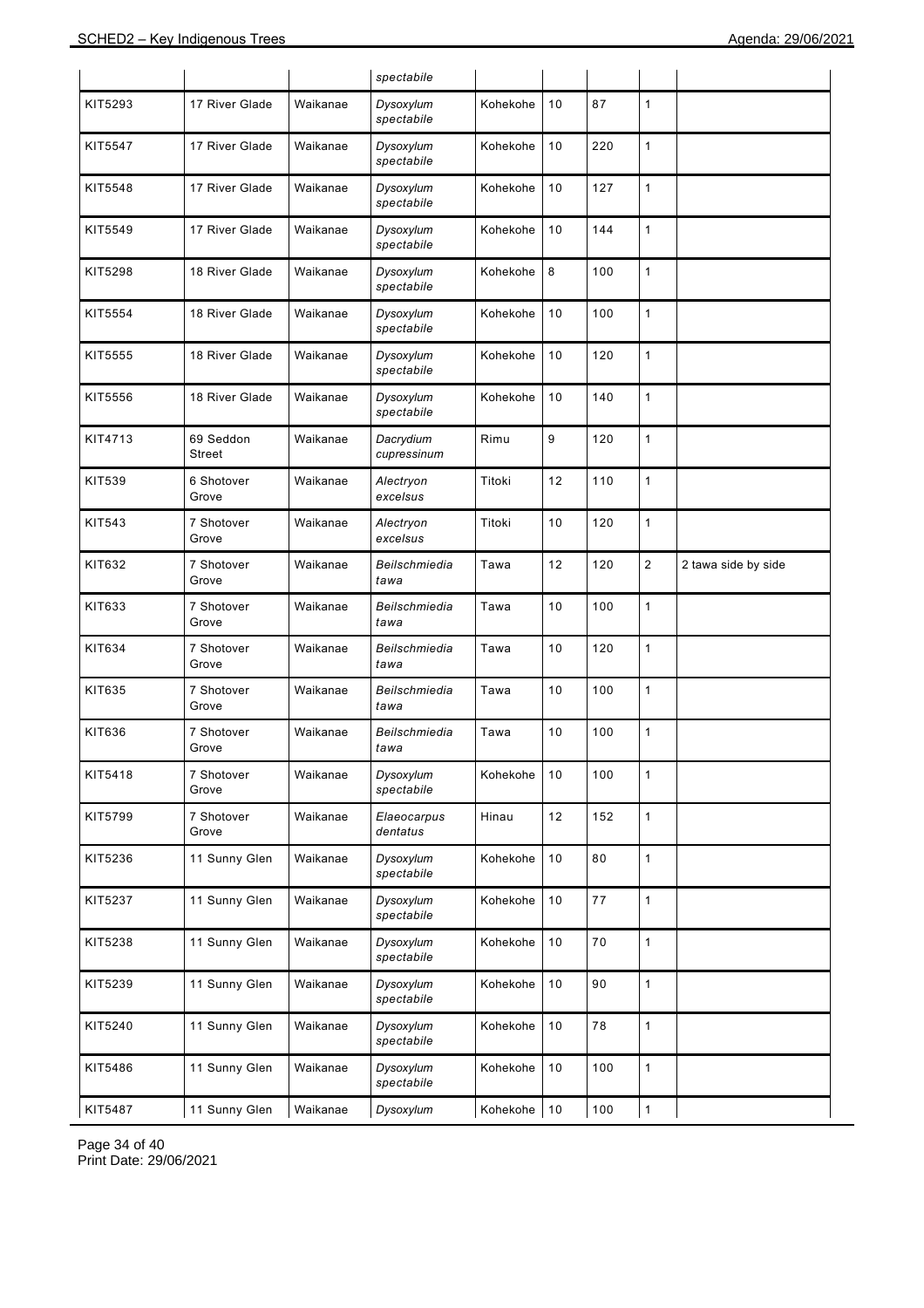|         |                |          | spectabile              |          |         |     |              |                                                                     |
|---------|----------------|----------|-------------------------|----------|---------|-----|--------------|---------------------------------------------------------------------|
| KIT5488 | 11 Sunny Glen  | Waikanae | Dysoxylum<br>spectabile | Kohekohe | 10      | 100 | 1            |                                                                     |
| KIT5489 | 11 Sunny Glen  | Waikanae | Dysoxylum<br>spectabile | Kohekohe | 10      | 139 | $\mathbf{1}$ |                                                                     |
| KIT5490 | 11 Sunny Glen  | Waikanae | Dysoxylum<br>spectabile | Kohekohe | 10      | 97  | $\mathbf{1}$ |                                                                     |
| KIT5491 | 11 Sunny Glen  | Waikanae | Dysoxylum<br>spectabile | Kohekohe | 10      | 100 | $\mathbf{1}$ |                                                                     |
| KIT5492 | 11 Sunny Glen  | Waikanae | Dysoxylum<br>spectabile | Kohekohe | 10      | 100 | 1            |                                                                     |
| KIT5493 | 11 Sunny Glen  | Waikanae | Dysoxylum<br>spectabile | Kohekohe | 10      | 100 | $\mathbf{1}$ |                                                                     |
| KIT5494 | 11 Sunny Glen  | Waikanae | Dysoxylum<br>spectabile | Kohekohe | 10      | 96  | $\mathbf{1}$ |                                                                     |
| KIT5271 | 13 Sunny Glen  | Waikanae | Dysoxylum<br>spectabile | Kohekohe | 6       | 100 | $\mathbf{1}$ | Has been topped                                                     |
| KIT5272 | 13 Sunny Glen  | Waikanae | Dysoxylum<br>spectabile | Kohekohe | 9       | 80  | 1            |                                                                     |
| KIT5531 | 13 Sunny Glen  | Waikanae | Dysoxylum<br>spectabile | Kohekohe | 9       | 240 | $\mathbf{1}$ |                                                                     |
| KIT5294 | 17 Sunny Glen  | Waikanae | Dysoxylum<br>spectabile | Kohekohe | 5       | 100 | $\mathbf{1}$ | Has been sawn off at 5<br>metres                                    |
| KIT5295 | 17 Sunny Glen  | Waikanae | Dysoxylum<br>spectabile | Kohekohe | 9       | 90  | $\mathbf{1}$ |                                                                     |
| KIT5296 | 17 Sunny Glen  | Waikanae | Dysoxylum<br>spectabile | Kohekohe | 8       | 90  | $\mathbf{1}$ |                                                                     |
| KIT5550 | 17 Sunny Glen  | Waikanae | Dysoxylum<br>spectabile | Kohekohe | 9       | 140 | $\mathbf{1}$ | Trees in section 17 all<br>measurements estimated<br>as gate locked |
| KIT5551 | 17 Sunny Glen  | Waikanae | Dysoxylum<br>spectabile | Kohekohe | 10      | 120 | 1            |                                                                     |
| KIT5552 | 17 Sunny Glen  | Waikanae | Dysoxylum<br>spectabile | Kohekohe | 9       | 140 | 1            |                                                                     |
| KIT5553 | 17 Sunny Glen  | Waikanae | Dysoxylum<br>spectabile | Kohekohe | $\,8\,$ | 100 | $\mathbf{1}$ |                                                                     |
| KIT5564 | 19 Sunny Glen  | Waikanae | Dysoxylum<br>spectabile | Kohekohe | 9       | 140 | $\mathbf{1}$ |                                                                     |
| KIT5566 | 19 Sunny Glen  | Waikanae | Dysoxylum<br>spectabile | Kohekohe | 9       | 104 | $\mathbf{1}$ |                                                                     |
| KIT641  | 22 Sunny Glen  | Waikanae | Beilschmiedia<br>tawa   | Tawa     | 12      | 152 | $\mathbf{1}$ |                                                                     |
| KIT5321 | 22 Sunny Glen  | Waikanae | Dysoxylum<br>spectabile | Kohekohe | 8       | 90  | $\mathbf{1}$ |                                                                     |
| KIT5574 | 22 Sunny Glen  | Waikanae | Dysoxylum<br>spectabile | Kohekohe | 12      | 122 | $\mathbf{1}$ |                                                                     |
| KIT5575 | 22 Sunny Glen  | Waikanae | Dysoxylum<br>spectabile | Kohekohe | 12      | 124 | $\mathbf{1}$ |                                                                     |
| KIT5225 | 10 Tawa Street | Waikanae | Dysoxylum<br>spectabile | Kohekohe | 6       | 99  | $\mathbf{1}$ |                                                                     |
|         |                |          |                         |          |         |     |              |                                                                     |

Page 35 of 40 Print Date: 29/06/2021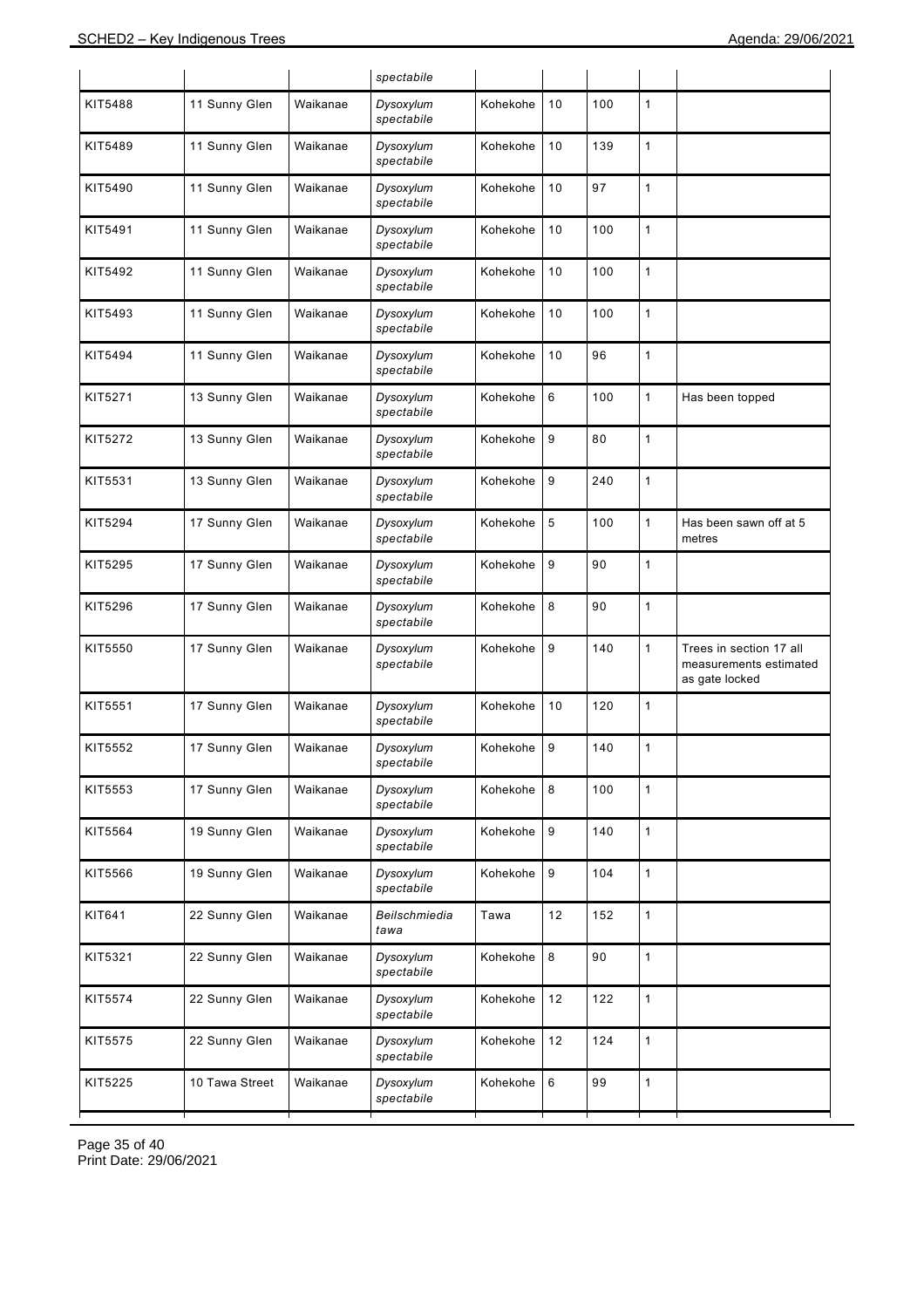| 25 Tawa Street       | Waikanae |                           | Rewarewa | 16               | 120 | $\mathbf{1}$ |                                                                      |
|----------------------|----------|---------------------------|----------|------------------|-----|--------------|----------------------------------------------------------------------|
| 174 Te Moana<br>Road | Waikanae | Rhopalostylis<br>sapida   | Nikau    | 7                | 120 | 1            |                                                                      |
| 223 Te Moana<br>Road | Waikanae | Rhopalostylis<br>sapida   | Nikau    | 9.5              | 90  | $\sqrt{2}$   | Stand of two nikau                                                   |
| 335 Te Moana<br>Road | Waikanae | Dysoxylum<br>spectabile   | Kohekohe | 24               | 380 | 1            |                                                                      |
| 335 Te Moana<br>Road | Waikanae | Dysoxylum<br>spectabile   | Kohekohe | 20               | 250 | 1            |                                                                      |
| 335 Te Moana<br>Road | Waikanae | Dysoxylum<br>spectabile   | Kohekohe | 18               | 390 | 1            |                                                                      |
| 337 Te Moana<br>Road | Waikanae | Dysoxylum<br>spectabile   | Kohekohe | 21               | 300 | 1            |                                                                      |
| 350 Te Moana<br>Road | Waikanae | Alectryon<br>excelsus     | Titoki   | 8                | 100 | 1            |                                                                      |
| 350 Te Moana<br>Road | Waikanae | Dysoxylum<br>spectabile   | Kohekohe | 10               | 100 | 21           | 21 Kohekohe in a stand<br>mixed with karaka and<br>some exotic trees |
| 352 Te Moana<br>Road | Waikanae | Dysoxylum<br>spectabile   | Kohekohe | 10               | 89  | $\mathbf{1}$ |                                                                      |
| 352 Te Moana<br>Road | Waikanae | Dysoxylum<br>spectabile   | Kohekohe | 10               | 124 | 1            |                                                                      |
| 352 Te Moana<br>Road | Waikanae | Dysoxylum<br>spectabile   | Kohekohe | 10               | 161 | 1            |                                                                      |
| 352 Te Moana<br>Road | Waikanae | Dysoxylum<br>spectabile   | Kohekohe | 10               | 150 | 1            |                                                                      |
| 352 Te Moana<br>Road | Waikanae | Dysoxylum<br>spectabile   | Kohekohe | 10               | 166 | 1            |                                                                      |
| 352 Te Moana<br>Road | Waikanae | Dysoxylum<br>spectabile   | Kohekohe | 10               | 180 | 1            |                                                                      |
| 352 Te Moana<br>Road | Waikanae | Dysoxylum<br>spectabile   | Kohekohe | 10               | 210 | 1            |                                                                      |
| 352 Te Moana<br>Road | Waikanae | Dysoxylum<br>spectabile   | Kohekohe | 10               | 128 | 1            |                                                                      |
| 352 Te Moana<br>Road | Waikanae | Dysoxylum<br>spectabile   | Kohekohe | 10               | 143 | 1            |                                                                      |
| 352 Te Moana<br>Road | Waikanae | Dysoxylum<br>spectabile   | Kohekohe | 10               | 148 | 1            |                                                                      |
| 425 Te Moana<br>Road | Waikanae | Podocarpus<br>totara      | Totara   | 10               | 100 | $\mathbf{1}$ |                                                                      |
| 448 Te Moana<br>Road | Waikanae | Podocarpus<br>totara      | Totara   | 9                | 230 | 1            |                                                                      |
| 450 Te Moana<br>Road | Waikanae | Rhopalostylis<br>sapida   | Nikau    | 8                | 88  | $\mathbf{1}$ |                                                                      |
| 465 Te Moana<br>Road | Waikanae | Knightia excelsa          | Rewarewa | 16               | 120 | 1            |                                                                      |
| 465 Te Moana<br>Road | Waikanae | Podocarpus<br>totara      | Totara   | 20               | 227 | $\mathbf{1}$ |                                                                      |
| 4a Te Makau<br>Grove | Waikanae | Prumnopitys<br>ferruginea | Miro     | 9                | 103 | 1            |                                                                      |
|                      |          |                           |          | Knightia excelsa |     |              |                                                                      |

Page 36 of 40 Print Date: 29/06/2021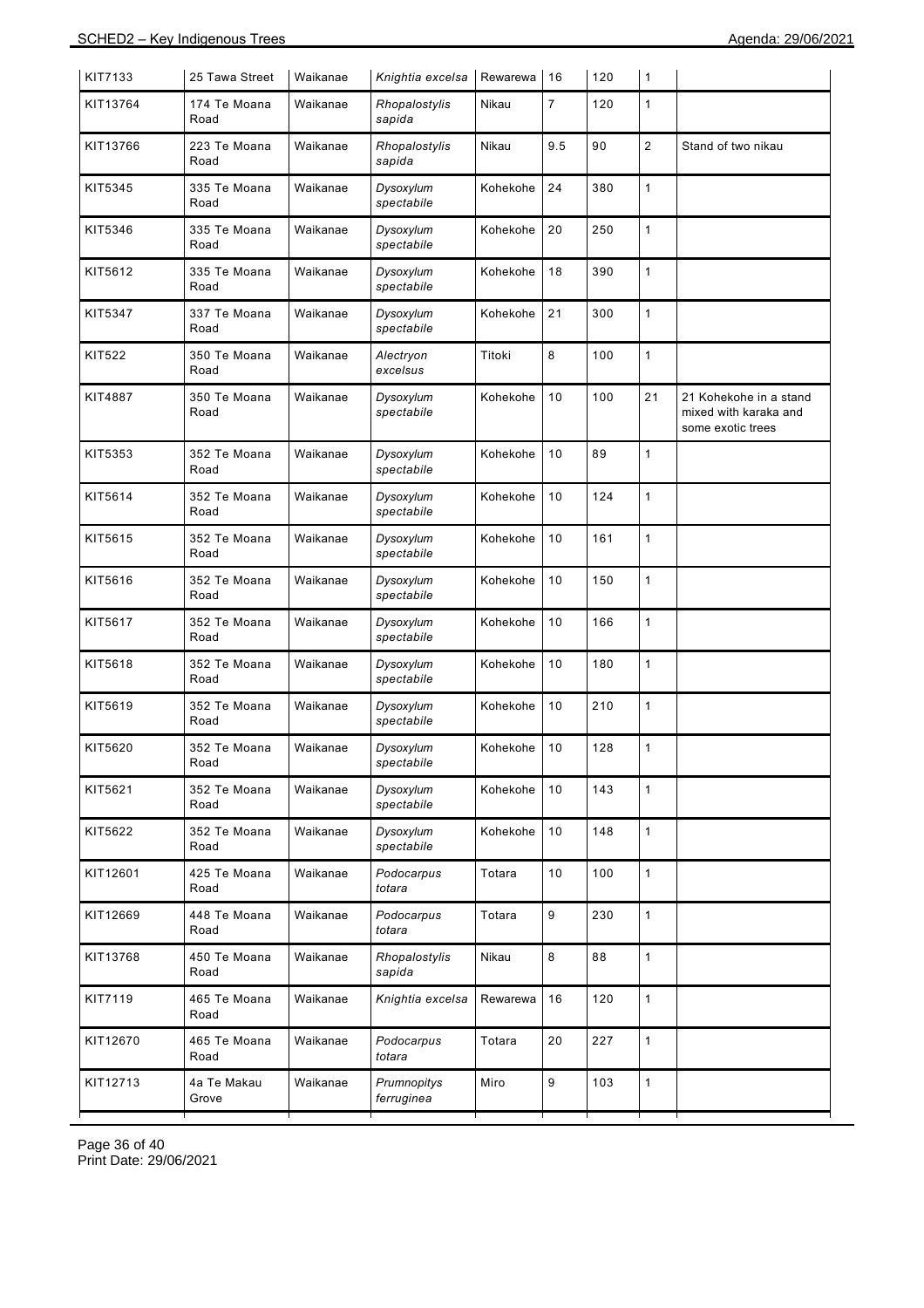| KIT13770 | 4a Te Makau<br>Grove | Waikanae | Rhopalostylis<br>sapida     | Nikau                       | 12                      | 96  | 1              |                                                                              |
|----------|----------------------|----------|-----------------------------|-----------------------------|-------------------------|-----|----------------|------------------------------------------------------------------------------|
| KIT7124  | 7 Tui Crescent       | Waikanae | Knightia excelsa            | Rewarewa                    | 10                      | 100 | $\mathbf{1}$   |                                                                              |
| KIT4696  | 19a Tui Crescent     | Waikanae | Dacrydium<br>cupressinum    | Rimu                        | 15                      | 120 | $\mathbf{1}$   |                                                                              |
| KIT4481  | 37 Tui Crescent      | Waikanae | Dacrycarpus<br>dacrydioides | Kahikatea                   | 16                      | 120 | 1              |                                                                              |
| KIT10002 | 37 Tui Crescent      | Waikanae | Other - Locally<br>Native   | Stand of<br>native<br>trees | 16                      | 100 | $\overline{7}$ | Stand of native trees<br>including tawa, beech,<br>totara, tree ferns, mahoe |
| KIT12595 | 37 Tui Crescent      | Waikanae | Podocarpus<br>totara        | Totara                      | 16                      | 100 | 1              |                                                                              |
| KIT12668 | 37 Tui Crescent      | Waikanae | Podocarpus<br>totara        | Totara                      | 16                      | 120 | 1              |                                                                              |
| KIT12712 | 44 Tutere Street     | Waikanae | Prumnopitys<br>ferruginea   | Miro                        | 12                      | 230 | $\mathbf{1}$   |                                                                              |
| KIT511   | 18 Utauta Street     | Waikanae | Alectryon<br>excelsus       | Titoki                      | 9                       | 123 | $\mathbf{1}$   |                                                                              |
| KIT590   | 52 Waimea<br>Road    | Waikanae | Alectryon<br>excelsus       | Titoki                      | 10                      | 185 | $\mathbf{1}$   |                                                                              |
| KIT13772 | 52 Waimea<br>Road    | Waikanae | Rhopalostylis<br>sapida     | Nikau                       | $\overline{\mathbf{4}}$ | 100 | $\overline{c}$ | Two nikau growing<br>naturally under large titoki<br>- old remnant           |
| KIT547   | 8 Walnut Grove       | Waikanae | Alectryon<br>excelsus       | Titoki                      | 7                       | 200 | 1              |                                                                              |
| KIT5431  | 8 Walnut Grove       | Waikanae | Dysoxylum<br>spectabile     | Kohekohe                    | $\overline{7}$          | 88  | $\mathbf{1}$   |                                                                              |
| KIT5744  | 8 Walnut Grove       | Waikanae | Dysoxylum<br>spectabile     | Kohekohe                    | 11                      | 240 | $\mathbf{1}$   |                                                                              |
| KIT5745  | 8 Walnut Grove       | Waikanae | Dysoxylum<br>spectabile     | Kohekohe                    | 10                      | 170 | $\mathbf{1}$   |                                                                              |
| KIT5746  | 8 Walnut Grove       | Waikanae | Dysoxylum<br>spectabile     | Kohekohe                    | 10                      | 132 | $\mathbf{1}$   |                                                                              |
| KIT5747  | 8 Walnut Grove       | Waikanae | Dysoxylum<br>spectabile     | Kohekohe 10                 |                         | 101 |                |                                                                              |
| KIT5748  | 8 Walnut Grove       | Waikanae | Dysoxylum<br>spectabile     | Kohekohe                    | 10                      | 185 | 1              |                                                                              |
| KIT5749  | 8 Walnut Grove       | Waikanae | Dysoxylum<br>spectabile     | Kohekohe                    | 10                      | 114 | $\mathbf{1}$   |                                                                              |
| KIT5750  | 8 Walnut Grove       | Waikanae | Dysoxylum<br>spectabile     | Kohekohe                    | 10                      | 188 | 1              |                                                                              |
| KIT5751  | 8 Walnut Grove       | Waikanae | Dysoxylum<br>spectabile     | Kohekohe                    | 9                       | 122 | $\mathbf{1}$   |                                                                              |
| KIT5782  | 8 Walnut Grove       | Waikanae | Dysoxylum<br>spectabile     | Kohekohe                    | 10                      | 80  | 4              | Stand of kohekohe of<br>various sizes NW side of<br>house, mixed with Karaka |
| KIT13773 | 2 Walton Avenue      | Waikanae | Rhopalostylis<br>sapida     | Nikau                       | 6                       | 95  | $\mathbf{1}$   |                                                                              |
| KIT12572 | 18 Walton<br>Avenue  | Waikanae | Podocarpus<br>totara        | Totara                      | 20                      | 320 | $\mathbf{1}$   |                                                                              |
| KIT5360  | 37 Winara            | Waikanae | Dysoxylum                   | Kohekohe                    | 12                      | 200 | $\mathbf{1}$   | Has been topped at some                                                      |

Page 37 of 40 Print Date: 29/06/2021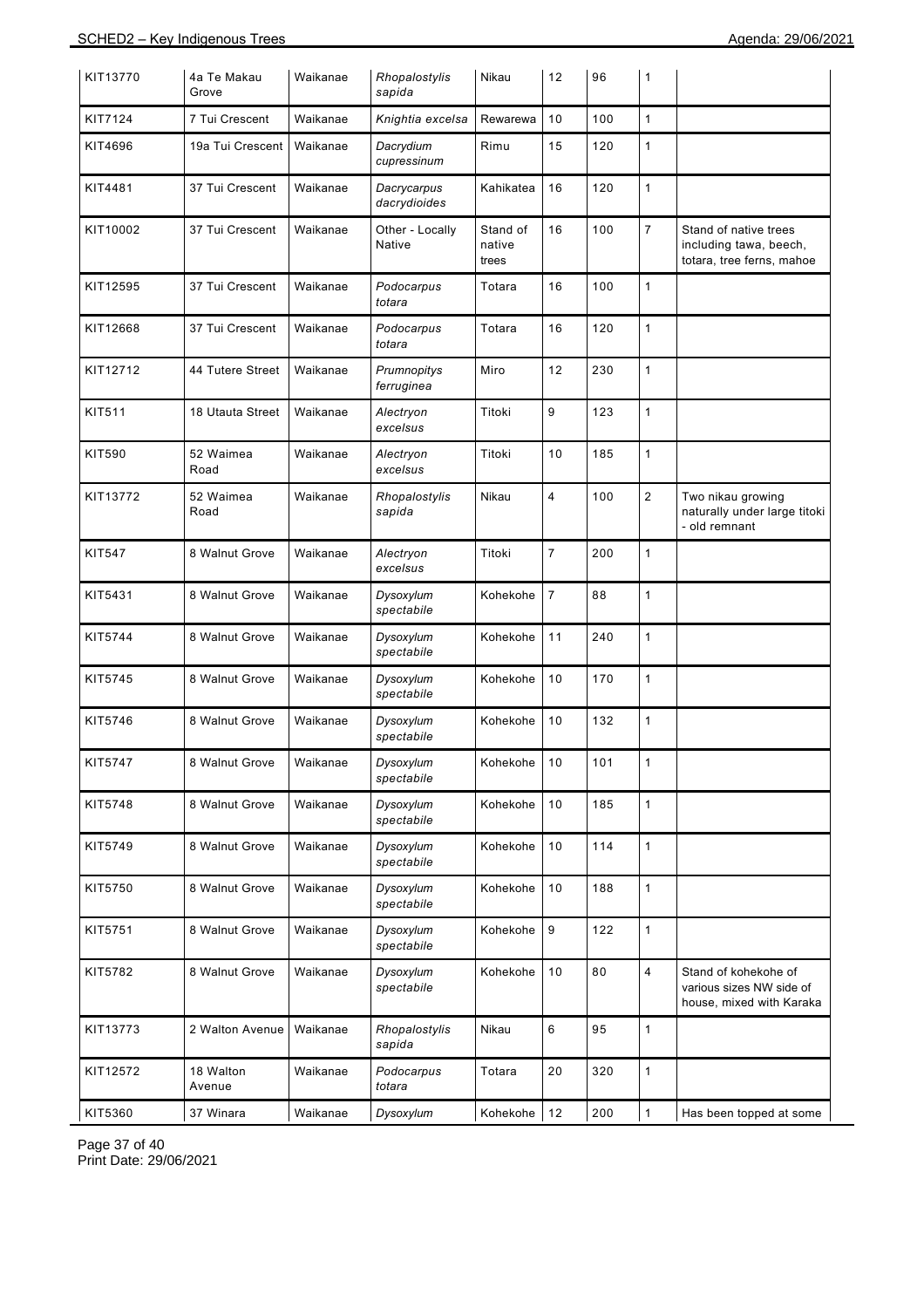|          | Avenue               |          | spectabile                |                             |                |     |                | stage                                                                                                      |
|----------|----------------------|----------|---------------------------|-----------------------------|----------------|-----|----------------|------------------------------------------------------------------------------------------------------------|
| KIT5361  | 37 Winara<br>Avenue  | Waikanae | Dysoxylum<br>spectabile   | Kohekohe                    | 12             | 150 | 1              |                                                                                                            |
| KIT5371  | 41a Winara<br>Avenue | Waikanae | Dysoxylum<br>spectabile   | Kohekohe                    | 8              | 95  | 1              |                                                                                                            |
| KIT5372  | 42 Winara<br>Avenue  | Waikanae | Dysoxylum<br>spectabile   | Kohekohe                    | 16             | 80  | 1              |                                                                                                            |
| KIT5373  | 42 Winara<br>Avenue  | Waikanae | Dysoxylum<br>spectabile   | Kohekohe                    | 15             | 75  | 1              |                                                                                                            |
| KIT5374  | 42 Winara<br>Avenue  | Waikanae | Dysoxylum<br>spectabile   | Kohekohe                    | 15             | 70  | 1              |                                                                                                            |
| KIT5375  | 42 Winara<br>Avenue  | Waikanae | Dysoxylum<br>spectabile   | Kohekohe                    | 14             | 70  | 1              |                                                                                                            |
| KIT5376  | 43 Winara<br>Avenue  | Waikanae | Dysoxylum<br>spectabile   | Kohekohe                    | 8              | 60  | $\sqrt{2}$     | 2 kohekohe side by side                                                                                    |
| KIT5377  | 43 Winara<br>Avenue  | Waikanae | Dysoxylum<br>spectabile   | Kohekohe                    | 8              | 66  | $\overline{c}$ | 2 kohekohe side by side                                                                                    |
| KIT5378  | 43 Winara<br>Avenue  | Waikanae | Dysoxylum<br>spectabile   | Kohekohe                    | 8              | 140 | 1              |                                                                                                            |
| KIT5381  | 43b Winara<br>Avenue | Waikanae | Dysoxylum<br>spectabile   | Kohekohe                    | 8              | 125 | 1              |                                                                                                            |
| KIT5382  | 43b Winara<br>Avenue | Waikanae | Dysoxylum<br>spectabile   | Kohekohe                    | $\overline{7}$ | 116 | 1              |                                                                                                            |
| KIT5383  | 45 Winara<br>Avenue  | Waikanae | Dysoxylum<br>spectabile   | Kohekohe                    | 16             | 98  | 1              |                                                                                                            |
| KIT5384  | 45 Winara<br>Avenue  | Waikanae | Dysoxylum<br>spectabile   | Kohekohe                    | 16             | 87  | 1              |                                                                                                            |
| KIT5385  | 45 Winara<br>Avenue  | Waikanae | Dysoxylum<br>spectabile   | Kohekohe                    | 15             | 90  | 1              |                                                                                                            |
| KIT5670  | 45 Winara<br>Avenue  | Waikanae | Dysoxylum<br>spectabile   | Kohekohe                    | 16             | 280 | 1              |                                                                                                            |
| KIT5671  | 45 Winara<br>Avenue  | Waikanae | Dysoxylum<br>spectabile   | Kohekohe                    | 16             | 165 | 1              |                                                                                                            |
| KIT5672  | 45 Winara<br>Avenue  | Waikanae | Dysoxylum<br>spectabile   | Kohekohe                    | 16             | 124 | 1              |                                                                                                            |
| KIT5673  | 45 Winara<br>Avenue  | Waikanae | Dysoxylum<br>spectabile   | Kohekohe                    | 15             | 245 | $\mathbf{1}$   |                                                                                                            |
| KIT9984  | 45 Winara<br>Avenue  | Waikanae | Other - Locally<br>Native | Stand of<br>native<br>trees | 15             | 50  | $\overline{7}$ | Stand of natives including<br>kohekohe, rewarewa,<br>mahoe, titoki,<br>lancewoods, nikau,<br>cabbage trees |
| KIT5677  | 47 Winara<br>Avenue  | Waikanae | Dysoxylum<br>spectabile   | Kohekohe                    | 13             | 290 | 1              |                                                                                                            |
| KIT12671 | 65 Winara<br>Avenue  | Waikanae | Podocarpus<br>totara      | Totara                      | 16             | 240 | $\mathbf{1}$   |                                                                                                            |
| KIT12619 | 66 Winara<br>Avenue  | Waikanae | Podocarpus<br>totara      | Totara                      | 12             | 138 | $\mathbf{1}$   |                                                                                                            |
| KIT4691  | 104 Winara<br>Avenue | Waikanae | Dacrydium<br>cupressinum  | Rimu                        | 11             | 64  | 1              |                                                                                                            |
| KIT12555 | 104 Winara           | Waikanae | Podocarpus                | Totara                      | $11$           | 174 | $\mathbf{1}$   |                                                                                                            |

Page 38 of 40 Print Date: 29/06/2021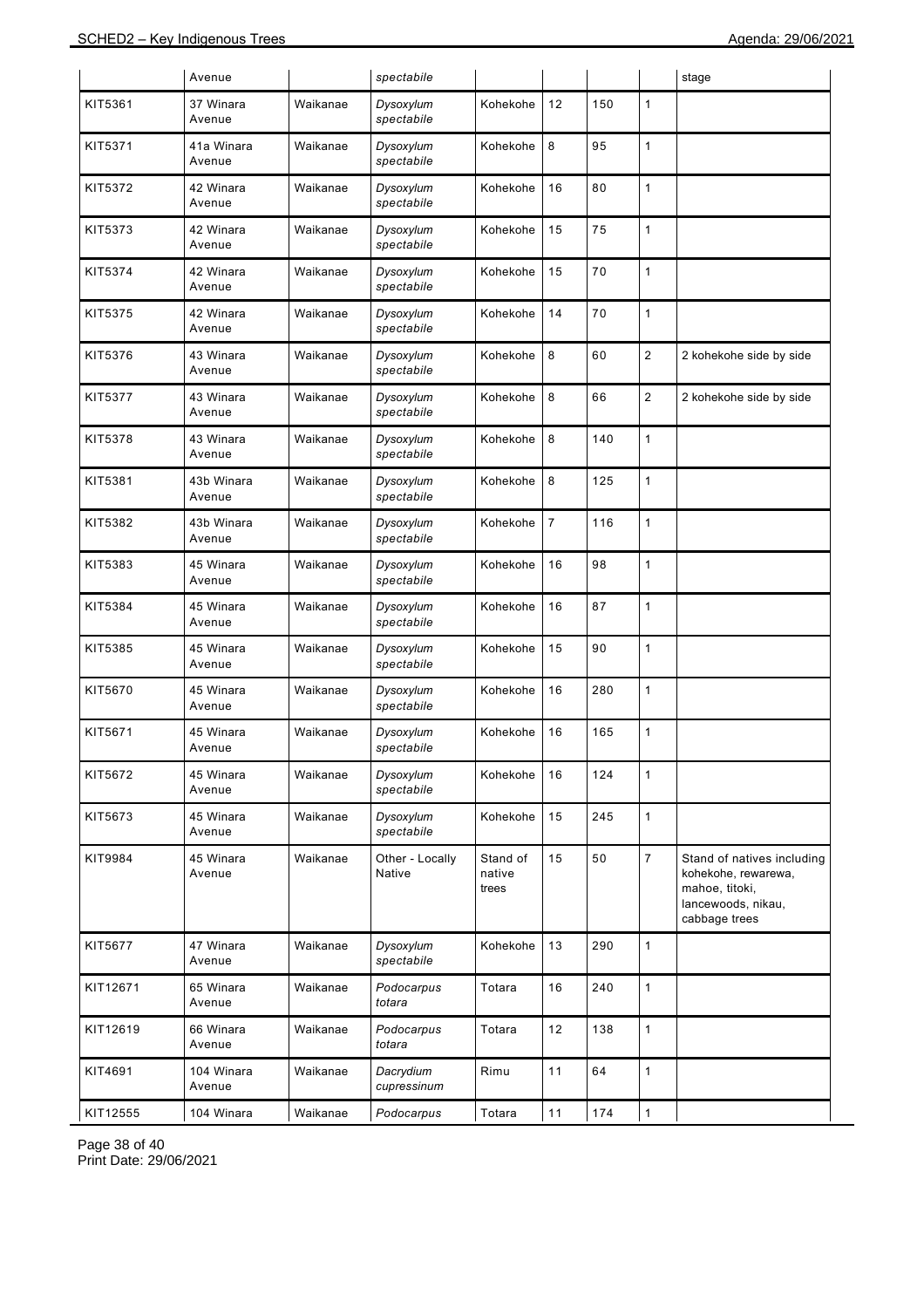|         | Avenue          |          | totara                  |          |                |     |              |  |
|---------|-----------------|----------|-------------------------|----------|----------------|-----|--------------|--|
| KIT578  | 3 York Avenue - | Waikanae | Alectryon<br>excelsus   | Titoki   | 12             | 130 | 1            |  |
| KIT5334 | 3 York Avenue - | Waikanae | Dysoxylum<br>spectabile | Kohekohe | 6              | 80  | 1            |  |
| KIT5592 | 3 York Avenue - | Waikanae | Dysoxylum<br>spectabile | Kohekohe | 10             | 190 | 1            |  |
| KIT5593 | 3 York Avenue - | Waikanae | Dysoxylum<br>spectabile | Kohekohe | 8              | 100 | 1            |  |
| KIT5594 | 3 York Avenue - | Waikanae | Dysoxylum<br>spectabile | Kohekohe | 6              | 150 | 1            |  |
| KIT5595 | 3 York Avenue - | Waikanae | Dysoxylum<br>spectabile | Kohekohe | 6              | 100 | 1            |  |
| KIT588  | 5 York Avenue - | Waikanae | Alectryon<br>excelsus   | Titoki   | 12             | 100 | 1            |  |
| KIT589  | 5 York Avenue - | Waikanae | Alectryon<br>excelsus   | Titoki   | 12             | 220 | 1            |  |
| KIT5403 | 5 York Avenue - | Waikanae | Dysoxylum<br>spectabile | Kohekohe | 10             | 90  | 1            |  |
| KIT5404 | 5 York Avenue - | Waikanae | Dysoxylum<br>spectabile | Kohekohe | 10             | 80  | 1            |  |
| KIT5405 | 5 York Avenue - | Waikanae | Dysoxylum<br>spectabile | Kohekohe | 9              | 90  | 1            |  |
| KIT5406 | 5 York Avenue - | Waikanae | Dysoxylum<br>spectabile | Kohekohe | $\overline{7}$ | 80  | 1            |  |
| KIT5687 | 5 York Avenue - | Waikanae | Dysoxylum<br>spectabile | Kohekohe | 12             | 245 | 1            |  |
| KIT5688 | 5 York Avenue - | Waikanae | Dysoxylum<br>spectabile | Kohekohe | 12             | 120 | 1            |  |
| KIT5689 | 5 York Avenue - | Waikanae | Dysoxylum<br>spectabile | Kohekohe | 12             | 250 | 1            |  |
| KIT5690 | 5 York Avenue - | Waikanae | Dysoxylum<br>spectabile | Kohekohe | 10             | 100 | 1            |  |
| KIT5691 | 5 York Avenue - | Waikanae | Dysoxylum<br>spectabile | Kohekohe | 10             | 100 | $\mathbf{1}$ |  |
| KIT5692 | 5 York Avenue - | Waikanae | Dysoxylum<br>spectabile | Kohekohe | 10             | 100 | $\mathbf{1}$ |  |
| KIT5693 | 5 York Avenue - | Waikanae | Dysoxylum<br>spectabile | Kohekohe | 8              | 150 | 1            |  |
| KIT5694 | 5 York Avenue - | Waikanae | Dysoxylum<br>spectabile | Kohekohe | 8              | 170 | $\mathbf{1}$ |  |
| KIT592  | 7 York Avenue - | Waikanae | Alectryon<br>excelsus   | Titoki   | 12             | 150 | 1            |  |
| KIT5419 | 7 York Avenue - | Waikanae | Dysoxylum<br>spectabile | Kohekohe | 8              | 80  | $\mathbf{1}$ |  |
| KIT5724 | 7 York Avenue - | Waikanae | Dysoxylum<br>spectabile | Kohekohe | 8              | 100 | 1            |  |
| KIT5725 | 7 York Avenue - | Waikanae | Dysoxylum<br>spectabile | Kohekohe | 8              | 100 | 1            |  |
| KIT5726 | 7 York Avenue - | Waikanae | Dysoxylum               | Kohekohe | $\,8\,$        | 90  | 1            |  |

Page 39 of 40 Print Date: 29/06/2021